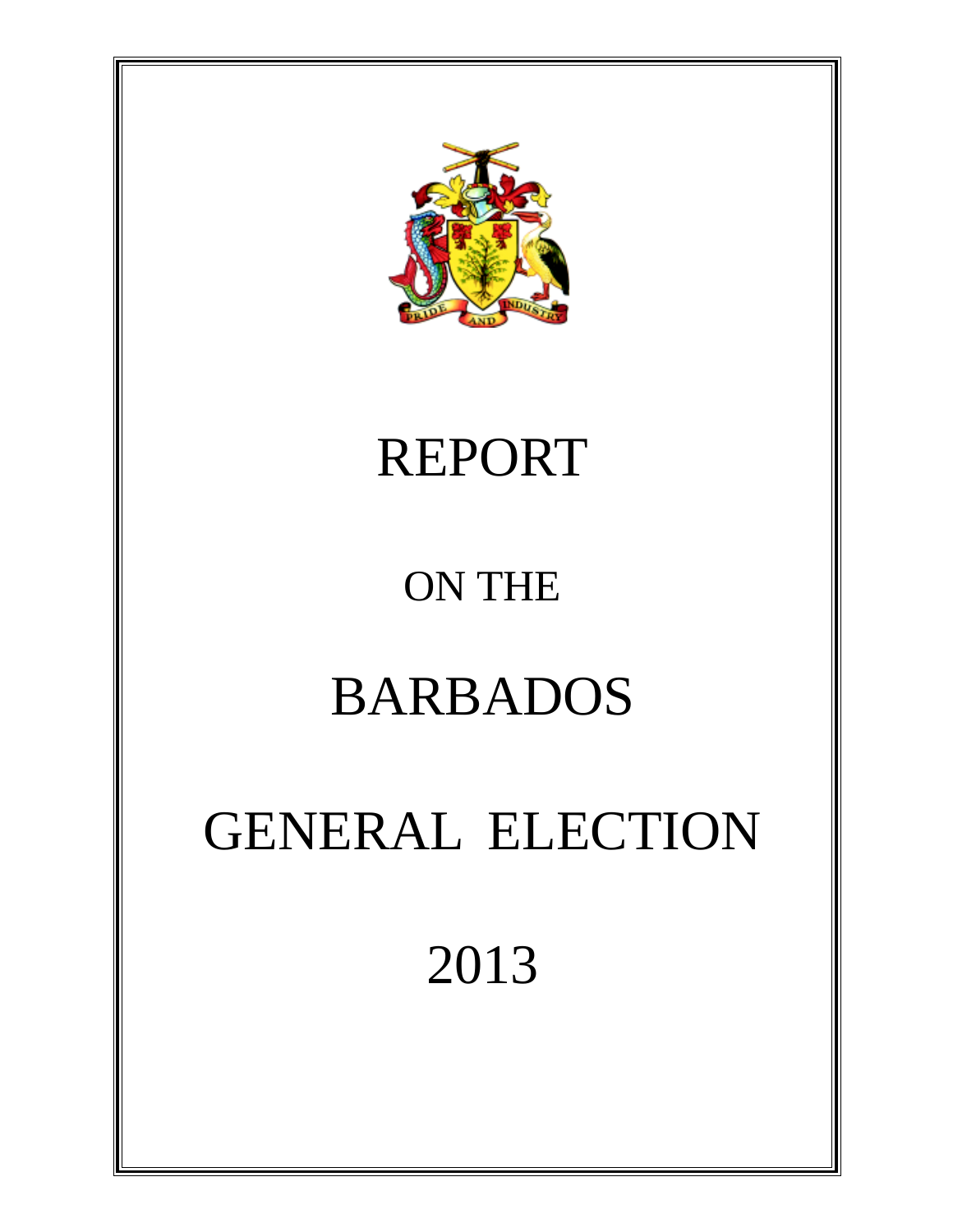### TABLE OF CONTENTS

| <b>SUBJECT</b> |                                                                                                                                                        | PAGE |
|----------------|--------------------------------------------------------------------------------------------------------------------------------------------------------|------|
|                | Introduction                                                                                                                                           |      |
| 2.             |                                                                                                                                                        |      |
| 3.             |                                                                                                                                                        |      |
| 4.             | The Candidates                                                                                                                                         |      |
| 5.             | <b>Polling Stations</b>                                                                                                                                |      |
| 6.             |                                                                                                                                                        |      |
| 7.             | Public Relations (2008) 2014 12:00:00 12:00:00 12:00:00 12:00:00 12:00:00 12:00:00 12:00:00 12:00:00 12:00:00                                          |      |
| 8.             |                                                                                                                                                        |      |
| 9.             |                                                                                                                                                        |      |
| 10.            |                                                                                                                                                        |      |
| 11.            |                                                                                                                                                        |      |
| 12.            | <b>Statistical Data</b>                                                                                                                                |      |
| 13.            | Appreciation                                                                                                                                           |      |
| 14.            | TABLE I –<br>Number and Percentage of Votes Cast by Party and Constituency  8                                                                          |      |
|                | Votes Cast for Individual Candidates by Party and Constituency  10<br>TABLE II -                                                                       |      |
|                | TABLE III -<br>Registered Voters and Votes Cast by Gender and Constituency  12                                                                         |      |
|                | TABLE IV -<br>Registered Voters, the Number and Percentage of Votes Cast,<br>Rejected Ballot Papers by Polling Stations, Candidate and<br>Constituency |      |
|                | 1.                                                                                                                                                     |      |
|                | 2.                                                                                                                                                     |      |
|                | 3.                                                                                                                                                     |      |
|                | 4.                                                                                                                                                     |      |
|                | 5.                                                                                                                                                     |      |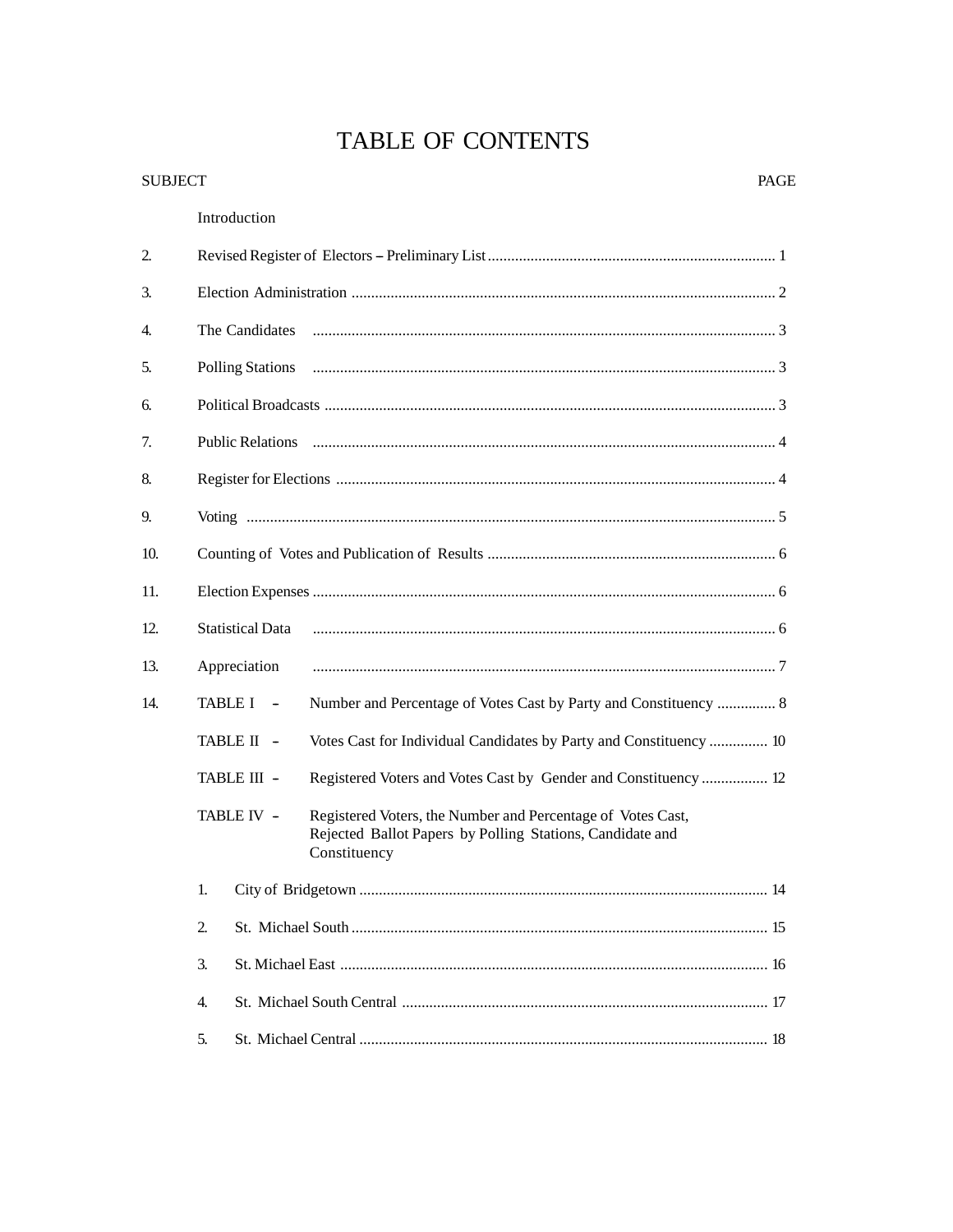| <b>SUBJECT</b> | PAGE      |
|----------------|-----------|
| 6.             |           |
| 7.             |           |
| 8.             |           |
| 9.             |           |
| 10.            |           |
| 11.            |           |
| 12.            |           |
| 13.            |           |
| 14.            |           |
| 15.            |           |
| 16.            |           |
| 17.            |           |
| 18.            |           |
| 19.            |           |
| 20.            |           |
| 21.            |           |
| 22.            | St. John  |
| 23.            |           |
| 24.            |           |
| 25.            |           |
| 26.            |           |
| 27.            |           |
| 28.            | St. Peter |
| 29.            |           |
| 30.            | St. Lucy  |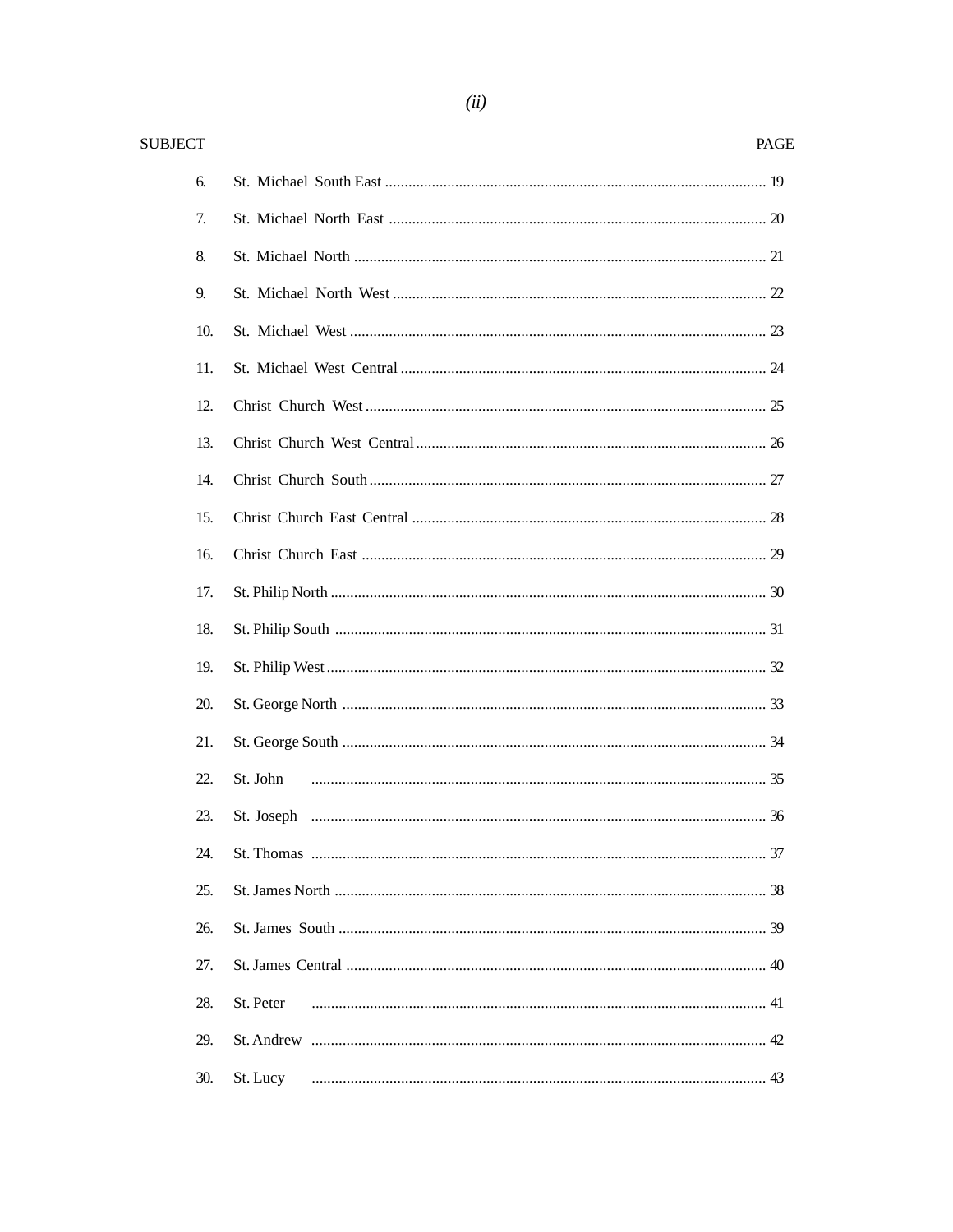| <b>SUBJECT</b> | <b>PAGE</b> |
|----------------|-------------|
|                |             |
|                |             |
|                |             |
|                |             |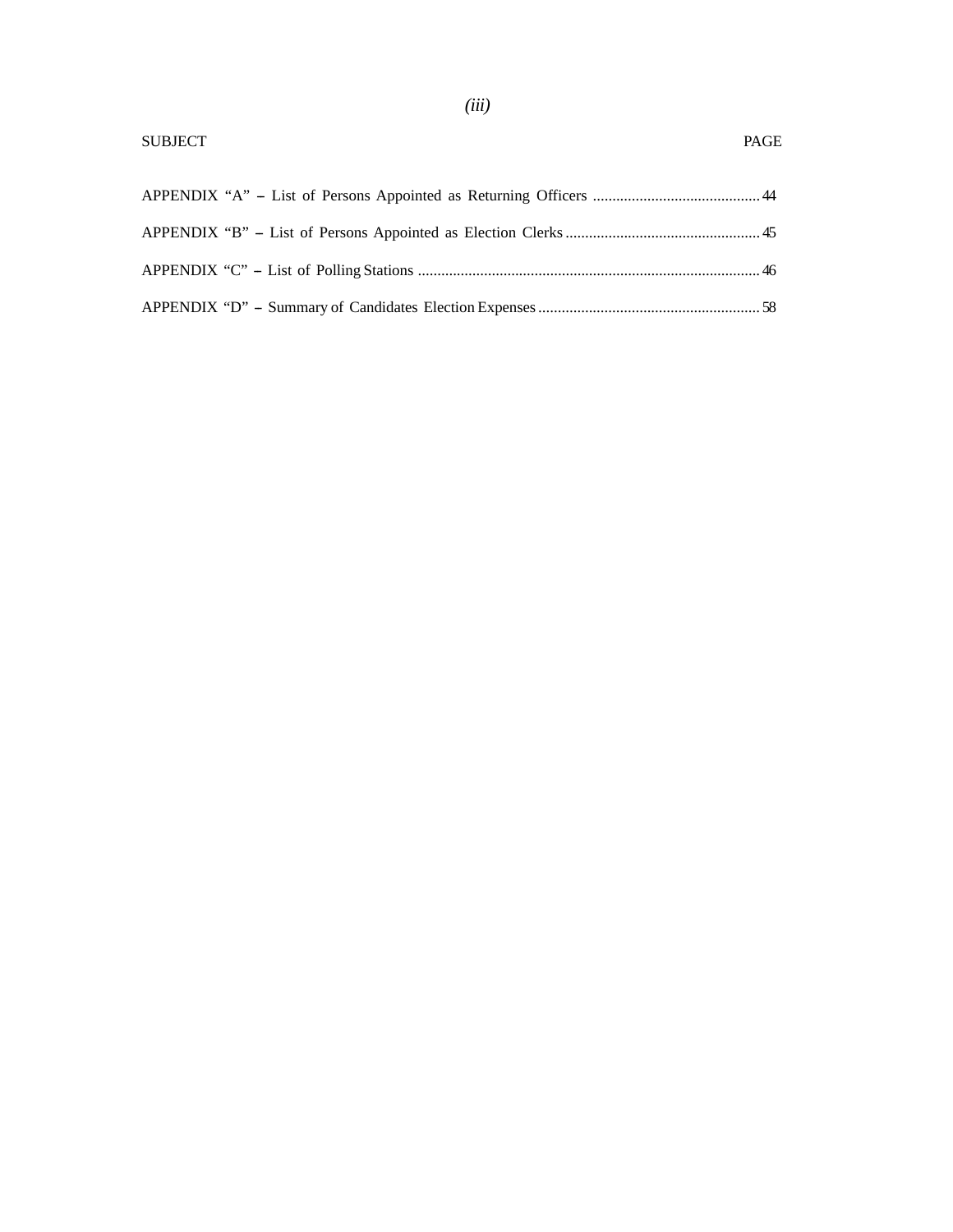#### **REPORT ON THE BARBADOS GENERAL ELECTION 2013**

#### **1. INTRODUCTION**

- 1.1 On Tuesday January 29, 2013, the Governor-General acting in accordance with Section 61 (2) of the Constitution of Barbados issued a Proclamation dissolving Parliament. Writs for an election in the thirty (30) constituencies were also issued on that date to the thirty (30) Returning Officers (Appendix A) appointed under Section 31(1) of the Representation of The People Act, Cap. 12 (hereinafter referred to as the "Act").
- 1.2 The Writs issued in accordance with Section 36 of the Act appointed:- Wednesday February 6, 2013 as Nomination Day, Thursday February 21, 2013 as Polling Day and Friday February 22, 2013 as the latest day for return of the Writs.
- 1.3 In accordance with Section 18 (1) (a) of the Act, on Tuesday January 29, 2013, the Governor-General issued a Proclamation declaring the period ending Sunday February 17, 2013 as the Special Electoral Registration Period and on Thursday January 31, 2013, by Order, appointed Friday February 15, 2013 as:
	- 1. The Polling Day for Foreign Service Electors at Missions, in accordance with Rule 44 (1); and
	- 2. The Special Polling Day for Election Officers, in accordance with Rule 30 (2A).
- 1.4 In accordance with Regulation 35(1) of the Representation of the People (Registration of Electors) Regulations, 1990, the Chairman of the Electoral and Boundaries Commission (hereinafter referred to as the Commission) by Order dated Friday February 1, 2013, directed the Chief Registering Officer to establish Electoral Revising Centres for each constituency on Friday February 1, 2013. The Revising Centres remained opened for the receipt of Claims until Wednesday February 6, 2013 and for Objections until Friday February 8, 2013.

#### 2. REVISED REGISTER OF ELECTORS - PRELIMINARY LIST

- 2.1 The Commission published the Preliminary List of Electors on Thursday January 31, 2013, in accordance with the provisions of Section 18 (1) (b) of the Act.
- 2.2 The Preliminary List, which comprised two hundred and forty-eight thousand, and thirty-one (248 031) electors, was made available to the two political parties, and to the general public at the Public Library, the Electoral Department and the Revising Centres. On Thursday January 31, 2013, a notice was placed in the press, which invited the public to inspect the Preliminary List, the notice provided the dates by which Claims and Objections were to be filed with the Registering Officers at the Revising Centres.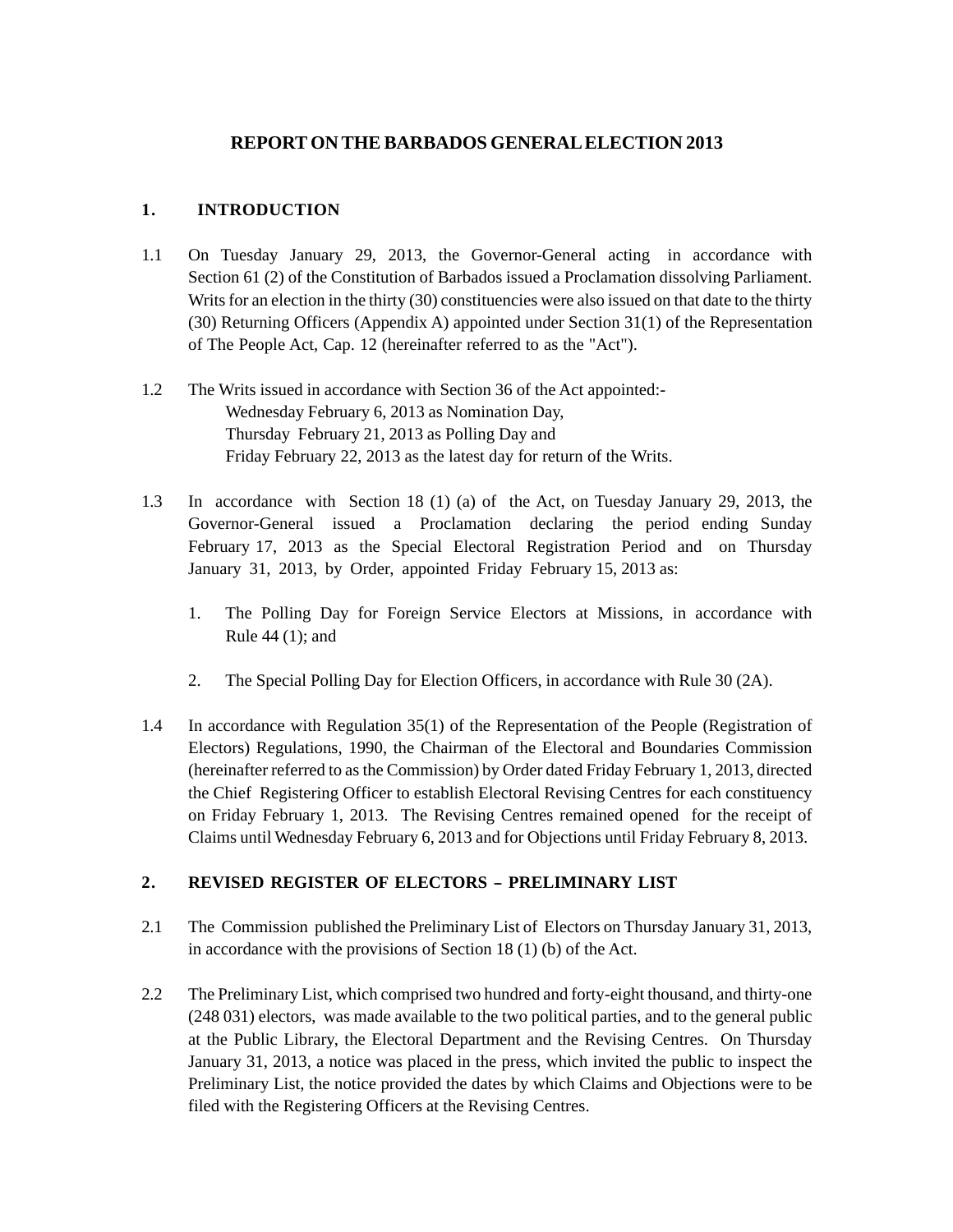2.3 The public was also informed via public notices in the newspapers that they should be registered on or before Wednesday February 6, 2013, in order to be eligible to vote at the election.

#### **3. ELECTION ADMINISTRATION**

3.1 The General Election of Thursday February 21, 2013 was conducted by the Commission in accordance with the provisions of the Representation of the People Act and Section 42 (1) of the Constitution of Barbados which provides that "The election of members to the House of Assembly shall be conducted under the direction and supervision of the Commission". The members of the Commission are:-

| Mr. Owen L. Estwick, GCM, BCH - Chairman    |                          |                 |
|---------------------------------------------|--------------------------|-----------------|
| Dame Billie Miller, DA, BCH                 |                          | Deputy Chairman |
| Mr. John Haynes, BSM, JP                    |                          | Member          |
| Ms. Kim Thompson                            | $\overline{\phantom{0}}$ | Member          |
| Mr. Larry A. C. Smith, LLB (Hons.) – Member |                          |                 |

- 3.2 In accordance with Section 30 (1) of the Act, Mrs. Angela Taylor was appointed the Supervisor of Elections and the Governor-General, in accordance with Section 30 (2) of the Act, appointed Mr. Ian Browne, the Deputy Supervisor of Elections.
- 3.3 In addition, two thousand, two hundred and fifty-nine (2 259) officers were engaged in the conduct of the elections, in the following categories:-

| <b>CATEGORY</b>                   | <b>NUMBER</b> |
|-----------------------------------|---------------|
| <b>Returning Officers</b>         | 30            |
| <b>Election Clerks</b>            | 30            |
| <b>Special Presiding Officers</b> | 30            |
| Special Poll Clerks               | 60            |
| Presiding Officers                | 546           |
| Poll Clerks                       | 1275          |
| <b>Counting Assistants</b>        | 258           |
| Clerical Assistants               | 30            |
| TOTAL                             | 2259          |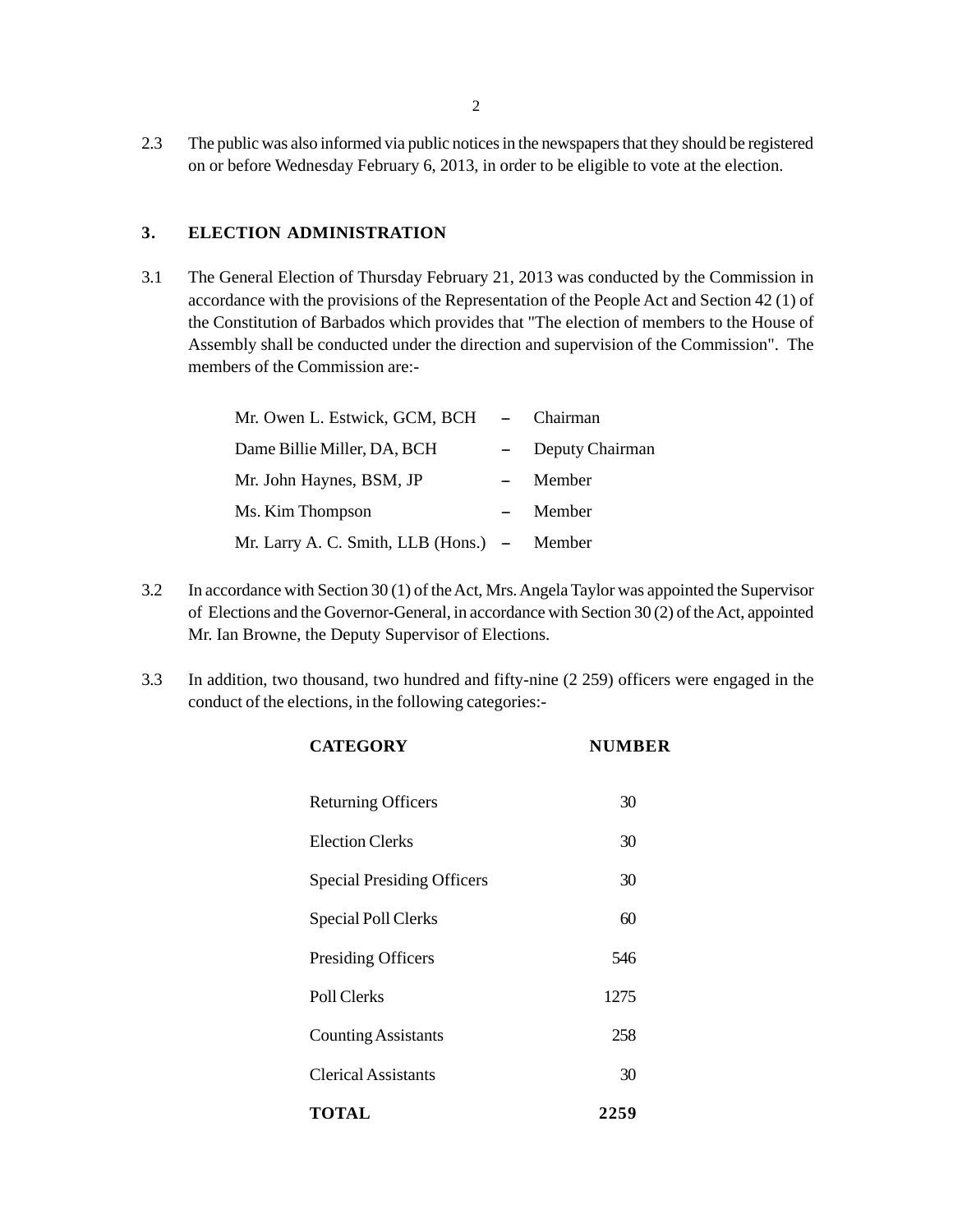#### **4. THE CANDIDATES**

4.1 Sixty-eight (68) persons were duly nominated on Wednesday February 6, 2013 to contest the thirty (30) seats in the election as listed below:

| <b>Barbados Labour Party</b>   | 30 Candidates |
|--------------------------------|---------------|
| Democratic Labour Party        | 30 Candidates |
| Peoples Democratic Congress    | 2 Candidates  |
| Independents                   | 4 Candidates  |
| Kingdom Government of Barbados | 1 Candidate   |
| Bajan Free Party               | 1 Candidate   |

#### **5. POLLING STATIONS**

5.1 In establishing Polling Stations, the three hundred and thirteen (313) Polling Districts were divided into five hundred and forty-one (541) Polling Divisions which were accommodated in two hundred and fifty-three (253) buildings. Of these, one hundred and twenty-nine (129) were government buildings and one hundred and twenty-four (124) privately owned properties. A complete list of the Polling Stations is at Appendix C.

#### **6. POLITICAL BROADCASTS**

- 6.1 Regulations 4 (a) & (b) of the General Elections (Allocation of Broadcasting Time) Regulations 1990 make provision for the allocation of broadcasting time, during an election, to any political party which satisfies the Commission that no less than ten of its members are validly nominated candidates for the election.
- 6.2 The Barbados Labour Party and the Democratic Labour Party having complied with Regulation 4 and having submitted applications for the allocation of broadcasting time, were allocated broadcasting time as follows:-

#### **Democratic Labour Party**

- (1) Tuesday February 12, 2013
- (2) Friday February 15, 2013
- (3) Tuesday February 19, 2013

#### **Barbados Labour Party**

- (1) Wednesday February 13, 2013
- (2) Sunday February 17, 2013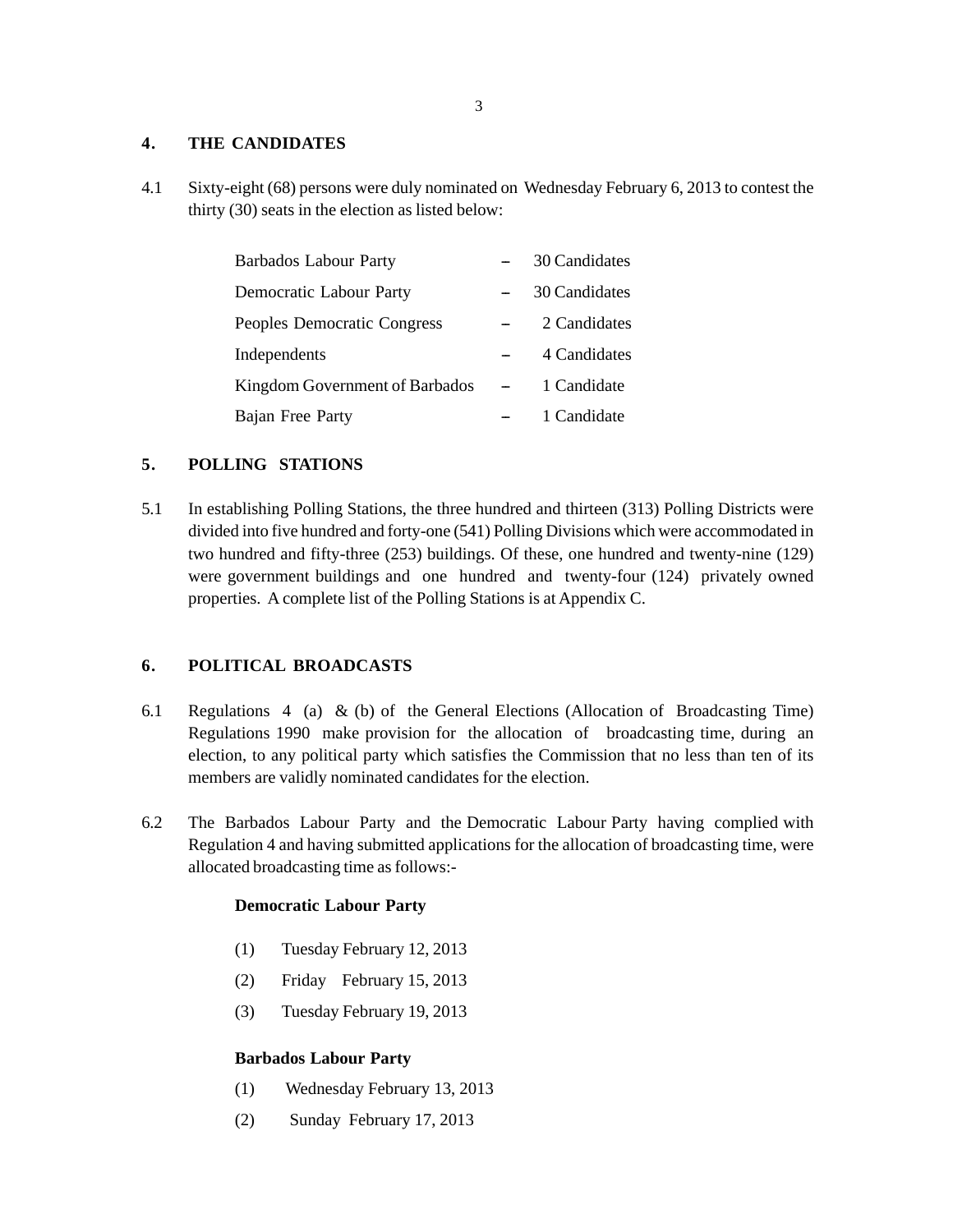6.3 The Barbados Labour Party's allocated broadcast for Wednesday February 13 was deferred to Thursday February 14, 2013.

#### **7. PUBLIC RELATIONS**

- 7.1 As part of the ongoing registration outreach programme for updating the Register of Electors, the Commission, through a Public Notice, used the print and electronic media to provide the public with the criteria for being registered as an elector and invited:
	- *(i)* all qualified persons 18 years and over who had not yet applied to be registered as electors or who had not been photographed for a Barbados Identification Card to make the appropriate application;
	- *(ii)* all registered electors who had changed their addresses but had not yet notified the Electoral Department to complete the required Change of Residence Form (Form 10) and file it with the Department.
- 7.2 The Public Notice was aired and published from March to July 2012 and from November 2012 to January 2013.
- 7.3 There was another Public Notice which, from Friday February 15, 2013 to Wednesday February 20, 2013, informed that the Electoral Office was functioning as an Information Centre and provided twelve telephone numbers in the Electoral Office which persons could use to check the Polling Station at which they were registered to vote.
- 7.4 Additionally, electors were able to view the Polling Station, at which they were registered to vote, on line via the Government Portal at http://www.gov.bb. and on the Electoral Department's website at www.electoral.barbados.gov.bb. Circulars were also sent to all electors informing of Polling District and Polling Station at which they were registered to vote; the circulars were posted by Wednesday February 6, 2013 which gave electors adequate time to either make enquiries by telephone or check their registration on line.

#### **8. REGISTER FOR ELECTIONS**

8.1 In accordance with Section 18 (3) of the Act, the Commission published a Register for Elections on Tuesday February 19, 2013, which comprised two hundred and forty-seven thousand, two hundred and sixteen (247 216) electors. It was made available to the political parties and other nominated candidates. It was also displayed for public inspection at the Public Library and the Electoral Department.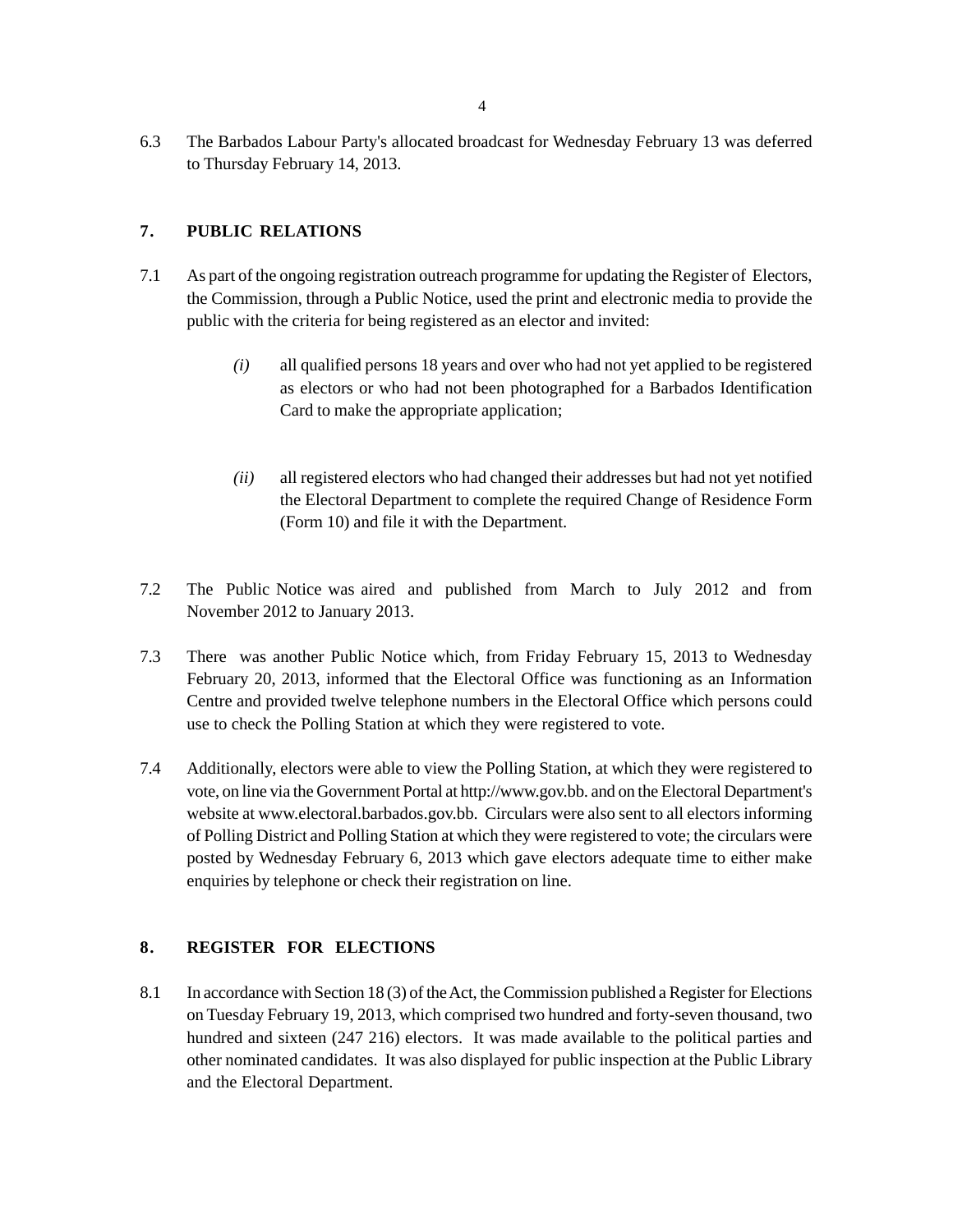#### **9. VOTING**

#### 9.1 **VOTING BY ELECTION OFFICERS**

- 9.1.1 Friday February 15, 2013 was designated Polling Day for the Election Officers. This was done to make it convenient for Election Officers to exercise their franchise before the Thursday February 21, 2013, Polling Day when they would be deployed at various Polling Stations, conducting the poll.
- 9.1.2 Special Presiding Officers were appointed by the Commission to supervise the voting, and polling was conducted between 7.00 a.m. and 5.00 p.m., at the station in each constituency designated for that purpose.
- 9.1.3 One thousand seven hundred and eighty (1 780) Election Officers were registered to vote on Special Polling Day.

#### 9.2 **VOTING BY FOREIGN SERVICE ELECTORS**

- 9.2.1 Friday February 15, 2013 was also designated as Polling Day for the Foreign Service Electors. The Electoral and Boundaries Commission in accordance with the provisions of Section 13 (1) of the Act, appointed the Heads of the Missions as Presiding Officers at the respective Missions.
- 9.2.2 Twenty-eight (28) Foreign Service Electors were registered to vote on Polling Day.

#### 9.3 **VOTING BY OTHER ELECTORS**

- 9.3.1 Thursday February 21, 2013 was designated as Polling Day for all other registered electors and polling was conducted between 6.00 a.m. and 6.00 p.m., at the designated stations in each constituency.
- 9.3.2 Two hundred and forty-seven thousand, two hundred and sixteen (247 216) persons were registered to vote on Polling Day.
- 9.3.3 The number of registered electors totalled two hundred and forty-nine thousand, and twenty-four (249 024) as follows:

| Election Officers registered to vote on Friday February 15, 2013:        | 1780    |
|--------------------------------------------------------------------------|---------|
| Foreign Service Electors registered to vote on Friday February 15, 2013: | 28      |
| Electors registered to vote on Thursday February 21, 2013:               | 247 216 |
|                                                                          | 249024  |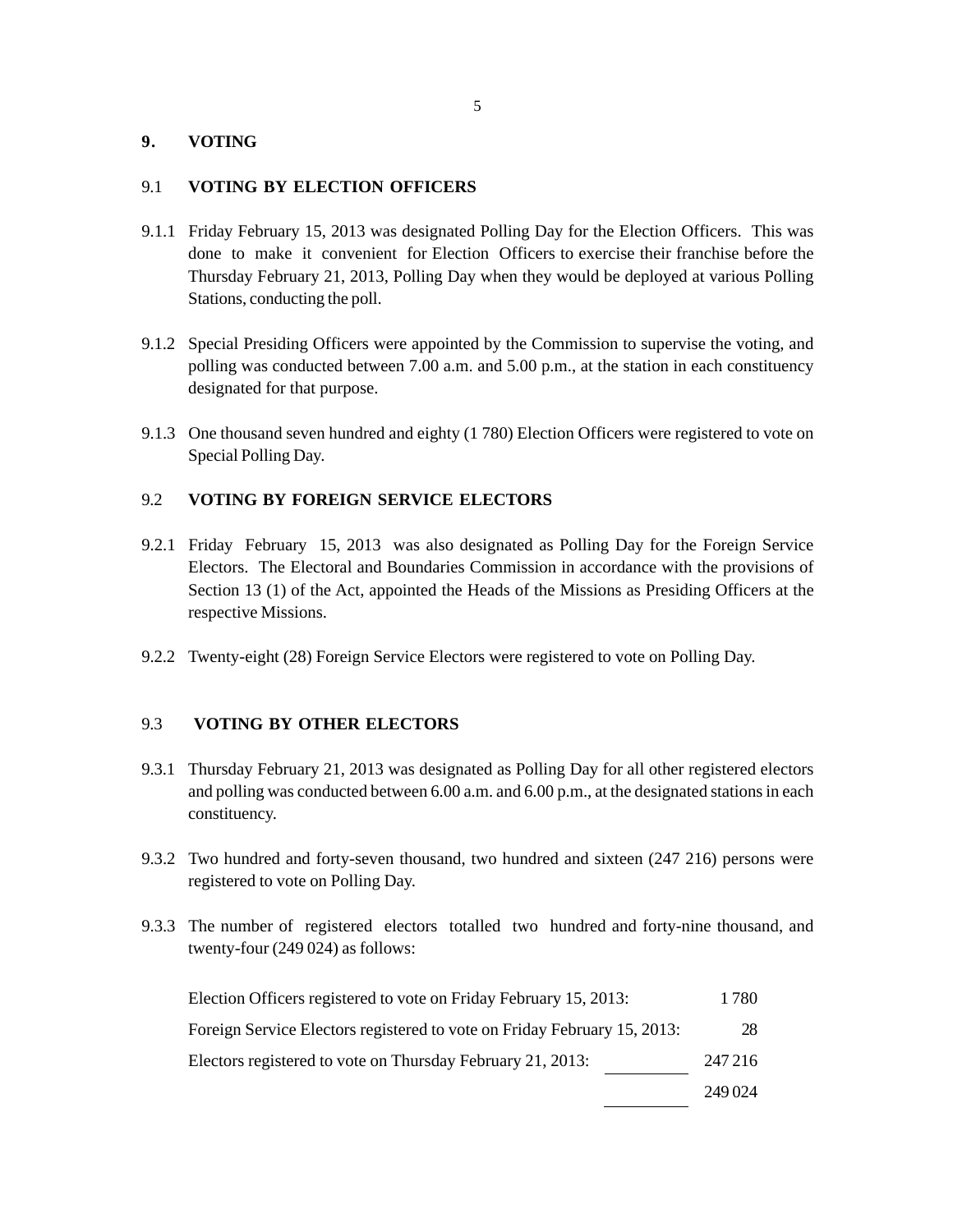#### **10. COUNTING OF VOTES AND PUBLICATION OF RESULTS**

- 10.1 Transport Board buses with Police escorts were used to transport Presiding Officers with ballot boxes, other Election Officers and Polling Agents to the Counting Centres. Counting commenced at approximately 8.00 p.m.
- 10.2 During the Count the Returning Officer in each constituency made periodic reports to the media on the progress of the Count.
- 10.3 The Democratic Labour Party's candidate for St. Michael South East, Mr. Patrick Tannis requested and received a recount on the night of the election.

#### **11. ELECTION EXPENSES**

- 11.1 In accordance with Section 52 (1) of the Act, all Candidates/Election Agents were required to file a Statement of Election Expenses with the Supervisor of Elections within seven weeks of the declaration of the results of the election.
- 11.2 Candidates/Election Agents are allowed to incur expenses to a maximum of \$10.00 in respect of each person registered as a voter in their respective constituencies. Appendix "D" shows the amount expended on behalf of each candidate.

#### **12. STATISTICAL DATA**

12.1 The accompanying tables present in detail the election results showing:-

| Table I           | Number and percentage of votes cast per Party and Constituency.                                                                                          |
|-------------------|----------------------------------------------------------------------------------------------------------------------------------------------------------|
| Table II          | Votes cast for Individual Candidates by Party and Constituency.                                                                                          |
| Table III         | Registered voters and votes cast by Gender and Constituency.                                                                                             |
| Table IV $(1-30)$ | Number of registered voters, the number and percentage of votes<br>cast and rejected ballots relating to Polling Station, Candidate and<br>Constituency. |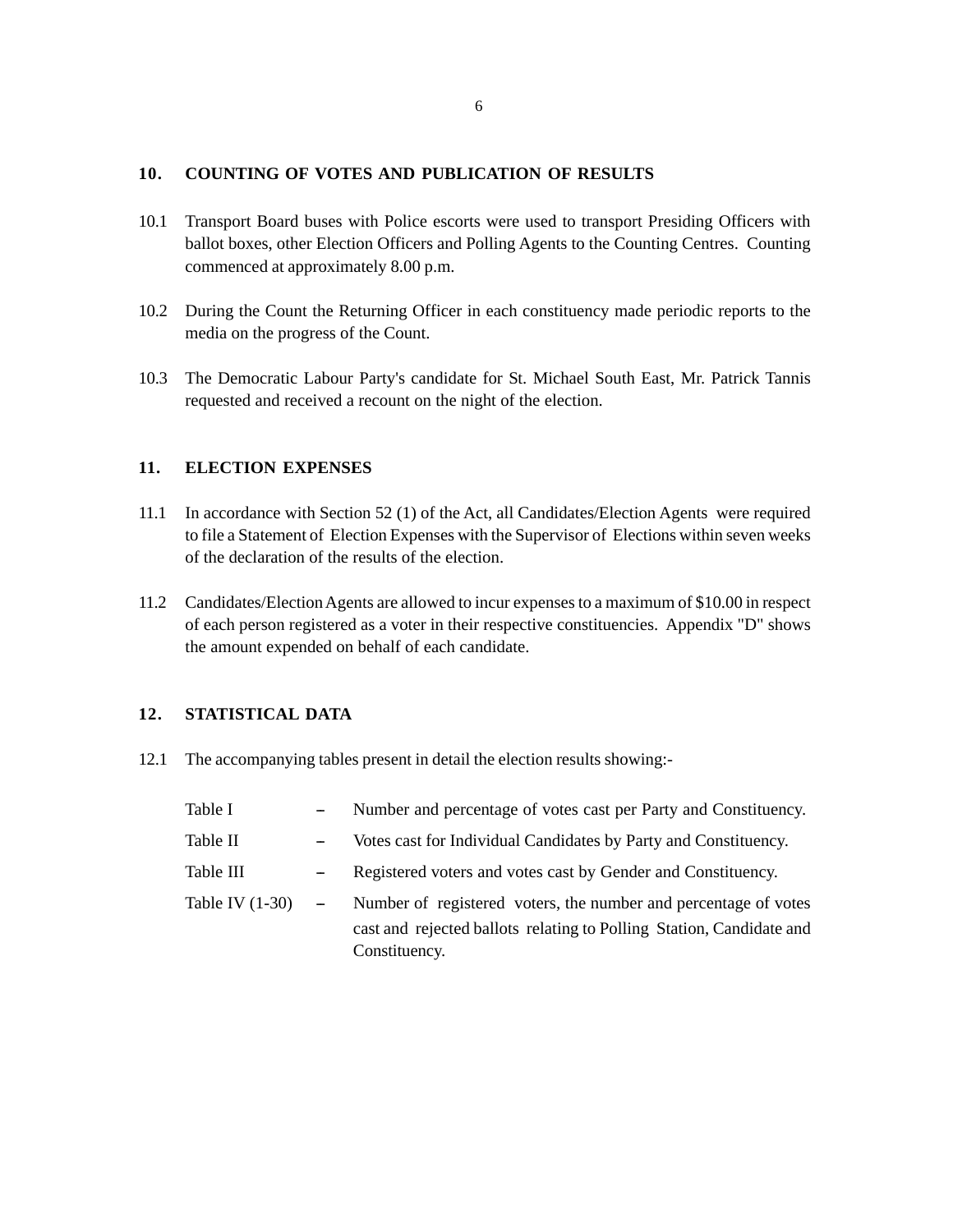#### **13. APPRECIATION**

13.1 The Commission wishes to thank all those who contributed in any way to the successful completion of the 2013 General Election. Special mention must be made and thanks extended to the Commission's legal counsel, Carrington and Sealy; the Government Printer and staff; the Chief Information Officer and staff; the Commissioner and members of the Royal Barbados Police Force; the Postmaster General and staff; the Management and staff of the Transport Board; the Government Electrical Engineer and staff; the Caribbean Broadcasting Corporation; Starcom Network Inc.; the Barbados Advocate; the Nation Publishing Company; the Barbados Today Inc.; the Election Officers and the staff of the Electoral Department.

> ANGELA TAYLOR SUPERVISOR OF ELECTIONS

June 12, 2013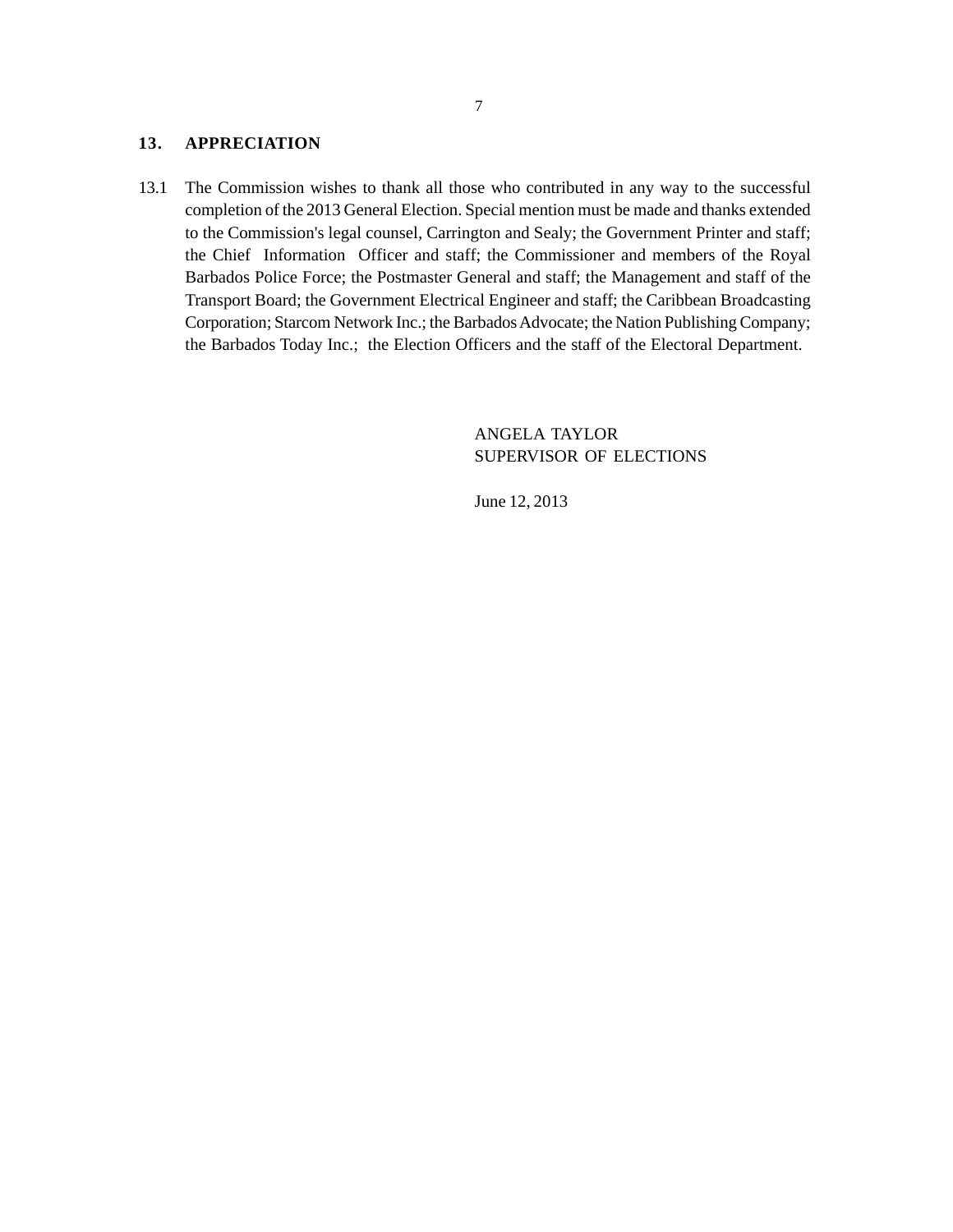TABLE I TABLE I

GENERAL ELECTION 2013 GENERAL ELECTION 2013

NUMBER AND PERCENTAGE OF VOTES CAST BY PARTY AND CONSTITUENCY NUMBER AND PERCENTAGE OF VOTES CAST BY PARTY AND CONSTITUENCY

| <b>REJECTED</b>                        | BALLOT<br><b>PAPERS</b> | 25                 | 그                       |                  | R                         | $\mathcal{Z}$       | $\mathfrak{L}$         | $\mathcal{L}$          | $\overline{5}$    | $\mathcal{Z}$          | $\mathcal{Z}$    | 33                       | 25                 | $\%$                       | $\overline{8}$      | $\overline{z}$             | $\overline{5}$     | 372          |
|----------------------------------------|-------------------------|--------------------|-------------------------|------------------|---------------------------|---------------------|------------------------|------------------------|-------------------|------------------------|------------------|--------------------------|--------------------|----------------------------|---------------------|----------------------------|--------------------|--------------|
| <b>TOTAL</b><br><b>ALID</b>            | VOTES<br>CAST           | 4,001              | 4,164                   | 4,236            | 4,042                     | 3,998               | 4,572                  | 4,662                  | 4,443             | 4,225                  | 3,915            | 4,386                    | 4,060              | 4,331                      | 4,295               | 4,768                      | 4,698              | 68,796       |
| INDEPENDENT                            | PERCENT-<br>AGE         |                    | $2.\overline{5}$<br>1.2 |                  |                           |                     |                        |                        | 0.9               |                        |                  | तं<br>सं                 | 9.2                |                            | 0.9                 |                            |                    | $\mathbf{a}$ |
|                                        | NO.OF<br>VOTES          | $\overline{101}$   | $\boldsymbol{S}$        |                  |                           |                     |                        |                        | 38                |                        |                  | 106                      | 374                |                            | $\mathcal{E}$       |                            |                    | 708          |
|                                        | PERCENT-<br>AGE         | 47.2               | 65.0                    | 55.1             | 55.2                      | 53.0                | 52.3                   | 33.8                   | 52.3              | 58.0                   | 56.7             | 51.0                     | 44.5               | 67.9                       | $62.0$              | 68.4                       | 69.3               | 55.8         |
| <b>LABOUR PARTY</b><br>DEMOCRATIC      | NO.OF<br>VOTES          | 1,888              | 2,705                   | 2,333            | 2,231                     | 2,117               | 2,392                  | 1,577                  | 2,322             | 2,450                  | 2,220            | 2,239                    | 1,808              | 2,940                      | 2,663               | 3,259                      | 3,255              | 38,399       |
| <b>LABOUR PARTY</b><br><b>BARBADOS</b> | PERCENT-<br>AGE         | 50.3               | 35.0                    | 57.9             | 48.7                      | 52.0                | 52.5                   | 75.0                   | 56.4              | 36.3                   | 53.5             | 46.6                     | 57.6               | 48.8                       | 48.0                | 47.5                       | 52.9               | 51.3         |
|                                        | VOTES<br>NO.OF          | 2,012              | 1,459                   | 2,452            | 1,967                     | 2,078               | 2,402                  | 3,495                  | 2,506             | 1,533                  | 2,095            | 2,046                    | 2,340              | 2,112                      | 2,062               | 2,264                      | 2,487              | 35,310       |
| CONSTITUENCIES                         |                         | City of Bridgetown | St. Michael South       | St. Michael East | St. Michael South Central | St. Michael Central | St. Michael South East | St. Michael North East | St. Michael North | St. Michael North West | St. Michael West | St. Michael West Central | Christ Church West | Christ Church West Central | Christ Church South | Christ Church East Central | Christ Church East | TOTAL        |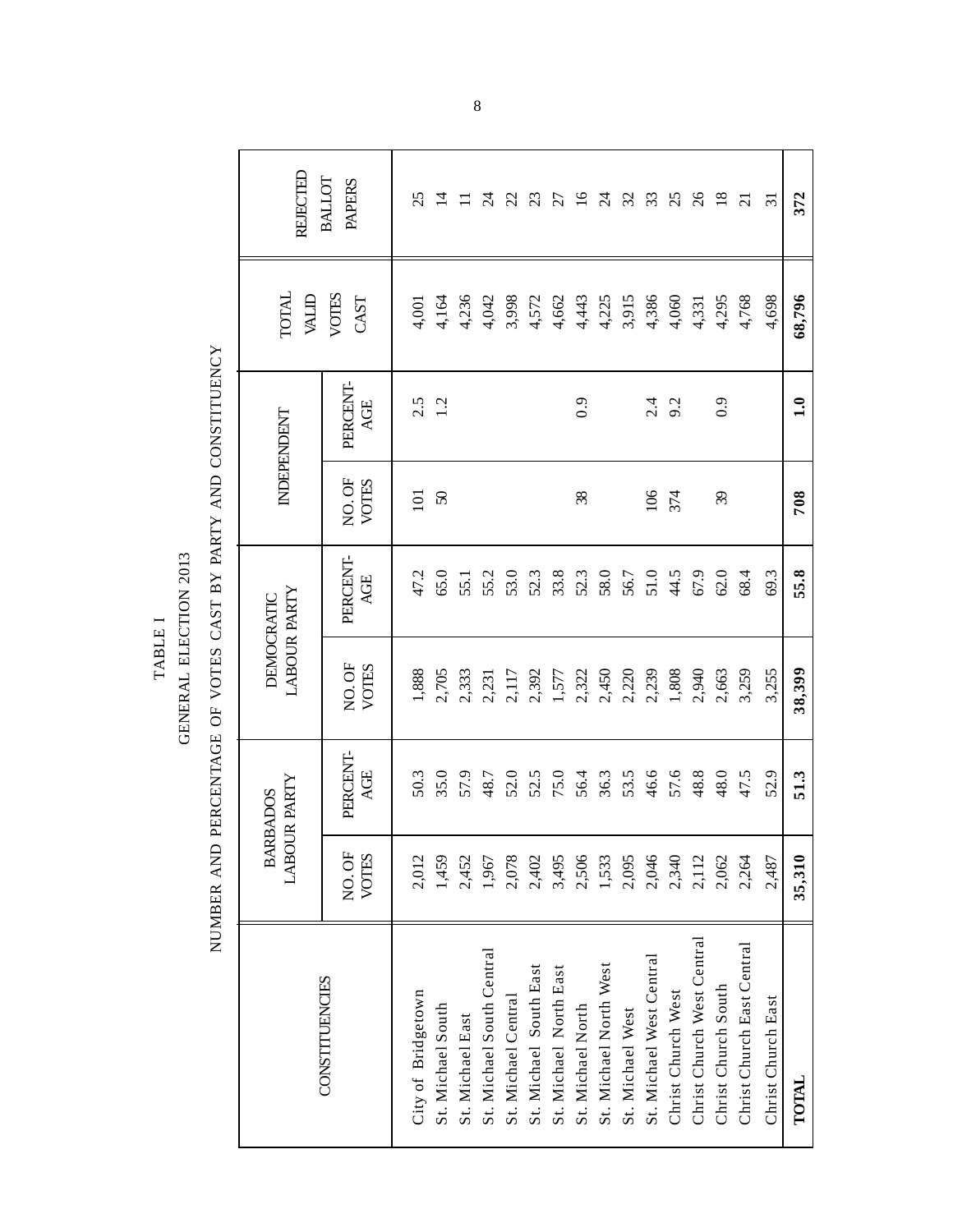TABLE I  $-Com^{\prime}d$ TABLE I -- *Cont'd*

GENERAL ELECTION 2013 GENERAL ELECTION 2013

NUMBER AND PERCENTAGE OF VOTES CAST BY PARTY AND CONSTITUENCY NUMBER AND PERCENTAGE OF VOTES CAST BY PARTY AND CONSTITUENCY

| <b>REJECTED</b>                        | BALLOT<br><b>PAPERS</b>      | 452    | $\delta$         | 57              | 36             | $\overline{c}$   | $\mathcal{Z}$    | $\mathbb{Z}$ | $\mathcal{L}$ | $\overline{\mathcal{A}}$ | $\infty$        | $\infty$        | $\overline{15}$   | $\frac{4}{3}$  | $\frac{4}{3}$ | $\overline{13}$ | 821          |
|----------------------------------------|------------------------------|--------|------------------|-----------------|----------------|------------------|------------------|--------------|---------------|--------------------------|-----------------|-----------------|-------------------|----------------|---------------|-----------------|--------------|
| <b>TOTAL</b>                           | VOTES<br>CAST<br><b>ALID</b> |        | 6,027            | 6,079           | 4,973          | 5,899            | 6,607            | 5,116        | 5,079         | 5,579                    | 4,682           | 5,882           | 4,613             | 5,719          | 5,638         | 5,882           | 145,799      |
| INDEPENDENT                            | PERCENT<br>AGE               | 0.2    |                  |                 |                |                  |                  |              |               |                          |                 |                 | $\Xi$             | $\mathbf{L}^3$ |               |                 | 0.2          |
|                                        | NO.OF<br>VOTES               | 141    |                  |                 |                |                  |                  |              |               |                          |                 |                 | $\overline{51}$   | 72             |               |                 | 264          |
|                                        | PERCENT-<br>AGE              | 43.2   | 67.2             | 48.8            | 74.8           | 40.5             | 44.9             | $78.7$       | 46.5          | 34.4                     | 45.4            | 56.5            | 48.7              | 34.7           | 47.4          | 53.6            | 47.5         |
| <b>LABOUR PARTY</b><br>DEMOCRATIC      | NO.OF<br><b>VOTES</b>        | 29,372 | 4,053            | 2,965           | 3,720          | 2,391            | 2,965            | 4.025        | 2,364         | 1,919                    | 2,124           | 3,326           | 2,247             | 1,982          | 2,670         | 3,152           | 69,275       |
| <b>LABOUR PARTY</b><br><b>BARBADOS</b> | PERCENT-<br>AGE              | 56.6   | 32.8             | 51.2            | 46.6           | 59.5             | 55.1             | 21.3         | 53.5          | 65.6                     | 54.6            | 43.5            | 50.2              | 64.1           | 52.6          | 46.4            | 53.0         |
|                                        | <b>VOTES</b><br>NO.OF        | 38,511 | 1,974            | 3,114           | 2,315          | 3,508            | 3,642            | 1,091        | 2,715         | 3,660                    | 2,558           | 2,556           | 2,315             | 3,665          | 2,968         | 2,730           | 77,322       |
| CONSTITUENCIES                         |                              | BÆ     | St. Philip North | St.Philip South | St.Philip West | St. George North | St. George South | St. John     | St. Joseph    | St. Thomas               | St. James North | St. James South | St. James Central | St. Peter      | St. Andrew    | St. Lucy        | <b>TOTAL</b> |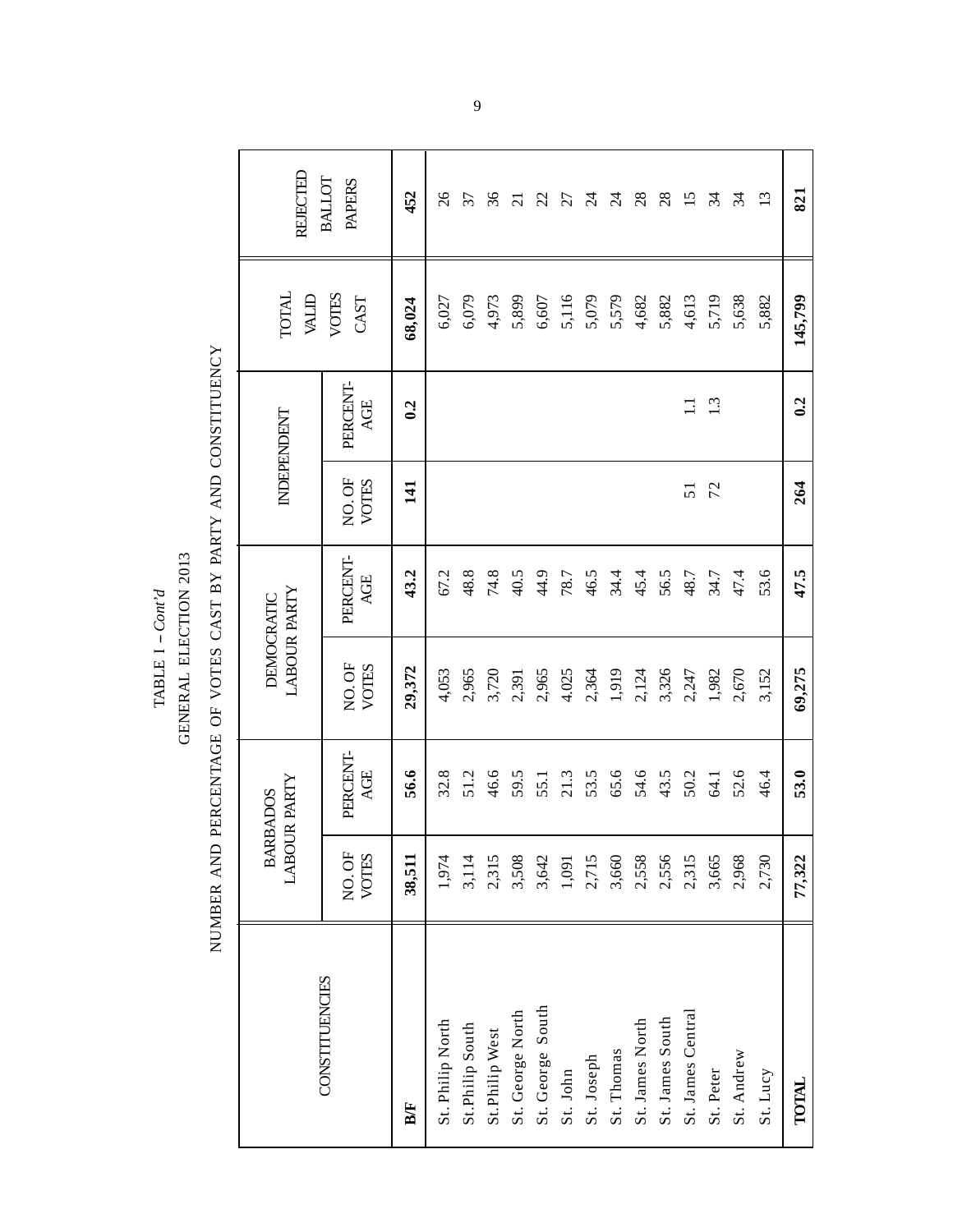| TABLE II                                      |
|-----------------------------------------------|
| VOTES CAST FOR INDIVIDUAL CANDIDATES BY PARTY |
| AND CONSTITUENCY                              |

| <b>CONSTITUENCY</b>               | <b>CANDIDATE</b>               | <b>PARTY</b>  | <b>NUMBER OF</b><br><b>VOTES</b><br><b>RECEIVED</b> |
|-----------------------------------|--------------------------------|---------------|-----------------------------------------------------|
| City of Bridgetown                | <b>JEFFREY D. BOSTIC</b>       | <b>B.L.P.</b> | 2,012                                               |
|                                   | Patrick M. T. Todd             | D.L.P.        | 1,888                                               |
| St. Michael South                 | <b>FREUNDEL J. STUART</b>      | D.L.P.        | 2,705                                               |
|                                   | Noel A. Lynch                  | B.L.P.        | 1,459                                               |
|                                   | Alex Mitchell                  | B.F.P.        | 50                                                  |
| St. Michael East                  | <b>TREVOR A. PRESCOD</b>       | <b>B.L.P.</b> | 2,452                                               |
|                                   | Kenneth St. C. Best            | D.L.P.        | 2,333                                               |
| St. Michael South Central         | <b>RICHARD L. SEALY</b>        | D.L.P.        | 2,231                                               |
|                                   | David T. Gill                  | B.L.P.        | 1,967                                               |
| St. Michael Central               | <b>STEVEN D. BLACKETT</b>      | D.L.P.        | 2,117                                               |
|                                   | Arthur E. Holder               | B.L.P.        | 2,078                                               |
| <b>St. Michael South East</b>     | SANTIA J.O. BRADSHAW           | <b>B.L.P.</b> | 2,402                                               |
|                                   | Patrick B. Tannis              | D.L.P.        | 2,392                                               |
| <b>St. Michael North East</b>     | <b>MIA A. MOTTLEY</b>          | <b>B.L.P.</b> | 3,495                                               |
|                                   | Patricia I. Inniss             | D.L.P.        | 1,577                                               |
| St. Michael North                 | <b>RONALD St. C. TOPPIN</b>    | <b>B.L.P.</b> | 2,506                                               |
|                                   | Francis G. Depeiza             | D.L.P.        | 2,322                                               |
|                                   | Mark A. Adamson                | P.D.C.        | 38                                                  |
| St. Michael North West            | <b>CHRISTOPHER P. SINCKLER</b> | D.L.P.        | 2,650                                               |
|                                   | Gregory P. B. Nicholls         | B.L.P.        | 1,533                                               |
| St. Michael West                  | <b>MICHAEL A. CARRINGTON</b>   | D.L.P.        | 2,220                                               |
|                                   | Joseph J. S. Atherley          | B.L.P.        | 2,095                                               |
| St. Michael West Central          | <b>JAMES D. PAUL</b>           | D.L.P.        | 2,239                                               |
|                                   | George P.I. Gooding-Edghill    | B.L.P.        | 2,046                                               |
|                                   | Hermon O. Lowe                 | IND.          | 38                                                  |
|                                   | Jonn R. Warde                  | IND.          | 68                                                  |
| <b>Christ Church West</b>         | <b>MARIA M. AGARD</b>          | <b>B.L.P.</b> | 2,340                                               |
|                                   | Verla A.G. De Peiza            | D.L.P.        | 1,808                                               |
|                                   | Taan Abed                      | IND.          | 374                                                 |
| <b>Christ Church West Central</b> | <b>STEPHENA. LASHLEY</b>       | <b>D.L.P.</b> | 2,940                                               |
|                                   | Margo A. Durant-Callender      | B.L.P.        | 2,112                                               |
| <b>Christ Church South</b>        | JOHN D.E. BOYCE                | <b>D.L.P.</b> | 2,663                                               |
|                                   | Jerome X. Walcott              | B.L.P.        | 2,062                                               |
|                                   | Steve N. Hunte                 | K.G.B.        | 39                                                  |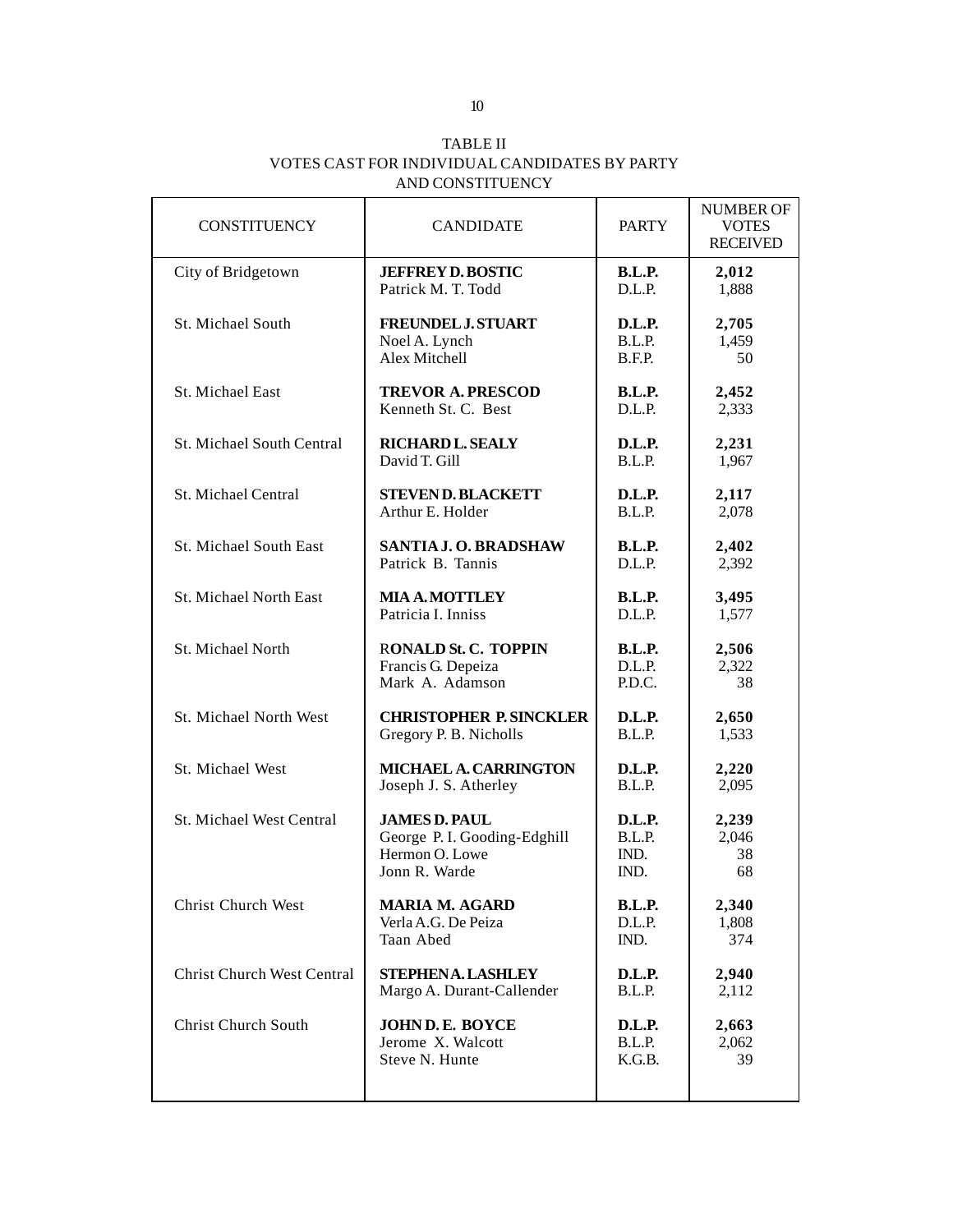#### TABLE II  $-(Cont'd)$ VOTES CAST FOR INDIVIDUAL CANDIDATES BY PARTY AND CONSTITUENCY - *(Cont'd)*

| <b>CONSTITUENCY</b>               | <b>CANDIDATE</b>             | <b>PARTY</b>  | NUMBER OF<br><b>VOTES</b><br><b>RECEIVED</b> |
|-----------------------------------|------------------------------|---------------|----------------------------------------------|
| <b>Christ Church East Central</b> | <b>RONALD D. JONES</b>       | D.L.P.        | 3,259                                        |
|                                   | Desmond D. M. Sands          | B.L.P.        | 2,264                                        |
| <b>Christ Church East</b>         | <b>DENISS. LOWE</b>          | D.L.P.        | 3,255                                        |
|                                   | Wilfred A. Abrahams          | B.L.P.        | 2,487                                        |
| St. Philip North                  | <b>MICHAEL A. LASHLEY</b>    | D.L.P.        | 4,053                                        |
|                                   | Indar A. Weir                | B.L.P.        | 1,974                                        |
| St. Philip South                  | <b>ADRIEL D. BRATHWAITE</b>  | D.L.P.        | 3,514                                        |
|                                   | Anthony P. Wood              | B.L.P.        | 3,114                                        |
| St. Philip West                   | <b>DAVID C. ESTWICK</b>      | D.L.P.        | 3,720                                        |
|                                   | Lynette V. Eastmond          | B.L.P.        | 2,315                                        |
| St. George North                  | <b>GLINE A. CLARKE</b>       | <b>B.L.P.</b> | 3,508                                        |
|                                   | Jepter Ince                  | D.L.P.        | 2,391                                        |
| St. George South                  | <b>DWIGHT G. SUTHERLAND</b>  | <b>B.L.P.</b> | 3,642                                        |
|                                   | Esther R. Byer-Suckoo        | D.L.P.        | 2,965                                        |
| St. John                          | <b>MARIE J. M. THOMPSON</b>  | D.L.P.        | 4,025                                        |
|                                   | Hudson E. Griffith           | B.L.P.        | 1,091                                        |
| St. Joseph                        | <b>DALE D. MARSHALL</b>      | <b>B.L.P.</b> | 2,715                                        |
|                                   | Dennis D. Holder             | D.L.P.        | 2,364                                        |
| St. Thomas                        | <b>CYNTHIAY, FORDE</b>       | <b>B.L.P.</b> | 3,660                                        |
|                                   | Rolerick M. Hinds            | D.L.P.        | 1,919                                        |
| St. James North                   | <b>EDMUND G. HINKSON</b>     | <b>B.L.P.</b> | 2,558                                        |
|                                   | Harcourt A. Husbands         | D.L.P.        | 2,124                                        |
| St. James South                   | <b>DONVILLE O. INNISS</b>    | D.L.P.        | 3,326                                        |
|                                   | Cheryl S. Husbands           | B.L.P.        | 2,556                                        |
| St. James Central                 | <b>KERRIE D. SYMMONDS</b>    | <b>B.L.P.</b> | 2,315                                        |
|                                   | Edwin G. Hutson              | D.L.P.        | 2,247                                        |
|                                   | Eric R. Marshall             | P.D.C.        | 51                                           |
| St. Peter                         | <b>OWEN S. ARTHUR</b>        | <b>B.L.P.</b> | 3,665                                        |
|                                   | Haynesley L. Benn            | D.L.P.        | 1,982                                        |
|                                   | Lynroy Scantlebury           | IND.          | 72                                           |
| St. Andrew                        | <b>GEORGE W. PAYNE</b>       | <b>B.L.P.</b> | 2,968                                        |
|                                   | Virginia I. Sandiford-Garner | D.L.P.        | 2,670                                        |
| St. Lucy                          | <b>DENIS St. E. KELLMAN</b>  | D.L.P.        | 3,152                                        |
|                                   | Peter R. Phillips            | B.L.P.        | 2,730                                        |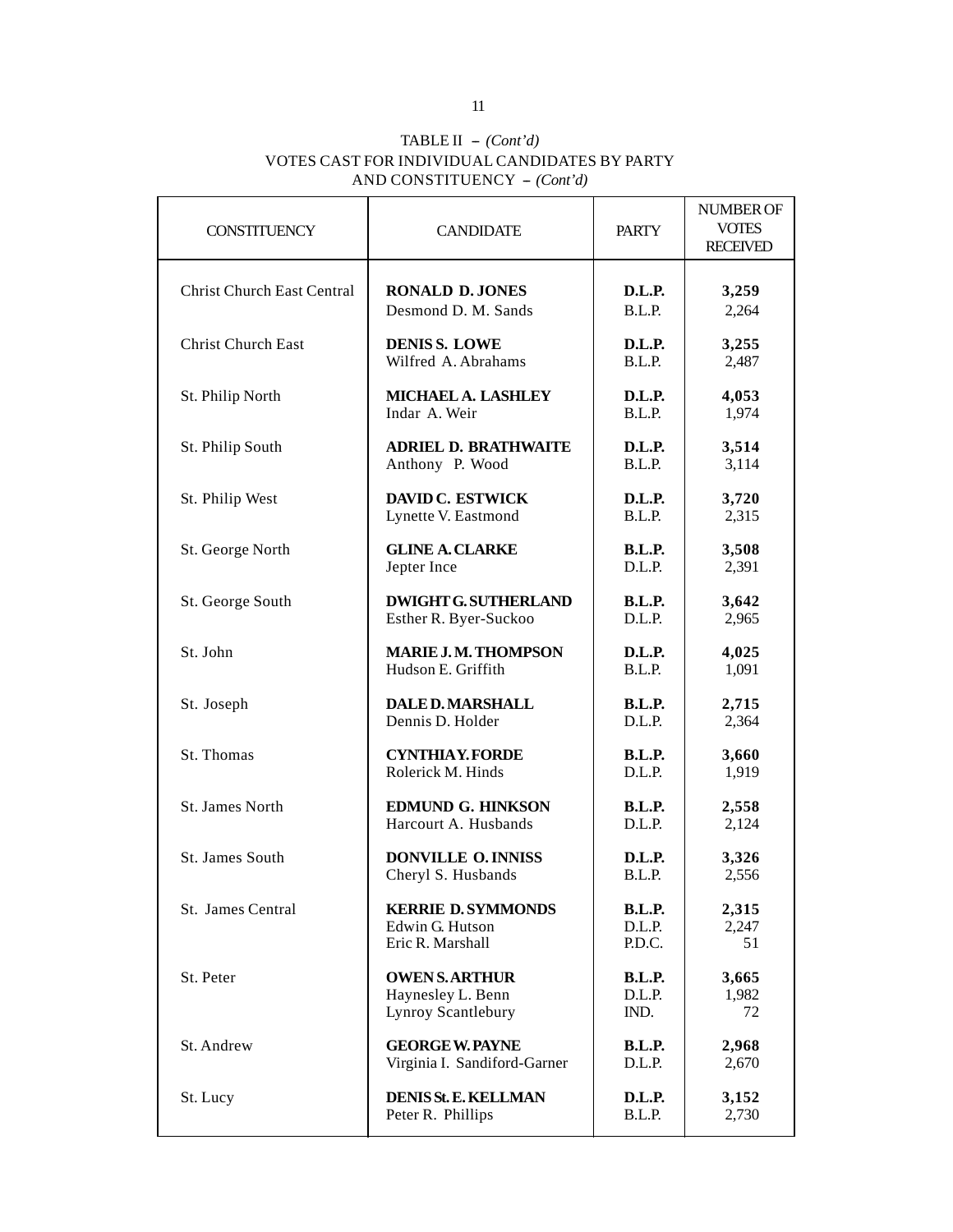TABLE  $\scriptstyle\rm I\!I$ TABLE III

REGISTERED VOTERS AND VOTES CAST BY GENDER AND CONSTITUENCY REGISTERED VOTERS AND VOTES CAST BY GENDER AND CONSTITUENCY

|                            |             | NUMBER OF REGISTERED VOTERS |         |             | NUMBER OF PERSONS WHO VOTED |        |                 |
|----------------------------|-------------|-----------------------------|---------|-------------|-----------------------------|--------|-----------------|
| CONSTITUENCY               | <b>MALE</b> | <b>FEMALE</b>               | TOTAL   | <b>MALE</b> | <b>FEMALE</b>               | TOTAL  | PERCENT-<br>AGE |
|                            |             |                             |         |             |                             |        |                 |
| City of Bridgetown         | 3,605       | 3,337                       | 6,942   | 1,818       | 2,107                       | 3,925  | 565             |
| St. Michael South          | 3,403       | 3,639                       | 7,042   | 1,892       | 2,336                       | 4,228  | $60.0$          |
| St. Michael East           | 3,874       | 4,097                       | 7,971   | 2,212       | 2,584                       | 4,796  | 60.2            |
| St. Michael South Central  | 3,263       | 3,712                       | 6,975   | 1,897       | 2,325                       | 4,222  | 60.5            |
| St. Michael Central        | 3,286       | 3,517                       | 6,803   | 1,898       | 2,319                       | 4,217  | 62.0            |
| St. Michael South East     | 3,895       | 4,432                       | 8,327   | 1,990       | 2,827                       | 4,817  | 57.8            |
| St. Michael North East     | 3,879       | 4,208                       | 8,087   | 2,230       | 2,869                       | 5,099  | 63.1            |
| St. Michael North          | 3,954       | 4,368                       | 8,322   | 2,108       | 2,774                       | 4,882  | 58.7            |
| St. Michael North West     | 3,367       | 3,575                       | 6,942   | 1,890       | 2,317                       | 4,207  | 60.6            |
| St. Michael West           | 3,626       | 3,610                       | 7,236   | 1,963       | 2,384                       | 4,347  | 60.1            |
| St. Michael West Central   | 3,579       | 4,118                       | 7,697   | 1,892       | 2,532                       | 4,424  | 57.5            |
| Christ Church West         | 3,777       | 4,42                        | 8,219   | 1,927       | 2,620                       | 4,547  | 55.3            |
| Christ Church West Central | 4,027       | 4,638                       | 8,665   | 2,122       | 2,956                       | 5,078  | 58.6            |
| Christ Church East Central | 4,020       | 4,817                       | 8,837   | 2,371       | 3,173                       | 5,544  | 62.7            |
| <b>TOTAL CF</b>            | 51,555      | 56,510                      | 108,065 | 28,210      | 36,123                      | 64,333 | 59.5            |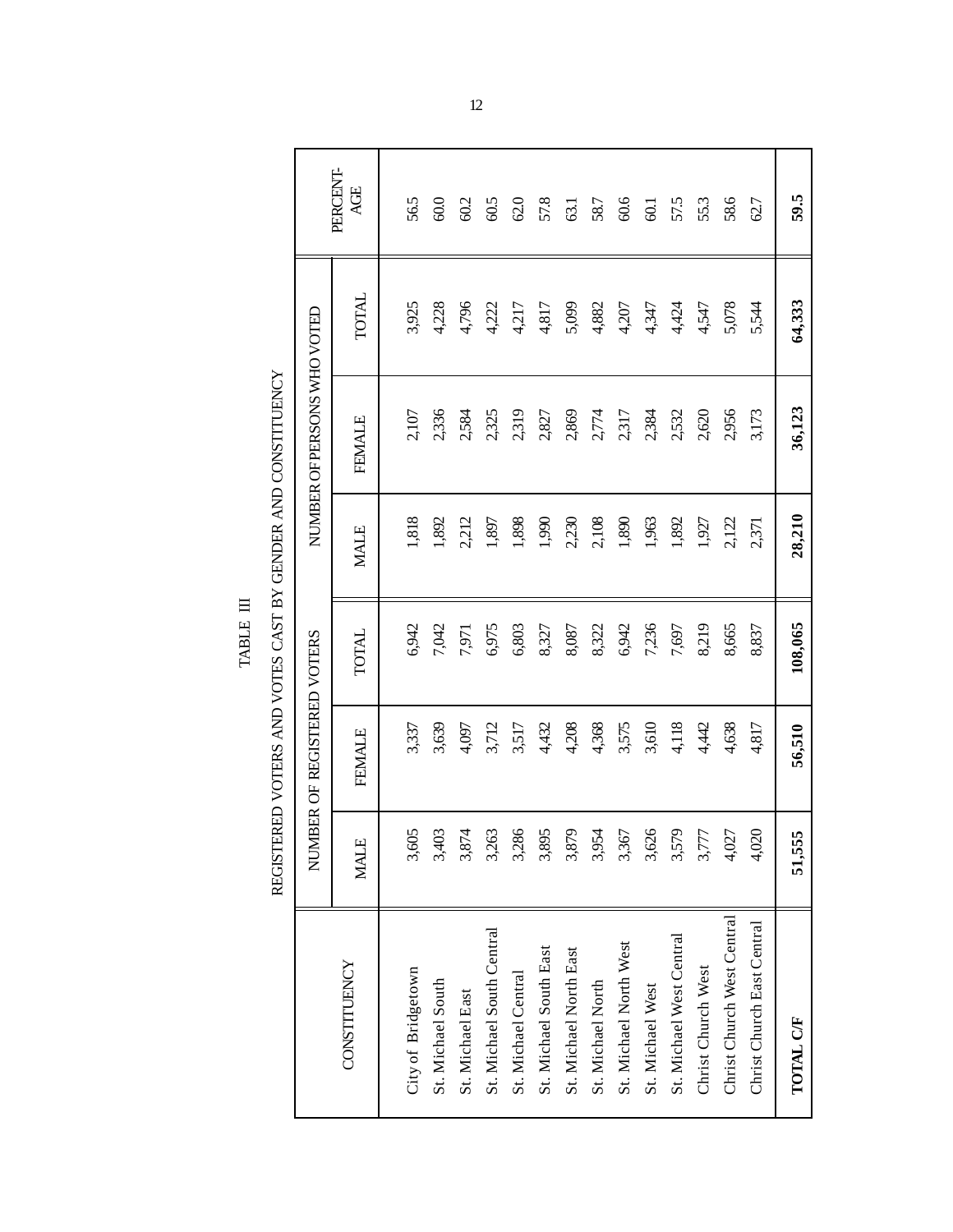| c<br>۱.<br>ŕ |  |
|--------------|--|

| l      |
|--------|
|        |
|        |
| )<br>) |
|        |
|        |
|        |
|        |
|        |
|        |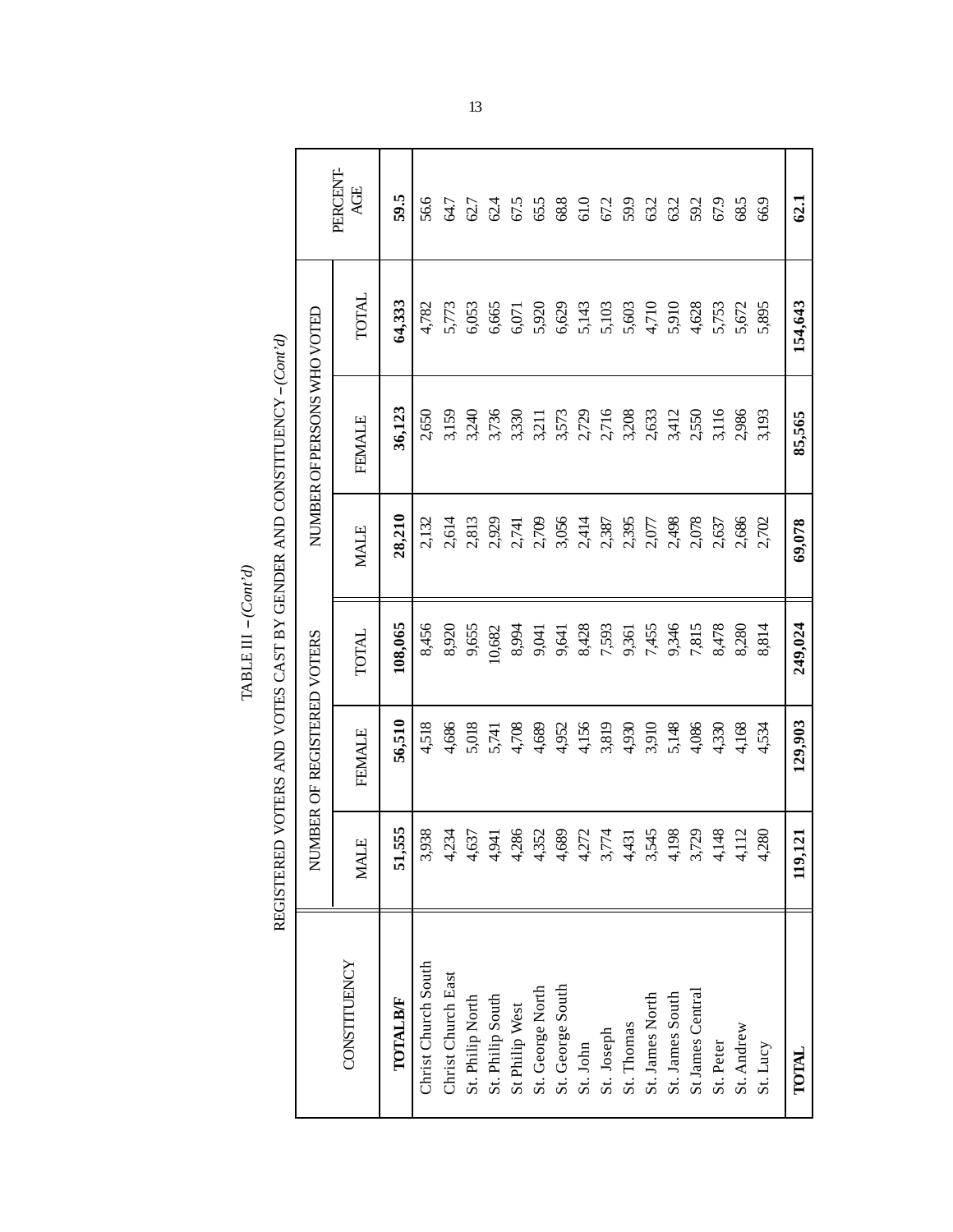| REJECTEL                       | BALLOT<br><b>PAPERS</b> |                     |                 |                  |                  |                 |      |            |                |                 |                  |                 | 25           |
|--------------------------------|-------------------------|---------------------|-----------------|------------------|------------------|-----------------|------|------------|----------------|-----------------|------------------|-----------------|--------------|
| TOTAL<br><b>ALIAV</b>          | VOTES<br>CAST           | $\overline{\Omega}$ | 368             | $\overline{311}$ | 429              | $\overline{5}$  | 555  | 388        | $\overline{4}$ | 508             | 464              | 128             | 3900         |
|                                | TODD                    | 79                  | $\overline{5}$  | 173              | 173              | 47              | 247  | 256        | 142            | 246             | 293              | 38              | 1888         |
| NUMBER OF VOTES<br>CASTFOR     | <b>BOSTIC</b>           | $\overline{2}$      | 174             | 138              | 256              | 57              | 308  | 132        | 302            | 262             | $\overline{171}$ | $\infty$        | 2012         |
|                                | <b>PERCENT</b><br>AGE   | 57.5                | 55.4            | 54.2             | 56.2             | 49.5            | 59.3 | 52.9       | 56.8           | 58.1            | 61.1             | 50.8            | 56.5         |
| NUMBER OF PERSONS<br>WHOVOTED  | <b>TOTAL</b>            | 202                 | 370             | 314              | 433              | 104             | 558  | 388        | 45             | 515             | 468              | 128             | 3925         |
|                                | <b>FEMALE</b>           | 105                 | 193             | 197              | 243              | 47              | 298  | 193        | 238            | 277             | 253              | 63              | 2107         |
|                                | <b>MALE</b>             | 50                  | 177             | 117              | $\mathfrak{g}_1$ | 57              | 260  | 195        | 207            | 238             | 215              | 65              | 1818         |
|                                | <b>TOTAL</b>            | 351                 | 668             | 579              | 770              | 210             | 941  | 734        | 784            | 887             | 766              | 252             | 6942         |
| REGISTERED VOTERS<br>NUMBER OF | <b>FEMALE</b>           | 163                 | 331             | 309              | 386              | 60              | 452  | 310        | 368            | 429             | 385              | $\overline{14}$ | 3337         |
|                                | <b>MALE</b>             | 188                 | 337             | 270              | 384              | $\overline{20}$ | 489  | 424        | 416            | 458             | 381              | 138             | 3605         |
| <b>POLLING</b>                 | STATIONS                | BAI                 | BA <sub>2</sub> | BA3              | <b>BBI</b>       | BCI             | BDI  | <b>BEI</b> | <b>BFI</b>     | BF <sub>2</sub> | BF <sub>3</sub>  | ВGI             | <b>TOTAL</b> |

CONSTITUENCY - CITY OF BRIDGETOWN TABLE IV  $-1$ TABLE IV -- 1

CONSTITUENCY -- CITY OF BRIDGETOWN

14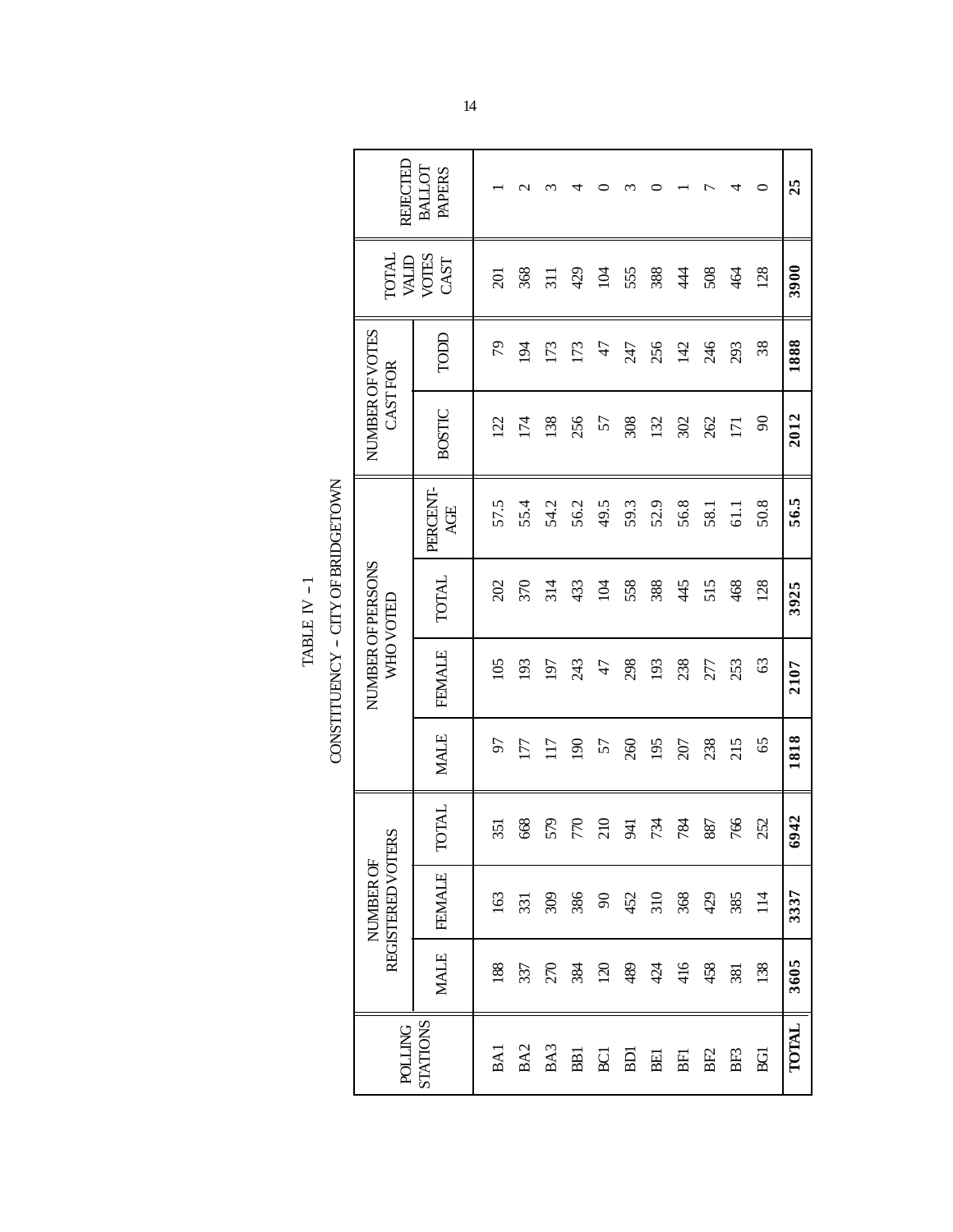| REJECTED                       | BALLOT<br><b>PAPERS</b> |                  |            |                                       |                | m                                                                       |                 |        |             |         | ◠                | ⊂           | $\vec{a}$       |
|--------------------------------|-------------------------|------------------|------------|---------------------------------------|----------------|-------------------------------------------------------------------------|-----------------|--------|-------------|---------|------------------|-------------|-----------------|
| <b>TOTAL</b><br><b>ALID</b>    | VOTES<br>CAST           | 274              | 453        | 328                                   | 178            | 563                                                                     | 681             | $88\,$ | $\sqrt{6}$  | 357     | 556              | 246         | 4214            |
|                                | STUART                  | $\overline{160}$ | 299        | $\overline{5}$                        | 117            | 363                                                                     | $\overline{41}$ | 45     | 336         | 226     | 404              | 150         | 2705            |
| NUMBER OF VOTES<br>CASTFOR     | <b>LYNCH</b>            | Ξ                | 148        | 128                                   | $\overline{6}$ | 193                                                                     | 259             | 42     | 146         | 130     | 147              | 54          | 1459            |
|                                | <b>MITCHELL</b>         | ς                | ७          |                                       |                |                                                                         |                 |        | $_{\infty}$ |         | n                | $\mathbf 2$ | $\overline{50}$ |
|                                | PERCENT<br>AGE          | 62.9             | 63.5       | 56.5                                  | 56.5           | 58.2                                                                    | 61.4            | 54.3   | 54.9        | 60.6    | 64.7             | 62.4        | 60.0            |
| NUMBER OF PERSONS<br>WHOVOTED  | TOTAL                   | 276              | 454        | 331                                   | 178            | 566                                                                     | 683             | $88\,$ | <b>167</b>  | 359     | 556              | 246         | 4228            |
|                                | <b>FEMALE</b>           | 157              | 237        | $\overline{5}$                        | 103            | 308                                                                     | 382             | 53     | 257         | 189     | $\overline{311}$ | 148         | 2336            |
|                                | <b>MALE</b>             | $\overline{19}$  | 217        | $\overline{40}$                       | 75             | 258                                                                     | 501             | 35     | 234         | 170     | 245              | 98          | 1892            |
|                                | <b>TOTAL</b>            | 439              | 715        | 586<br>315<br>972<br>113<br>162<br>95 |                |                                                                         |                 |        |             | 592     | 859              | 394         | 7042            |
| REGISTERED VOTERS<br>NUMBER OF | FEMALE                  | 221              | 360        | 299                                   | 167            | $58\frac{3}{4}$ $8\frac{1}{4}$                                          |                 |        |             | 298     | $\frac{4}{3}$    | 24          | 3639            |
|                                | <b>MALE</b>             |                  | 218<br>355 | 287                                   |                | $\frac{45}{4}$ $\frac{6}{5}$ $\frac{6}{5}$ $\frac{6}{5}$ $\frac{14}{4}$ |                 |        |             | ਲ੍ਹੇ ਦੇ |                  | 170         | 3403            |
| <b>POLLING</b>                 | STATIONS                | UAI              |            | <b>BUUUBBBBB</b>                      |                |                                                                         |                 |        |             |         |                  | UG2         | TOTAL           |

CONSTITUENCY - ST. MICHAEL SOUTH CONSTITUENCY -- ST. MICHAEL SOUTH TABLE IV –  $2$ TABLE IV – 2

15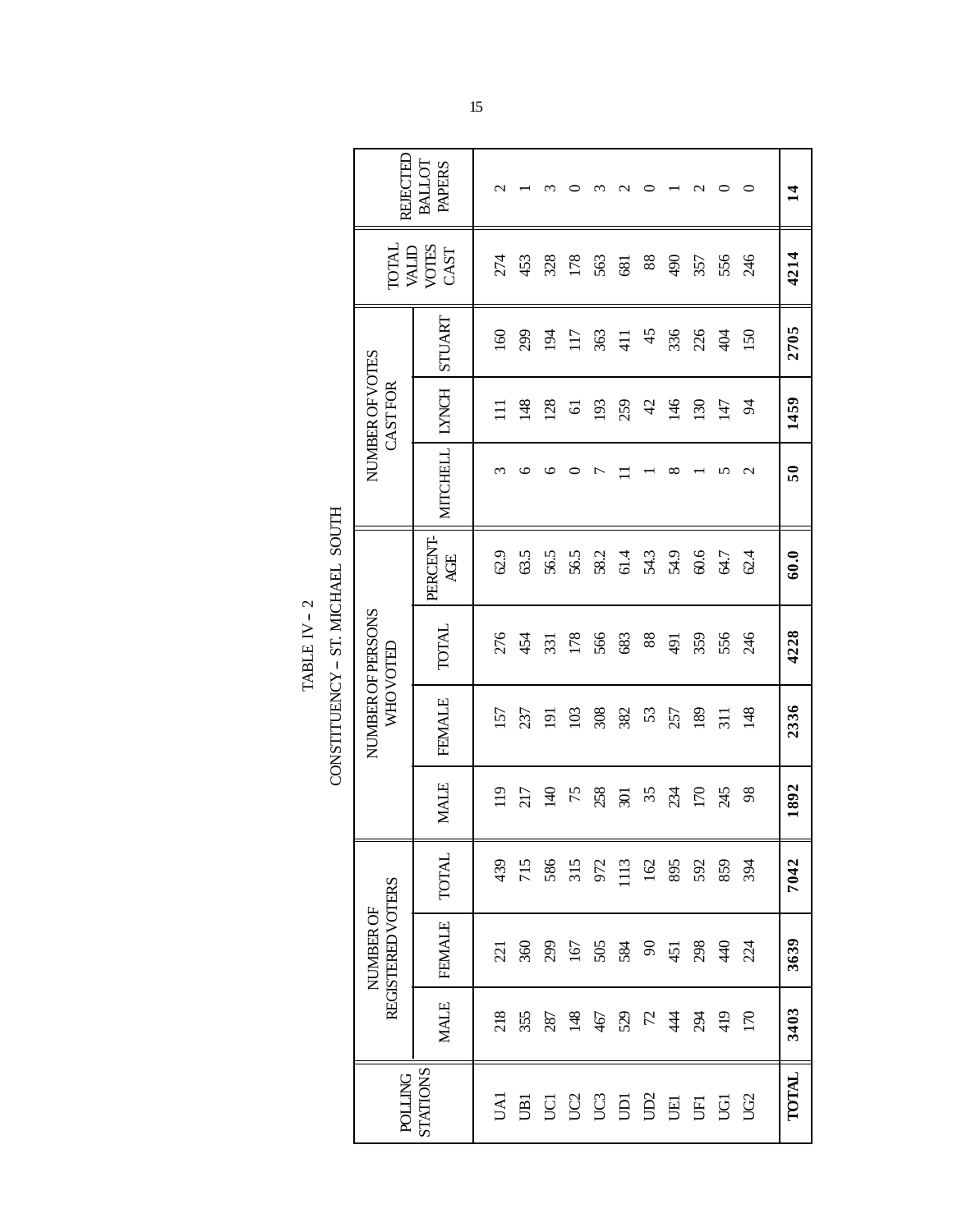| REJECTEL                       | <b>PAPERS</b><br>BALLOT |                  |      |                           |                 |      |                  |                    |                  |                    |      |                 | 0    | Ξ     |
|--------------------------------|-------------------------|------------------|------|---------------------------|-----------------|------|------------------|--------------------|------------------|--------------------|------|-----------------|------|-------|
| TOTAL                          | VALID<br>VOTES<br>CAST  | 267              | 638  | 196                       | 558             | 345  | 412              | 620                | 257              | $\overline{184}$   | 245  | 509             | 554  | 4785  |
| NUMBER OF VOTES<br>CASTFOR     | PRESCOL                 | 135              | 305  | $\frac{12}{1}$            | 277             | 212  | 246              | 318                | $\overline{4}$   | 76                 | 127  | 250             | 250  | 2452  |
|                                | <b>BEST</b>             | $\overline{32}$  | 333  | $\frac{8}{4}$             | $\overline{28}$ | 133  | 166              | 302                | 113              | 108                | 118  | 259             | 304  | 2333  |
|                                | PERCENT-<br>AGE         | 59.2             | 60.8 | 62.2                      | 61.3            | 58.7 | 60.7             | 60.5               | 53.4             | 61.1               | 58.4 | 62.9            | 59.8 | 60.2  |
| NUMBER OF PERSONS<br>WHO VOTED | <b>TOTAL</b>            | 267              | 643  | 196                       | 558             | 346  | 413              | 622                | 257              | 185                | 246  | 509             | 554  | 4796  |
|                                | <b>FEMALE</b>           | $\overline{40}$  | 349  | 105                       | 293             | 198  | 222              | $\overline{341}$   | $\overline{131}$ | 57                 | 29   | 257             | 322  | 2584  |
|                                | <b>MALE</b>             | $\overline{127}$ | 294  | $\overline{5}$            | 265             | 148  | $\overline{191}$ | 281                | 126              | 88                 | 117  | 252             | 232  | 2212  |
|                                | TOTAL                   | 451              | 1057 |                           | $315$<br>$910$  | 589  | 680              | 1028               | 481              | 303                | 421  | 809             | 927  | 7971  |
| REGISTERED VOTERS<br>NUMBER OF | <b>FEMALE</b>           | 215              | 543  | 156                       | 456             | 320  |                  | <u>र्य</u> २५<br>स |                  | 159                | 203  | $\frac{415}{4}$ | 488  | 4097  |
|                                | <b>MALE</b>             | 236              | 514  | 159                       | 454             | 269  | 336              |                    | 474<br>237       | $\frac{14}{4}$ 218 |      | 394             | 439  | 3874  |
| <b>DOLTICE</b>                 | STATIONS                |                  |      | 3 8 8 8 8 8 8 9 8 8 8 9 8 |                 |      |                  |                    |                  |                    |      |                 |      | TOTAL |

CONSTITUENCY - ST. MICHAEL EAST TABLE IV –  $3$  $\texttt{TABLE}\ \text{IV}$  – 3

CONSTITUENCY -- ST. MICHAEL EAST

16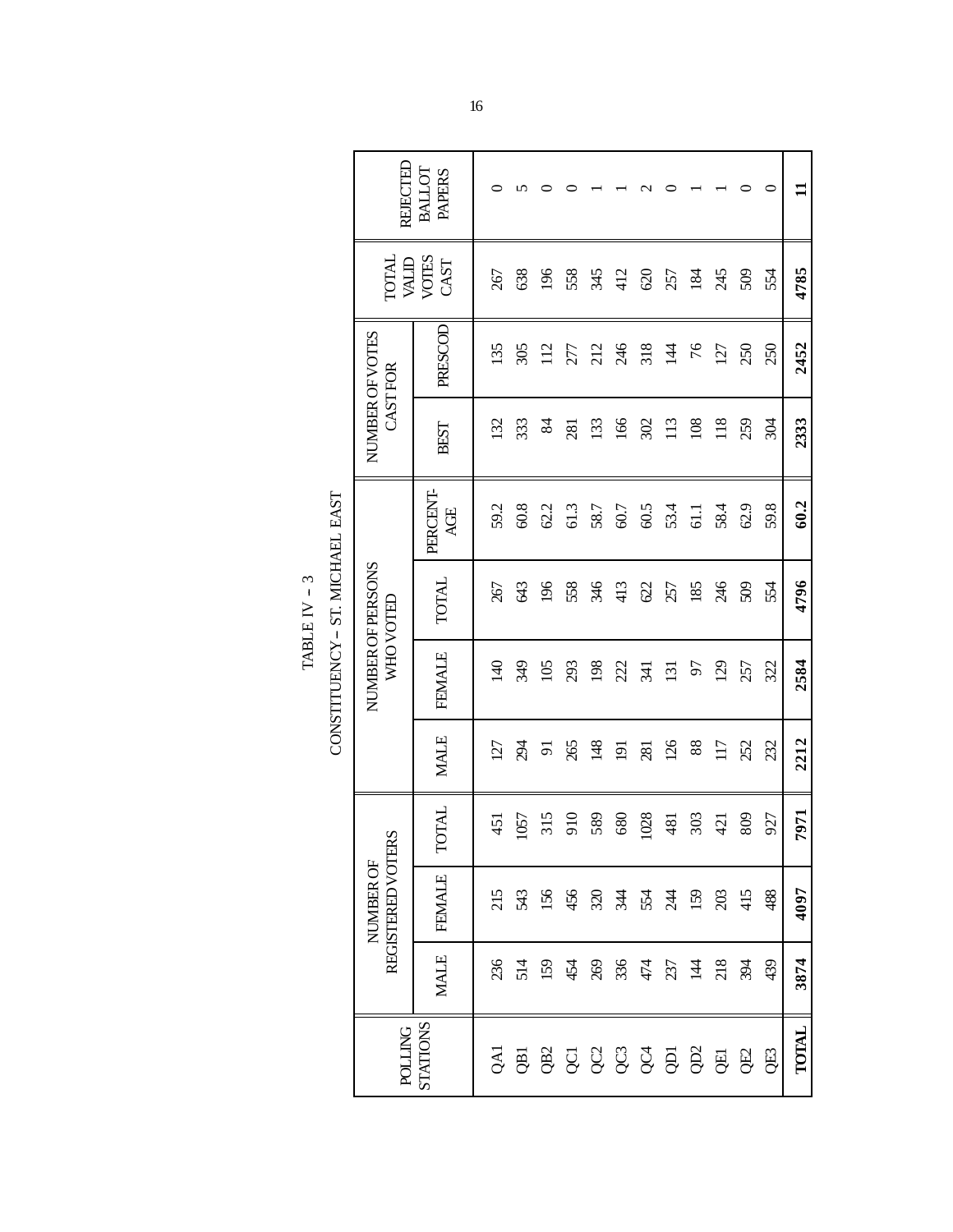CONSTITUENCY - ST. MICHAEL SOUTH CENTRAL TABLE IV –  $4$ TABLE IV -- 4

|                                          | REJECTED                       | BALLOT<br><b>PAPERS</b> |      | $\mathbf{\sim}$ | n      |                |                 | n           | $\mathbf{\sim}$ | $\mathbf 2$ | $\mathbf 2$ | 4    |                 | $\overline{24}$ |
|------------------------------------------|--------------------------------|-------------------------|------|-----------------|--------|----------------|-----------------|-------------|-----------------|-------------|-------------|------|-----------------|-----------------|
|                                          | TOTAL<br>MALID                 | VOTES<br>CAST           | 370  | 408             | 567    | 175            | 391             | 487         | 363             | 576         | 292         | 42   | 127             | 4198            |
|                                          | NUMBER OF VOTES<br>CASTFOR     | <b>ZTATY</b>            | 197  | 197             | 303    | 50             | 200             | 281         | 148             | 397         | 165         | 227  | 66              | 2231            |
|                                          |                                | <b>CHLL</b>             | 173  | $\overline{21}$ | 264    | 125            | 191             | 206         | 215             | 179         | 127         | 215  | $\overline{6}$  | 1967            |
| CONSTITUENCY - ST. MICHAEL SOUTH CENTRAL |                                | PERCENT-<br>AGE         | 63.0 | 63.4            | $62.8$ | 53.0           | 62.6            | 60.4        | 55.9            | 62.6        | 64.3        | 54.8 | 60.7            | 60.5            |
|                                          | NUMBER OF PERSONS<br>WHOVOTED  | <b>TOTAL</b>            | 371  | 410             | 572    | 175            | 391             | 492         | 365             | 578         | 294         | 46   | 128             | 4222            |
|                                          |                                | <b>FEMALE</b>           | 214  | 226             | 284    | $\overline{5}$ | 213             | 277         | 198             | 330         | 164         | 257  | $\overline{7}$  | 2325            |
|                                          |                                | <b>MALE</b>             | 157  | 184             | 288    | 84             | 178             | 215         | 167             | 248         | 130         | 189  | 57              | 1897            |
|                                          |                                | TOTAL                   | 589  | 647             | 911    | 330            | 625             | 814         | 653             | 924         | 457         | 814  | 211             | 6975            |
|                                          | REGISTERED VOTERS<br>NUMBER OF | FEMALE                  | 303  | 340             | 466    | $\overline{5}$ | 331             | $rac{4}{4}$ | 359             | 489         | 242         | 442  | $\frac{10}{11}$ | 3712            |
|                                          |                                | <b>MALE</b>             | 286  | 307             | 445    | $\frac{4}{2}$  | 294             | 374         | 294             | 435         | 215         | 372  | $\Xi$           | 3263            |
|                                          | <b>POLLING</b>                 | <b>STATIONS</b>         | RAI  | RA <sub>2</sub> | RA3    | <b>RBI</b>     | RB <sub>2</sub> | <b>RC1</b>  | RDI             | <b>REI</b>  | RE2         | RFI  | RF <sub>2</sub> | <b>TOTAL</b>    |

╛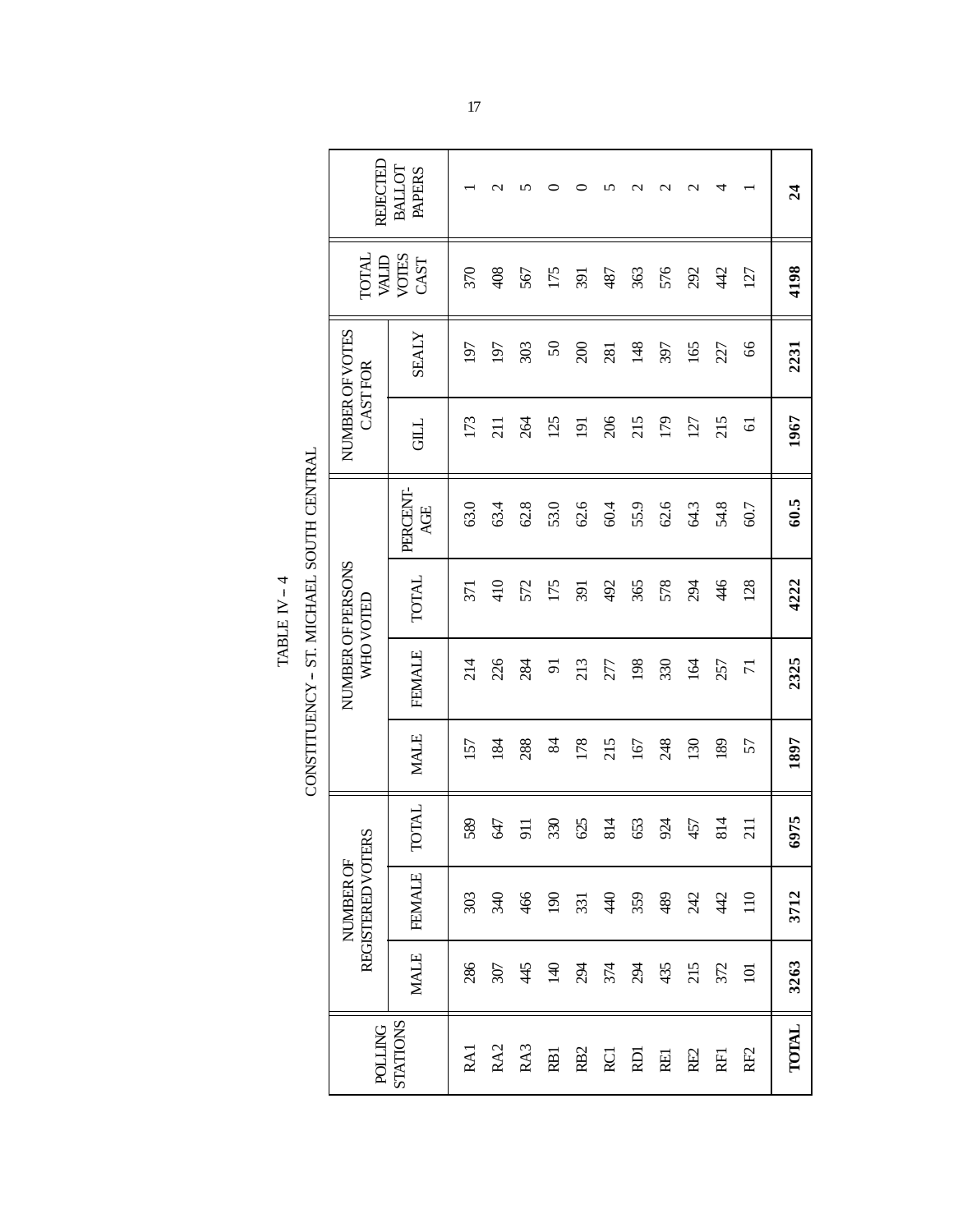CONSTITUENCY - ST. MICHAEL CENTRAL CONSTITUENCY -- ST. MICHAEL CENTRAL TABLE IV -  $5$  $TABLE IV-5$ 

 $\overline{\Gamma}$ 

| REJECTEL                                     | BALLOT<br><b>PAPERS</b> | 0    | 4    | ₹    | 0    | $\epsilon$ | ᅌ               | ξ               | 5          | 3               | 22           |
|----------------------------------------------|-------------------------|------|------|------|------|------------|-----------------|-----------------|------------|-----------------|--------------|
| <b>TOTAL</b><br>MALID                        | <b>VOTES</b><br>CAST    | 417  | 404  | 542  | 431  | 267        | 509             | 645             | 684        | 296             | 4195         |
| NUMBER OF VOTES<br>CASTFOR                   | <b>HOLDER</b>           | 186  | 205  | 262  | 210  | 114        | 283             | 327             | 331        | 160             | 2078         |
|                                              | <b>BLACKETT</b>         | 231  | 199  | 280  | 221  | 153        | 226             | 318             | 353        | 136             | 2117         |
|                                              | PERCENT-<br>AGE         | 61.3 | 61.8 | 58.0 | 59.4 | $60.0$     | 66.0            | 61.2            | 66.4       | 62.4            | 62.0         |
| NUMBER OF PERSONS<br>WHOVOTED                | <b>TOTAL</b>            | 417  | 408  | 546  | 431  | 270        | 509             | 648             | 689        | 299             | 4217         |
|                                              | <b>FEMALE</b>           | 238  | 218  | 274  | 229  | 162        | 289             | 352             | 383        | 174             | 2319         |
|                                              | <b>MALE</b>             | 179  | 190  | 272  | 202  | 108        | 220             | 296             | 306        | 125             | 1898         |
|                                              | <b>TOTAL</b>            | 680  | 660  | 941  | 726  | 450        | 771             | 058             | 038        | 479             | 6803         |
| <b>REGISTERED VOTERS</b><br><b>NUMBER OF</b> | <b>FEMALE</b>           | 365  | 344  | 463  | 375  | 245        | 412             | 537             | 524        | 252             | 3517         |
|                                              | <b>MALE</b>             | 315  | 316  | 478  | 351  | 205        | 359             | 521             | 514        | 227             | 3286         |
| <b>POLLING</b>                               | <b>STATIONS</b>         | MA1  | MA2  | MA3  | MB1  | MC1        | MC <sub>2</sub> | MC <sub>3</sub> | <b>ND1</b> | MD <sub>2</sub> | <b>TOTAL</b> |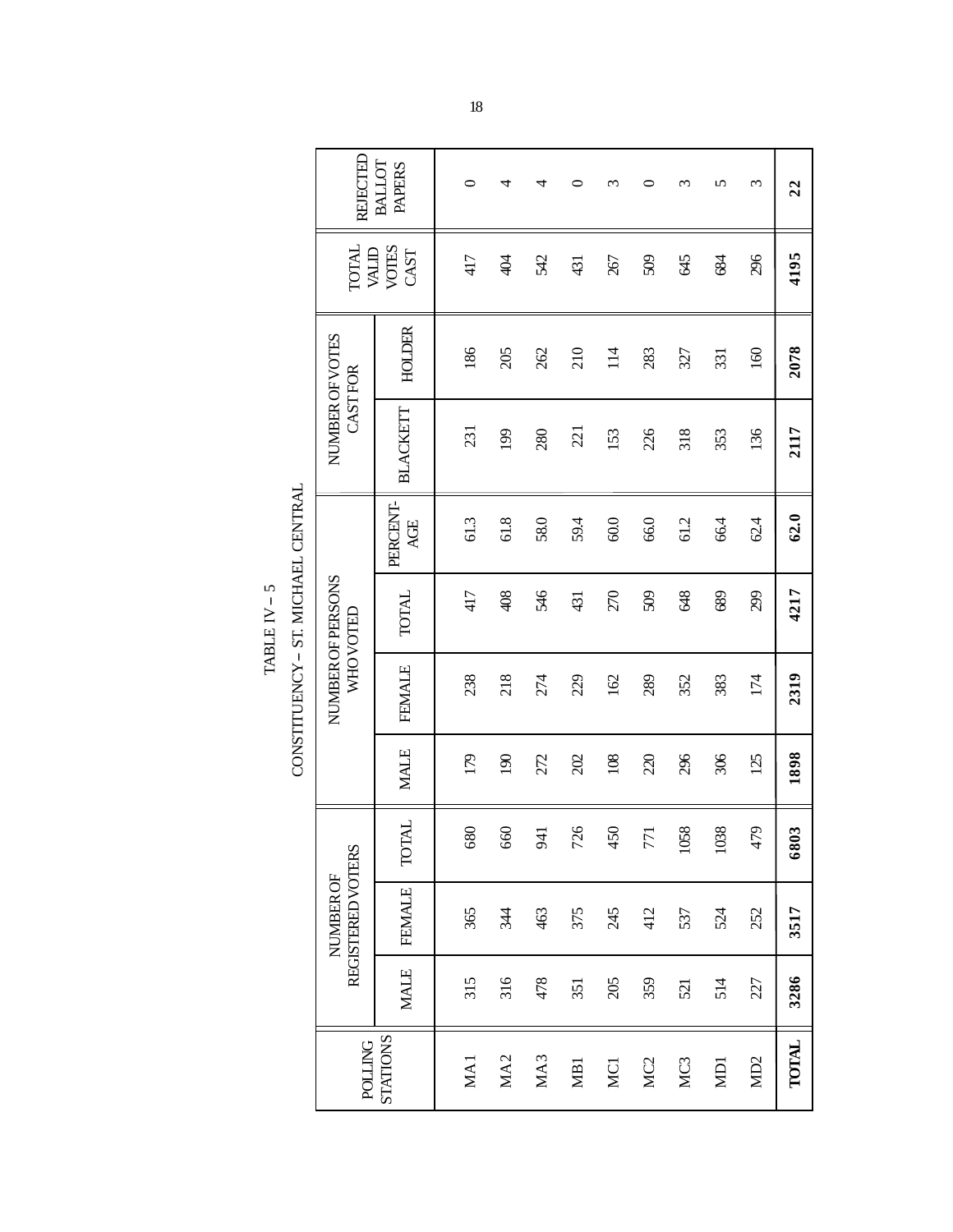CONSTITUENCY - ST. MICHAEL SOUTH EAST CONSTITUENCY -- ST. MICHAEL SOUTH EAST TABLE IV –  $6$ TABLE IV -- 6

|               | REJECTED                       | BALLOT<br><b>PAPERS</b> | 4          | 4              |                | m               | 0               |                 | $\mathcal{C}$ | $\circ$ | $\mathcal{L}$ | 23           |
|---------------|--------------------------------|-------------------------|------------|----------------|----------------|-----------------|-----------------|-----------------|---------------|---------|---------------|--------------|
|               | <b>TOTAL</b><br><b>MID</b>     | VOTES<br>CAST           | 795        | 661            | 312            | 694             | 282             | 467             | 410           | 496     | 677           | 4794         |
|               |                                | <b>TANNIS</b>           | 270        | 312            | 147            | 387             | 150             | 278             | 223           | 262     | 363           | 2392         |
|               | NUMBER OF VOTES<br>CAST FOR    | <b>BRADSHAW</b>         | 525        | 349            | 165            | 307             | 132             | 189             | 187           | 234     | 314           | 2402         |
|               |                                | PERCENT-<br>AGE         | 56.1       | 56.6           | 61.4           | 57.1            | 60.3            | 60.8            | 57.6          | 54.9    | 60.1          | 57.8         |
| $\frac{1}{2}$ | NUMBER OF PERSONS              | <b>TOTAL</b>            | 797        | 665            | 313            | 697             | 282             | 469             | 412           | 502     | 680           | 4817         |
| )<br>]<br>]   | WHO VOTED                      | <b>FEMALE</b>           | 462        | 387            | 186            | 399             | 162             | 271             | 256           | 287     | 417           | 2827         |
|               |                                | <b>MALE</b>             | 335        | 278            | 127            | 298             | $\overline{20}$ | 198             | 156           | 215     | 263           | 1990         |
|               |                                | <b>TOTAL</b>            | 1420       | 175            | 510            | 1221            | 468             | 772             | 715           | 915     | 131           | 8327         |
|               | REGISTERED VOTERS<br>NUMBER OF | <b>FEMALE</b>           | 762        | 621            | 265            | 627             | 262             | 405             | 387           | 470     | 633           | 4432         |
|               |                                | <b>MALE</b>             | 658        | 554            | 245            | 594             | 206             | 367             | 328           | 445     | 498           | 3895         |
|               | <b>POLLING</b>                 | STATIONS                | <b>NA1</b> | $\overline{B}$ | $\overline{C}$ | NC <sub>2</sub> | NC <sub>3</sub> | NC <sub>4</sub> | NC5           | NC6     | NC7           | <b>TOTAL</b> |

#### 19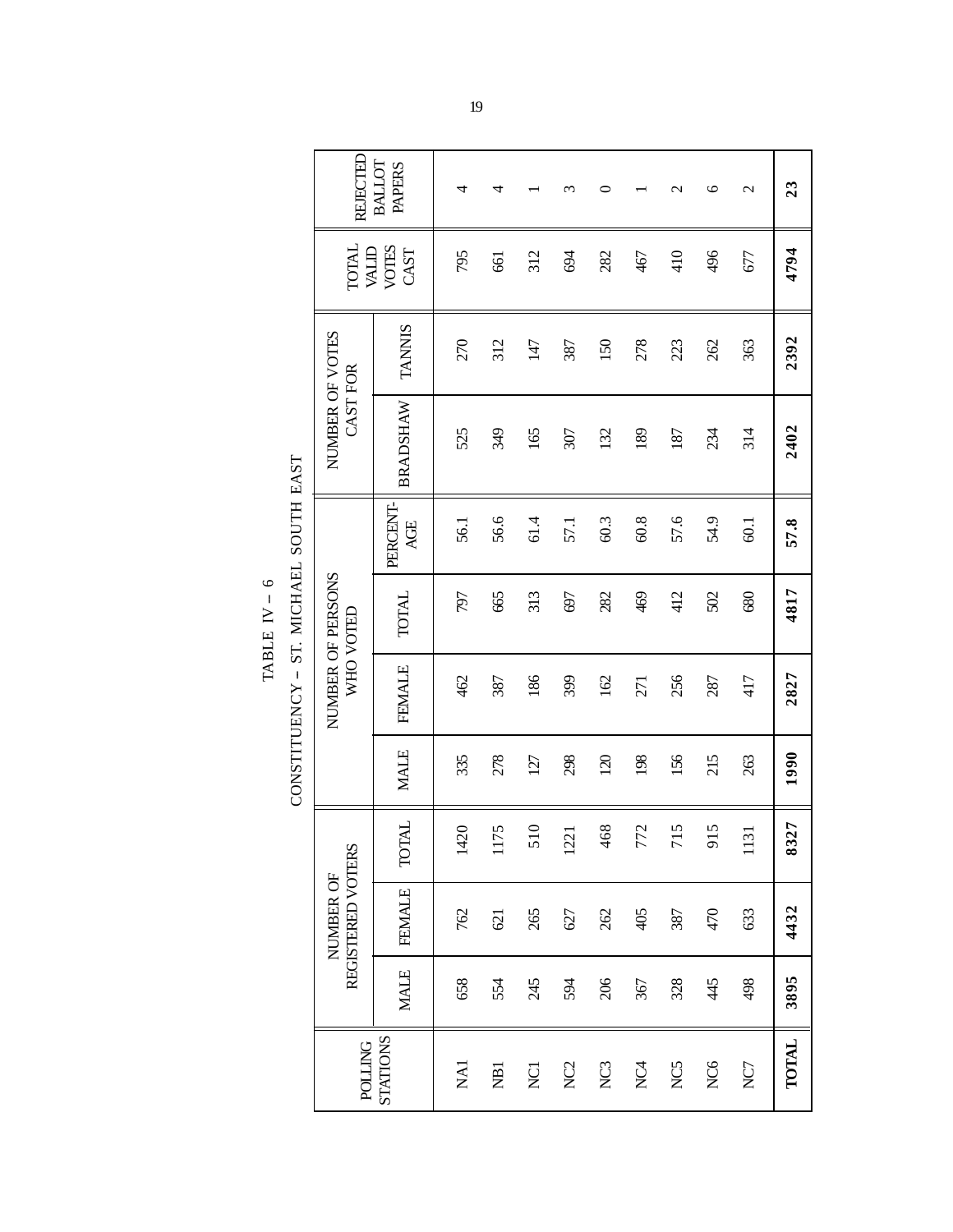| REJECTEL                                     | BALLOT<br><b>PAPERS</b> | 3                  |                 | ७    |                | ७    | 冖               |                 | ς    | 0               | 27    |
|----------------------------------------------|-------------------------|--------------------|-----------------|------|----------------|------|-----------------|-----------------|------|-----------------|-------|
| TOTAL<br>MID                                 | VOTES<br>CAST           | 678                | $\frac{44}{3}$  | 1045 | 116            | 371  | 759             | 276             | 633  | 750             | 5072  |
|                                              | <b>MOTTLEY</b>          | 453                | 295             | 746  | 95             | 253  | 497             | $\overline{5}$  | 495  | 500             | 3495  |
| NUMBER OF VOTES<br>CASTFOR                   | <b>INNISS</b>           | 225                | 149             | 299  | $\overline{c}$ | 118  | 262             | 115             | 138  | 250             | 1577  |
|                                              | PERCENT-<br>AGE         | 63.1               | 64.3            | 66.9 | 60.6           | 67.4 | 62.7            | 60.9            | 60.7 | 59.1            | 63.1  |
| NUMBER OF PERSONS<br>WHO VOTED               | <b>TOTAL</b>            | 681                | 445             | 1051 | 117            | 377  | 766             | 276             | 636  | 750             | 5099  |
|                                              | <b>FEMALE</b>           | 368                | 228             | 592  | $\overline{7}$ | 225  | 446             | 145             | 362  | 432             | 2869  |
|                                              | <b>MALE</b>             | 313                | 217             | 459  | $\frac{4}{6}$  | 152  | 320             | 131             | 274  | 318             | 2230  |
|                                              | <b>TOTAL</b>            | 1080               | 692             | 572  | 193            | 559  | 1221            | 453             | 1048 | 1269            | 8087  |
| <b>REGISTERED VOTERS</b><br><b>NUMBER OF</b> | <b>FEMALE</b>           | 544                | 341             | 825  | 108            | 303  | 665             | 217             | 551  | 654             | 4208  |
|                                              | <b>MALE</b>             | 536                | 351             | 747  | 85             | 256  | 556             | 236             | 497  | 615             | 3879  |
| <b>POLLING</b>                               | <b>STATIONS</b>         | $K$ A <sub>1</sub> | KA <sub>2</sub> | KA3  | KA4            | KA5  | KB <sub>1</sub> | KB <sub>2</sub> | KC1  | KC <sub>2</sub> | TOTAL |

 $\begin{array}{lll} \text{CONSTITUENCY}-\text{ST.} \text{MICHAEL NORTH EAST} \end{array}$ CONSTITUENCY -- ST. MICHAEL NORTH EAST TABLE IV –  $7$ TABLE IV -- 7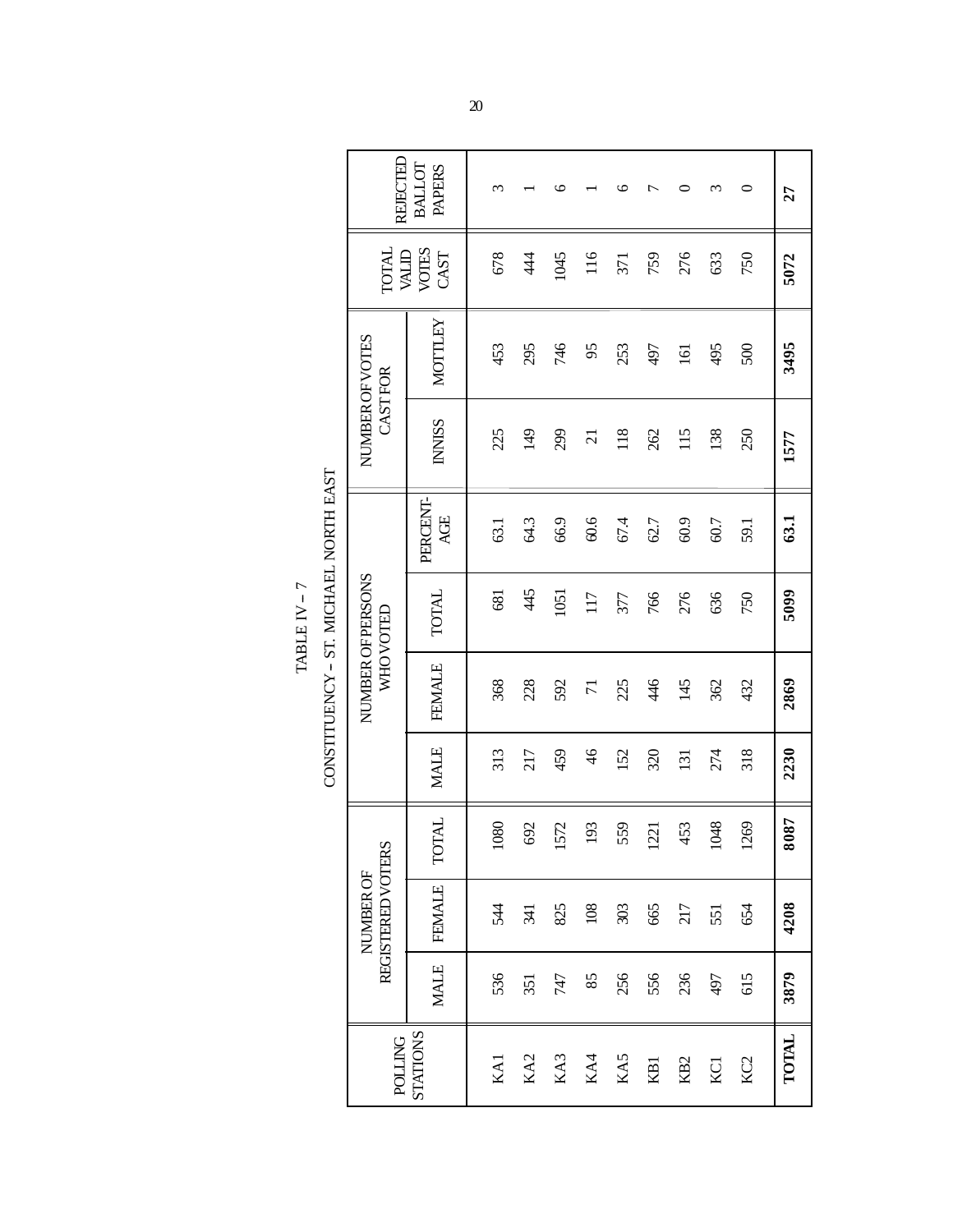CONSTITUENCY - ST. MICHAEL NORTH CONSTITUENCY -- ST. MICHAEL NORTH TABLE IV  $8\,$ TABLE IV -- 8

| REJECTED                              | BALLOT<br><b>PAPERS</b> | 0              | $\mathbf{\sim}$ |                  |          | ∾                | $\mathbf{\sim}$ | $\omega$   |               | $\sim$                      | $\omega$ | $\tilde{16}$ |
|---------------------------------------|-------------------------|----------------|-----------------|------------------|----------|------------------|-----------------|------------|---------------|-----------------------------|----------|--------------|
| MALID<br><b>TOTAL</b>                 | VOTES<br>CAST           | 509            | 369             | 354              | 502      | 245              | 658             | 675        | 629           | 259                         | 666      | 4866         |
|                                       | <b>TOPPIN</b>           | 287            | 225             | 166              | 196      | 118              | 342             | 341        | 365           | 157                         | 309      | 2506         |
| NUMBER OF VOTES<br>CASTFOR            |                         | 214            | $\overline{4}$  | 186              | 303      | 127              | 311             | 325        | 262           | $\mathcal{S}^{\mathcal{S}}$ | 354      | 2322         |
|                                       | <b>ADAMSON DEPEZA</b>   | $\infty$       | $\omega$        | $\mathrel{\sim}$ | $\omega$ |                  | n               | ᡋ          | $\mathcal{C}$ | S                           | ξ        | 38           |
|                                       | PERCENT-<br>AGE         | 57.1           | 59.1            | 61.0             | 60.2     | 54.3             | 59.9            | 55.0       | 60.6          | 59.2                        | 59.8     | 58.7         |
| NUMBER OF PERSONS<br><b>WHOVOTED</b>  | TOTAL                   | 509            | 371             | 354              | 502      | 248              | 660             | 678        | 630           | 261                         | 669      | 4882         |
|                                       | <b>FEMALE</b>           | $\overline{5}$ | $\overline{5}$  | 198              | 293      | $\overline{131}$ | 355             | 420        | 357           | $\overline{4}$              | 374      | 2774         |
|                                       | <b>MALE</b>             | 208            | 170             | 156              | 209      | 117              | 305             | 258        | 273           | 117                         | 295      | 2108         |
|                                       |                         | 892            | 628             | 580              | 834      | 457              | 1101            | 1232       | 1039          | $\overline{4}$              | 1118     | 8322         |
| REGISTERED VOTERS<br><b>NUMBER OF</b> | FEMALE TOTAL            | 458            | 302             | 321              | 43       | 237              | 556             | 672        | 580           | 27                          | 572      | 4368         |
|                                       | <b>MALE</b>             | 434            | 326             | 259              | 391      | $\Omega$         | 545             | 560        | 459           | 214                         | 546      | 3954         |
| <b>POLLING</b>                        | <b>STATIONS</b>         | DA1            | DA <sub>2</sub> | DA3              | DA4      | DA5              | DA6             | <b>DBI</b> | DCI           | DDI                         | DD2      | TOTAL        |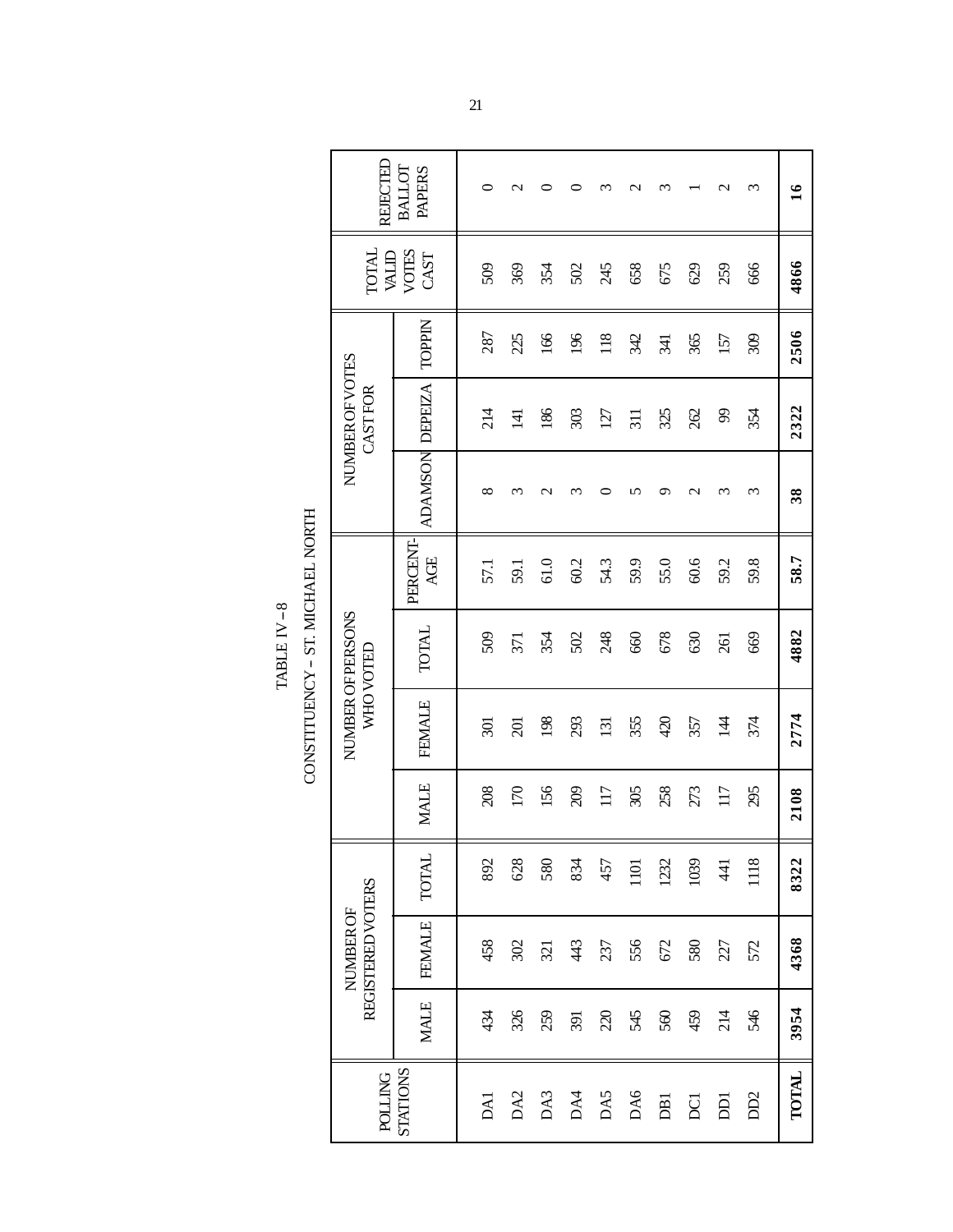CONSTITUENCY - ST. MICHAEL NORTH WEST CONSTITUENCY -- ST. MICHAEL NORTH WEST TABLE IV –  $9$  $\mathrm{TABLE~IV-9}$ 

| REJECTED                              | <b>BALLOT</b><br><b>PAPERS</b> | $\sim$ | 0               | 0    |      | 0    | $\circ$     | $\circ$         | 0               | 4    | 5               | 24           |
|---------------------------------------|--------------------------------|--------|-----------------|------|------|------|-------------|-----------------|-----------------|------|-----------------|--------------|
| TOTAL                                 | <b>VOTES</b><br>WALID<br>CAST  | 244    | 280             | 545  | 355  | 256  | 763         | 698             | 157             | 639  | 246             | 4183         |
| NUMBER OF VOTES<br>CASTFOR            | <b>SINCKLER</b>                | 167    | 200             | 369  | 254  | 86   | 502         | 471             | $\overline{7}$  | 368  | 162             | 2650         |
|                                       | NICHOLLS                       | 77     | 80              | 176  | 101  | 170  | 261         | 227             | 86              | 271  | 84              | 1533         |
|                                       | PERCENT-<br>AGE                | 53.0   | 57.6            | 55.9 | 57.9 | 57.9 | 65.1        | 64.5            | 49.5            | 65.5 | 64.7            | 60.6         |
| NUMBER OF PERSONS<br>WHO VOTED        | TOTAL                          | 246    | 280             | 545  | 356  | 256  | 769         | 704             | 157             | 643  | 251             | 4207         |
|                                       | <b>FEMALE</b>                  | 135    | 159             | 301  | 203  | 134  | 407         | 396             | 78              | 377  | 127             | 2317         |
|                                       | <b>MALE</b>                    | 11     | 121             | 244  | 153  | 122  | 362         | 308             | 20              | 266  | 124             | 1890         |
|                                       | <b>TOTAL</b>                   | 464    | 86<br>4         | 975  | 615  | 442  | 81<br>$\Xi$ | 1092            | 317             | 982  | 88<br>ო         | 6942         |
| REGISTERED VOTERS<br><b>NUMBER OF</b> | <b>FEMALE</b>                  | 237    | 257             | 510  | 330  | 218  | 578         | 563             | 153             | 536  | 193             | 3575         |
|                                       | <b>MALE</b>                    | 227    | 229             | 465  | 285  | 224  | 603         | 529             | 164             | 446  | 195             | 3367         |
| <b>DOLLING</b>                        | STATIONS                       | HA1    | HA <sub>2</sub> | HA3  | HA4  | HA5  | HB1         | HB <sub>2</sub> | HB <sub>3</sub> | ECH  | HC <sub>2</sub> | <b>TOTAL</b> |

22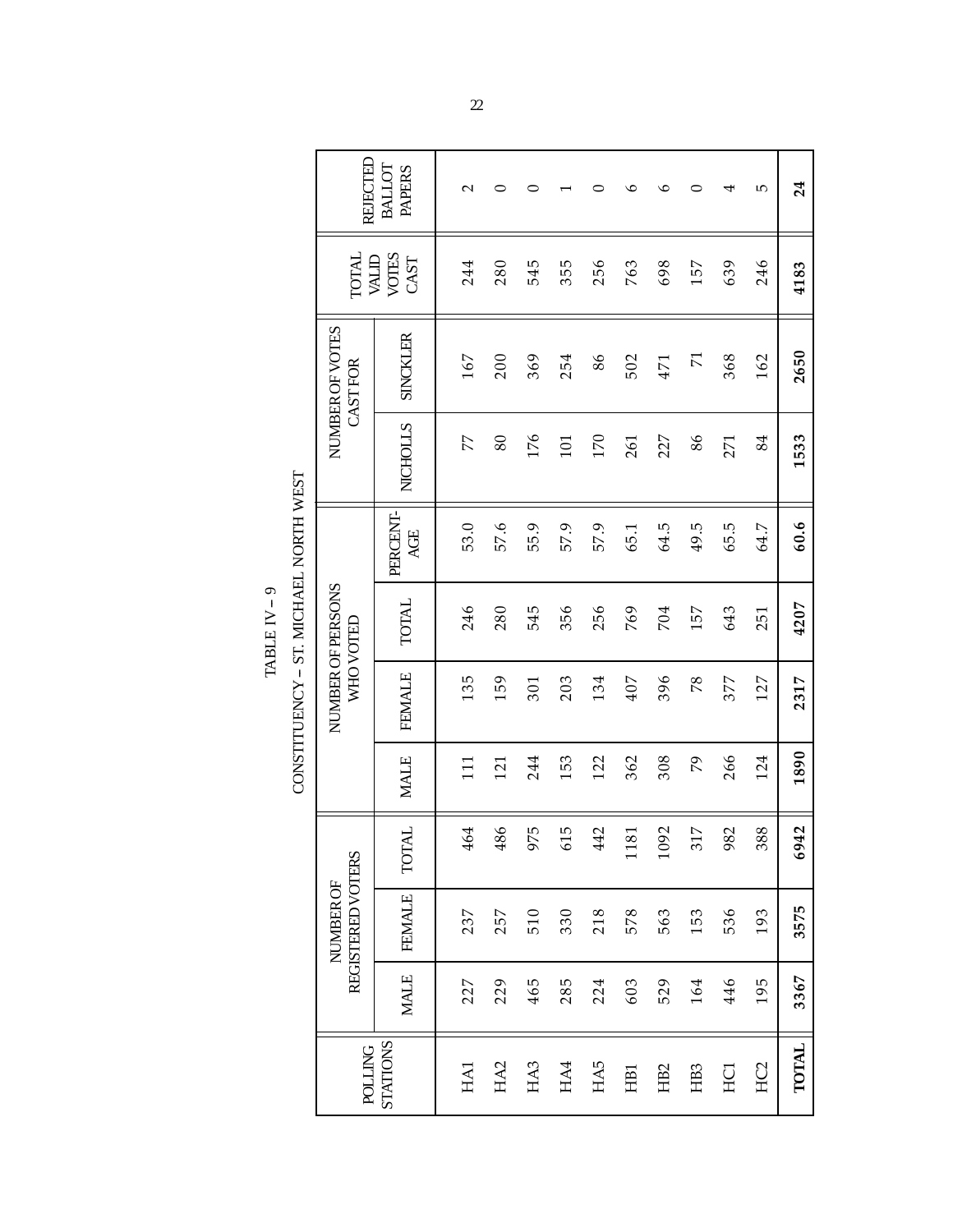$\begin{array}{lll} \text{CONSTITUENCY}-\text{ST. MICHAEL WEST} \end{array}$ CONSTITUENCY -- ST. MICHAEL WEST TABLE IV  $-$  10  $\,$ TABLE IV -- 10

 $\Gamma$ 

| REJECTED                       | <b>BALLOT</b><br><b>PAPERS</b> | $\omega$ |                 |                  |                 |      | ∞              | ო    |                  |       |                 |                 |               | 32    |
|--------------------------------|--------------------------------|----------|-----------------|------------------|-----------------|------|----------------|------|------------------|-------|-----------------|-----------------|---------------|-------|
| <b>TOTAL</b><br>MID            | <b>VOTES</b><br>CAST           | 395      | 412             | 328              | 516             | 315  | 309            | 310  | 425              | 253   | 343             | 543             | 166           | 4315  |
| NUMBER OF VOTES<br>CAST FOR    | CARRINGTON                     | 230      | 221             | $\overline{181}$ | 267             | 159  | 170            | 155  | 187              | 123   | 178             | 259             | $\mathcal{Q}$ | 2220  |
|                                | <b>ATHERLEY</b>                | 165      | 191             | 147              | 249             | 156  | 139            | 155  | 238              | 130   | 165             | 284             | 76            | 2095  |
|                                | PERCENT-<br>AGE                | 61.1     | 59.3            | 60.7             | 62.9            | 60.8 | 62.8           | 55.4 | 56.8             | 62.6  | $61.0$          | 60.1            | 56.4          | 60.1  |
| NUMBER OF PERSONS<br>WHO VOTED | <b>TOTAL</b>                   | 398      | 413             | 328              | 517             | 315  | 317            | 313  | 428              | 254   | 352             | 545             | 167           | 4347  |
|                                | <b>FEMALE</b>                  | 223      | 233             | 178              | 271             | I77  | 177            | 175  | 237              | 145   | 177             | 304             | 87            | 2384  |
|                                | <b>MALE</b>                    | 175      | 180             | 150              | 246             | 138  | $\overline{4}$ | 138  | $\overline{191}$ | 109   | 175             | $\overline{24}$ | 80            | 1963  |
|                                | <b>TOTAL</b>                   | 651      | 696             | 540              | 822             | 518  | 505            | 565  | 753              | 406   | 577             | 907             | 296           | 7236  |
| REGISTERED VOTERS<br>NUMBER OF | <b>FEMALE</b>                  | 324      | 361             | 259              | 381             | 275  | 256            | 300  | 383              | $210$ | 284             | 447             | 130           | 3610  |
|                                | <b>MALE</b>                    | 327      | 335             | 281              | $\overline{4}$  | 243  | 249            | 265  | 370              | 196   | 293             | 460             | 166           | 3626  |
| <b>POLLING</b>                 | STATIONS                       | FAI      | FA <sub>2</sub> | FB <sub>1</sub>  | FB <sub>2</sub> | FC1  | ${\rm FC2}$    | FDI  | FE1              | FF1   | FF <sub>2</sub> | FF3             | Ē             | TOTAL |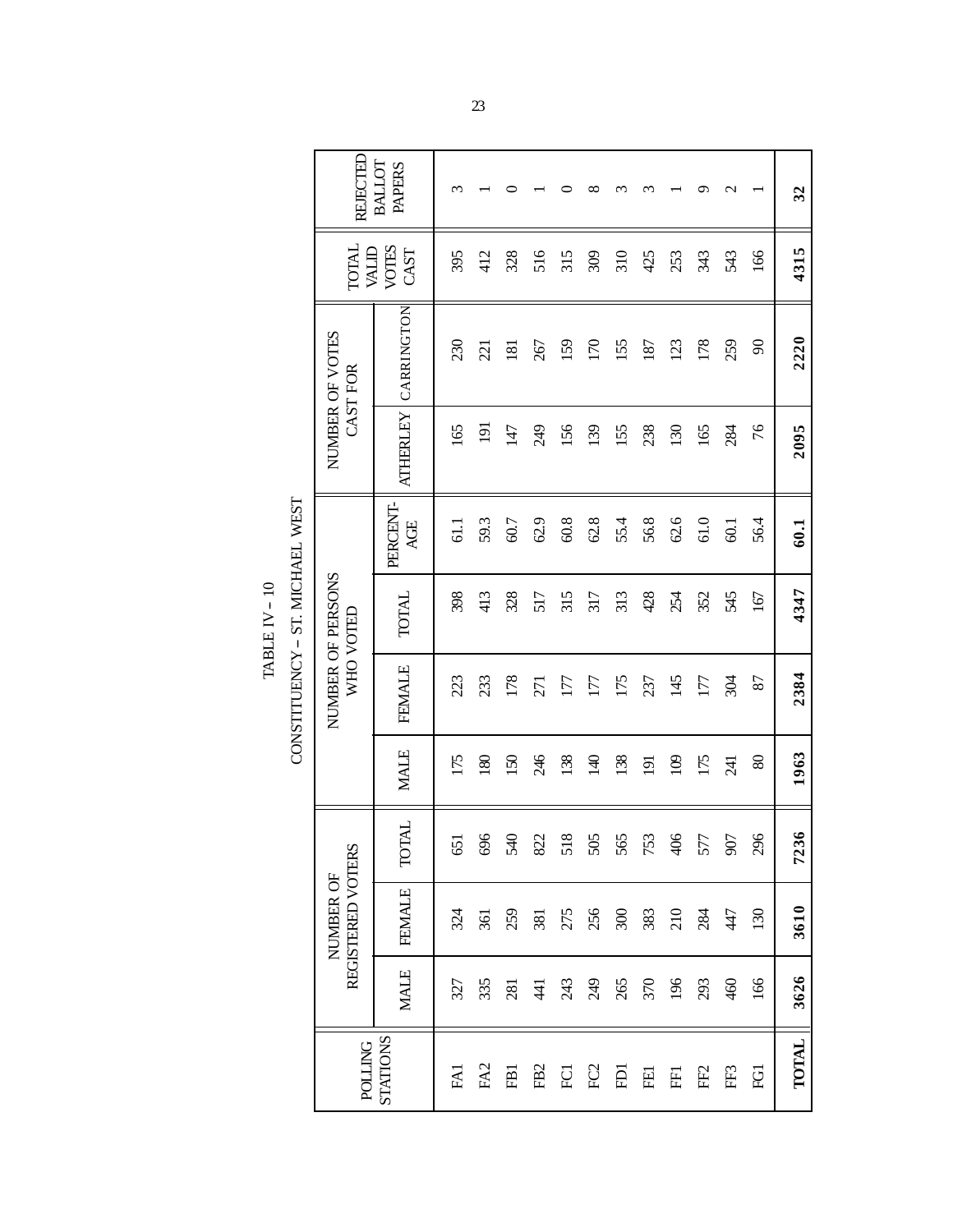CONSTITUENCY - ST. MICHAEL WEST CENTRAL CONSTITUENCY -- ST. MICHAEL WEST CENTRAL TABLE IV $-11$  $TABLE IV-11$ 

| <b>TOTAL</b><br><b>ALIAV</b>          | VOTES<br>CAST                    | 791             | 500     | 484  | 765     | 441  | 269             | 710             | 431             | 4391  |
|---------------------------------------|----------------------------------|-----------------|---------|------|---------|------|-----------------|-----------------|-----------------|-------|
|                                       | PAUL                             | 349             | 261     | 293  | 383     | 220  | 137             | 370             | 226             | 2239  |
|                                       | <b>WARDE</b>                     | 3               | $\circ$ | ω    | $\circ$ | 2    | ω               | $\Xi$           | 34              | 68    |
| NUMBER OF VOTES<br>CASTFOR            | LOWE                             | $\overline{10}$ |         | 2    | 5       | Q    |                 | 5               | 5               | 38    |
|                                       | <b>GOODING</b><br><b>EDGHILL</b> | 429             | 232     | 186  | 371     | 210  | 128             | 324             | 166             | 2046  |
|                                       | PERCENT-<br>AGE                  | 58.8            | 56.4    | 59.5 | 54.7    | 56.6 | 61.6            | 59.0            | 55.5            | 57.5  |
| NUMBER OF PERSONS<br>WHOVOTED         | <b>TOTAL</b>                     | 795             | 504     | 487  | 768     | 446  | 271             | 719             | 434             | 4424  |
|                                       | <b>FEMALE</b>                    | 470             | 280     | 276  | 446     | 254  | 154             | 415             | 237             | 2532  |
|                                       | <b>MALE</b>                      | 325             | 224     | 211  | 322     | 192  | 117             | 304             | 197             | 1892  |
|                                       | <b>LAIOT</b>                     | 1352            | 893     | 819  | 1404    | 788  | 440             | 1219            | 782             | 7697  |
| REGISTERED VOTERS<br><b>NUMBER OF</b> | FEMALE                           | 726             | 483     | 432  | 782     | 401  | 232             | 651             | 411             | 4118  |
|                                       | <b>MALE</b>                      | 626             | 410     | 387  | 622     | 387  | 208             | 568             | 371             | 3579  |
| <b>POLLING</b>                        | <b>STATIONS</b>                  | WA1             | WA2     | WA3  | WA4     | WB1  | WB <sub>2</sub> | WC <sub>1</sub> | WC <sub>2</sub> | TOTAL |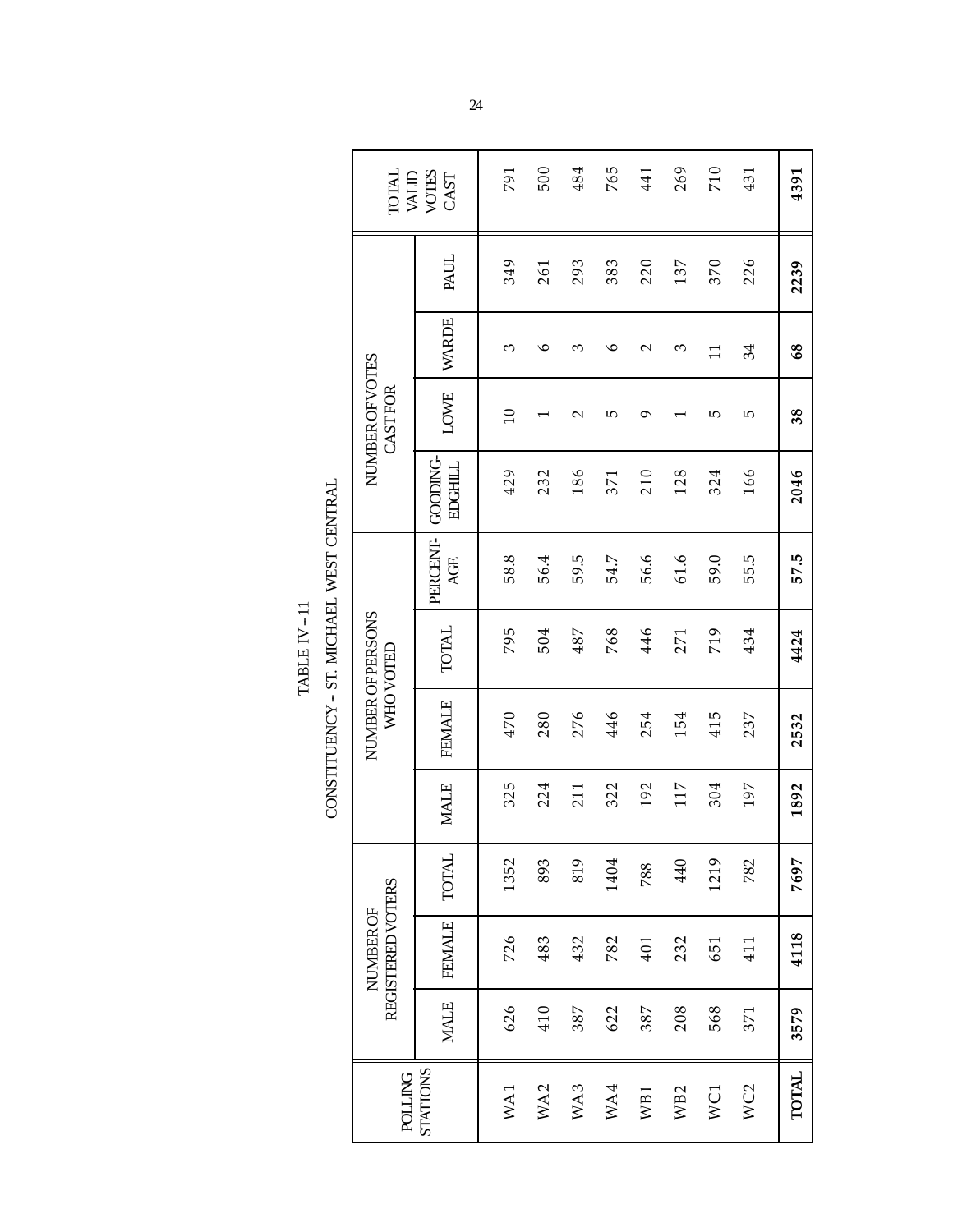CONSTITUENCY - CHRIST CHURCH WEST CONSTITUENCY -- CHRIST CHURCH WEST TABLE IV  $-$  12  $\,$ TABLE IV -- 12

| REJECTED                       | BALLOT<br><b>PAPERS</b> | $\mathrel{\sim}$ | 4               |                  | n               | ∼    | 0             |                | 0               | 5               | 25           |
|--------------------------------|-------------------------|------------------|-----------------|------------------|-----------------|------|---------------|----------------|-----------------|-----------------|--------------|
| <b>LATOT</b><br>MALID          | VOTES<br>CAST           | 380              | 799             | $\overline{181}$ | 541             | 805  | 473           | 381            | 284             | 678             | 4522         |
|                                | DEPEIZA                 | $\overline{5}$   | 331             | $\frac{1}{2}$    | 236             | 340  | 192           | $80\,$         | 87              | 342             | 1808         |
| NUMBER OF VOTES<br>CASTFOR     | <b>AGARD</b>            | 202              | 412             | 109              | 261             | 413  | 245           | 247            | 170             | $\overline{28}$ | 2340         |
|                                | <b>ABED</b>             | 27               | 56              | $\Omega$         | $\ddot{4}$      | 25   | $\mathcal{L}$ | X              | 27              | 55              | 374          |
|                                | PERCENT-<br>AGE         | 49.4             | 50.3            | 54.0             | 63.4            | 55.3 | 57.0          | 51.1           | 49.1            | 66.6            | 55.3         |
|                                | TOTAL                   | 382              | 803             | 182              | 546             | 812  | 473           | 382            | 284             | 683             | 4547         |
| NUMBER OF PERSONS<br>WHO VOIED | <b>FEMALE</b>           | 216              | 453             | 104              | 340             | 49   | 287           | 218            | 169             | 384             | 2620         |
|                                | <b>MALE</b>             | 166              | 350             | 78               | 206             | 363  | 186           | 164            | 115             | 299             | 1927         |
|                                | <b>TOTAL</b>            | 774              | 1596            | 337              | 861             | 1469 | 830           | 747            | 579             | 1026            | 8219         |
| REGISTERED VOTERS<br>NUMBER OF | <b>FEMALE</b>           | 387              | 855             | 185              | 497             | 783  | 476           | 406            | 312             | 541             | 4442         |
|                                | <b>MALE</b>             | 387              | 141             | 152              | 364             | 686  | 354           | $\overline{1}$ | 267             | 485             | 3777         |
| <b>POLLING</b>                 | <b>STATIONS</b>         | ZA <sub>1</sub>  | ZB <sub>1</sub> | $\overline{C}$   | ZC <sub>2</sub> | ZC3  | ZC4           | $\overline{2}$ | ZD <sub>2</sub> | 田               | <b>TOTAL</b> |
|                                |                         |                  |                 |                  |                 |      |               |                |                 |                 |              |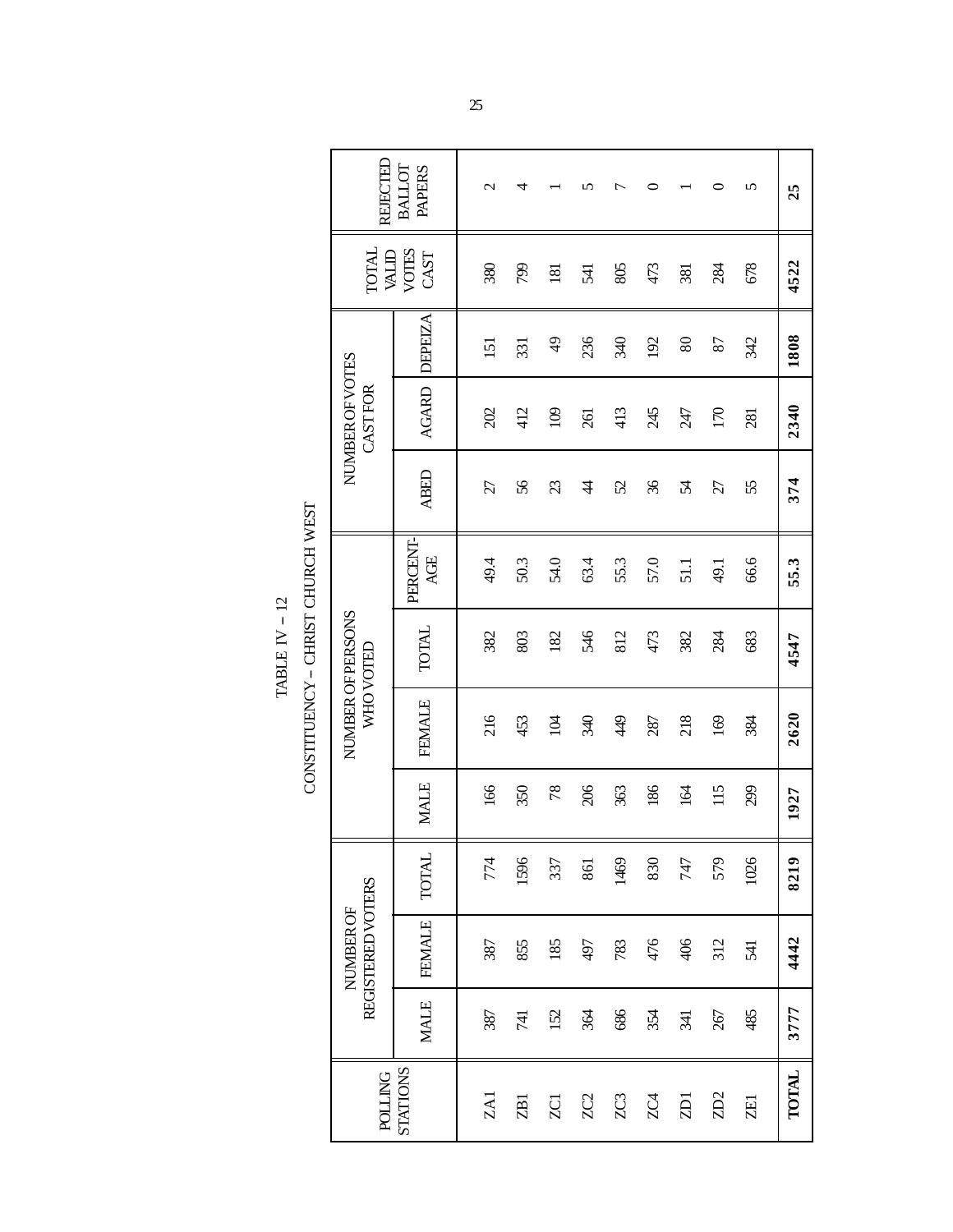CONSTITUENCY - CHRIST CHURCH WEST CENTRAL CONSTITUENCY -- CHRIST CHURCH WEST CENTRAL TABLE IV  $-$  13  $\,$ TABLE IV -- 13

|                                                                                                                                                                                                                                                | REJECTED                       | <b>BALLOT</b><br><b>PAPERS</b> | ○    | 5               |                | $\mathrel{\sim}$ | 5    | 4    | Z    | $\circ$ |      | 26           |
|------------------------------------------------------------------------------------------------------------------------------------------------------------------------------------------------------------------------------------------------|--------------------------------|--------------------------------|------|-----------------|----------------|------------------|------|------|------|---------|------|--------------|
|                                                                                                                                                                                                                                                | <b>TOTAL</b><br>MID            | VOTES<br>CAST                  | 459  | 717             | 213            | 545              | 832  | 535  | 417  | 773     | 561  | 5052         |
|                                                                                                                                                                                                                                                |                                | <b>LASHLEY</b>                 | 266  | 421             | 134            | 282              | 509  | 324  | 252  | 451     | 301  | 2940         |
| <br> <br> <br>                                                                                                                                                                                                                                 | NUMBER OF VOTES<br>CAST FOR    | CALLENDER<br>DURANT-           | 193  | 296             | 79             | 263              | 323  | 211  | 165  | 322     | 260  | 2112         |
|                                                                                                                                                                                                                                                |                                | PERCENT-<br>AGE                | 60.5 | 56.5            | 58.0           | 52.0             | 63.1 | 59.1 | 59.3 | 60.5    | 57.6 | 58.6         |
| $\sum$ . The same is the same in the same is a set of $\sum$ is the same in the same in the same is a set of $\sum$ is a set of $\sum$ is a set of $\sum$ is a set of $\sum$ is a set of $\sum$ is a set of $\sum$ is a set of $\sum$ is a set | NUMBER OF PERSONS<br>WHO VOTED | <b>TOTAL</b>                   | 459  | 722             | 214            | 547              | 837  | 539  | 419  | 779     | 562  | 5078         |
|                                                                                                                                                                                                                                                |                                | <b>FEMALE</b>                  | 260  | 407             | 122            | 316              | 515  | 317  | 236  | 451     | 332  | 2956         |
|                                                                                                                                                                                                                                                |                                | <b>MALE</b>                    | 199  | 315             | $\mathfrak{S}$ | 231              | 322  | 222  | 183  | 328     | 230  | 2122         |
|                                                                                                                                                                                                                                                |                                | <b>TOTAL</b>                   | 759  | 278             | 369            | 1051             | 327  | 912  | 706  | 1287    | 976  | 8665         |
|                                                                                                                                                                                                                                                | REGISTERED VOTERS<br>NUMBER OF | <b>FEMALE</b>                  | 407  | 667             | 195            | 556              | 755  | 480  | 374  | 680     | 524  | 4638         |
|                                                                                                                                                                                                                                                |                                | <b>MALE</b>                    | 352  | 611             | 174            | 495              | 572  | 432  | 332  | 607     | 452  | 4027         |
|                                                                                                                                                                                                                                                | <b>POLLING</b>                 | STATIONS                       | CAI  | CA <sub>2</sub> | $\overline{c}$ | g                | CC2  | CC3  | CC4  | ā       | GD2  | <b>TOTAL</b> |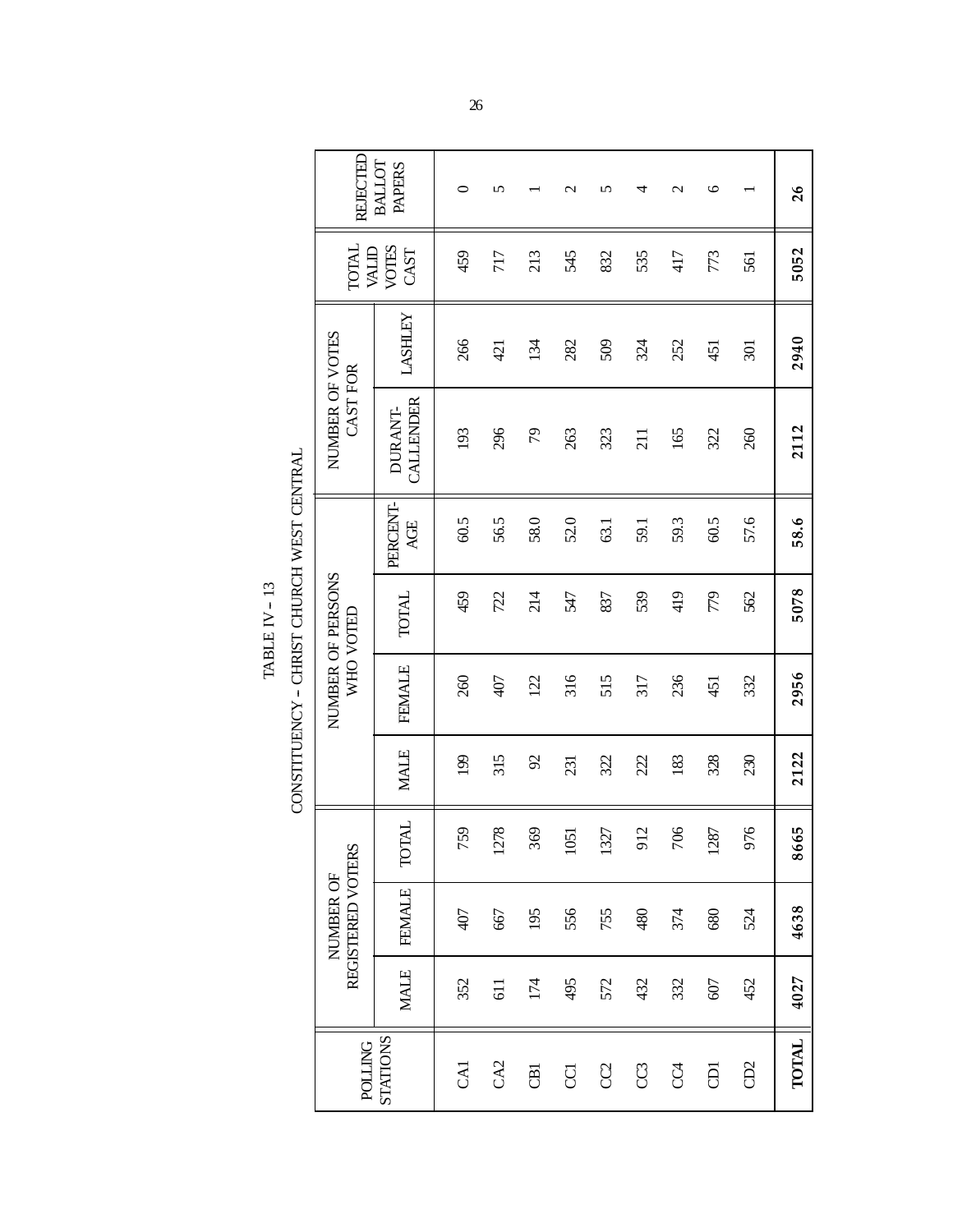TABLE IV – 14  $\,$  $\texttt{TABLE}\ \textbf{IV}-\textbf{14}$ 

|                                    | REJECTED                              | BALLOT<br><b>PAPERS</b> | $\sim$ |                  |      |      |      |                  |                 |                 | $\mathrel{\sim}$ | $\mathbf{\Omega}$ | $\overline{18}$ |
|------------------------------------|---------------------------------------|-------------------------|--------|------------------|------|------|------|------------------|-----------------|-----------------|------------------|-------------------|-----------------|
|                                    | <b>INIOL</b><br><b>ALID</b>           | VOTES<br>CAST           | 297    | 273              | 517  | 517  | 516  | 519              | 49              | 707             | 429              | 540               | 4764            |
|                                    |                                       | <b>WALCOTT</b>          | 160    | 129              | 223  | 233  | 283  | 193              | 179             | 248             | 263              | $\overline{151}$  | 2062            |
|                                    | NUMBER OF VOTES<br>CASTFOR            | <b>HUNTE</b>            | ς      | $\mathbf{\sim}$  |      | 5    |      | ς                | ω               | ৩               |                  | 4                 | 39              |
|                                    |                                       | BOYCE                   | 34     | 142              | 283  | 279  | 232  | 323              | 267             | 453             | 165              | 385               | 2663            |
| CONSTITUENCY - CHRIST CHURCH SOUTH |                                       | PERCENT-<br>AGE         | 47.9   | 54.3             | 63.2 | 47.6 | 58.0 | 51.8             | 59.8            | 64.9            | 52.6             | 63.7              | 56.6            |
|                                    | NUMBER OF PERSONS<br>WHO VOTED        | TOTAL                   | 300    | 274              | 521  | 518  | 516  | 520              | 450             | 710             | 431              | 542               | 4782            |
|                                    |                                       | <b>FEMALE</b>           | 173    | $\overline{151}$ | 278  | 299  | 294  | 289              | 251             | 379             | 237              | 299               | 2650            |
|                                    |                                       | <b>MALE</b>             | 127    | 123              | 243  | 219  | 222  | 231              | 199             | 331             | $\overline{5}$   | 243               | 2132            |
|                                    |                                       | <b>TOTAL</b>            | 626    | 505              | 824  | 1089 | 890  | 1004             | 753             | 1094            | 820              | 851               | 8456            |
|                                    | REGISTERED VOTERS<br><b>NUMBER OF</b> | <b>FEMALE</b>           | 352    | 268              | 409  | 603  | 485  | 543              | $rac{40}{5}$    | 555             | 450              | 47                | 4518            |
|                                    |                                       | MALE                    | 274    | 237              | 415  | 486  | 405  | $\overline{461}$ | 347             | 539             | 370              | ई                 | 3938            |
|                                    | <b>POLLING</b>                        | STATIONS                | Ķ      | VA <sub>2</sub>  | VA3  | VA4  | VA5  | уBI              | VB <sub>2</sub> | VB <sub>3</sub> | <b>NBN</b>       | VB5               | <b>TOTAL</b>    |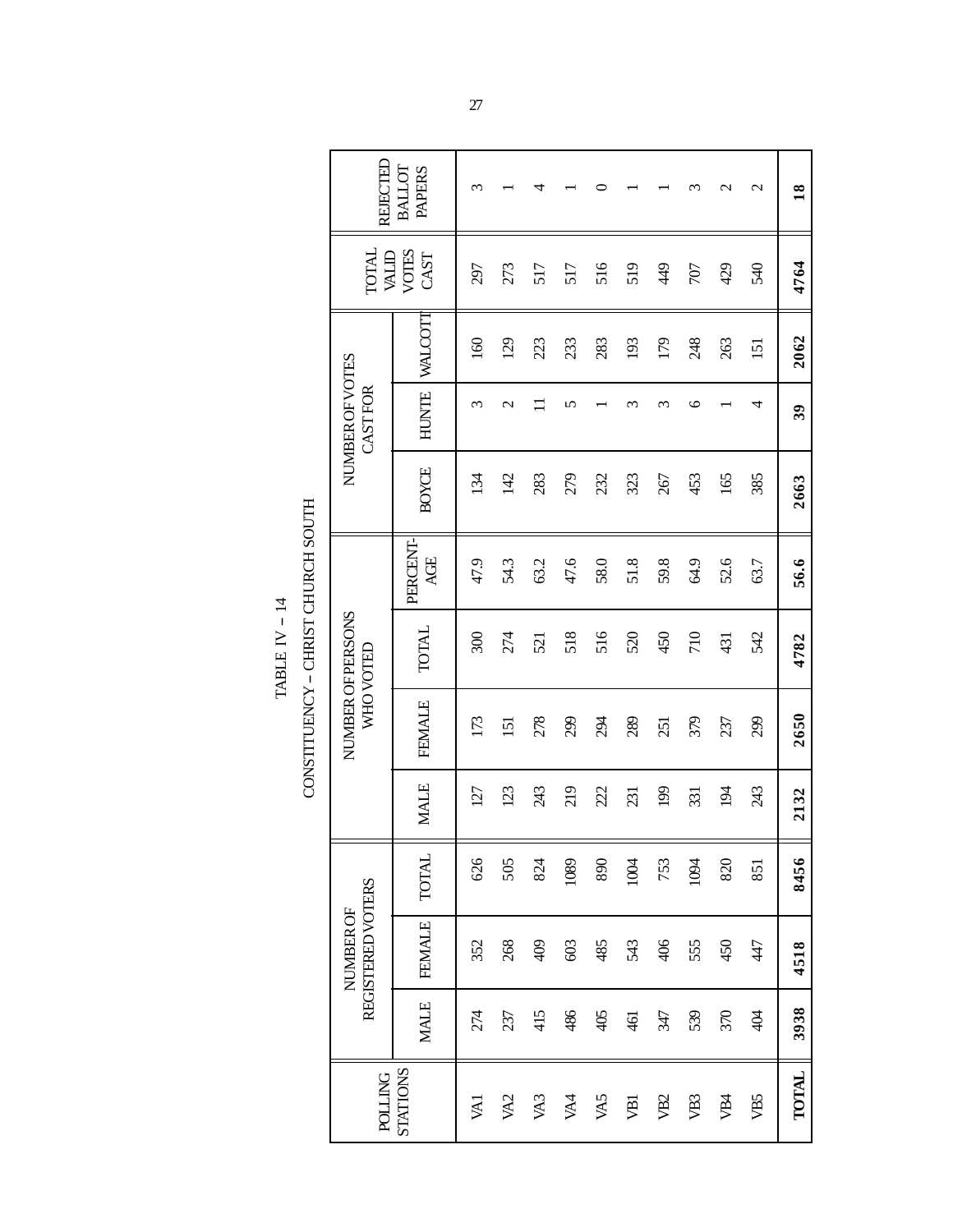CONSTITUENCY - CHRIST CHURCH EAST CENTRAL CONSTITUENCY -- CHRIST CHURCH EAST CENTRAL TABLE IV  $-$  15  $\,$ TABLE IV -- 15

|                                                                                                                                                                                                                                | REJECTED                       | <b>BALLOT</b><br><b>PAPERS</b> | 4    |                  |                  | $\sim$ |                 |             | ७    |                  | $\mathrel{\sim}$ | $\epsilon$ | $\overline{21}$ |
|--------------------------------------------------------------------------------------------------------------------------------------------------------------------------------------------------------------------------------|--------------------------------|--------------------------------|------|------------------|------------------|--------|-----------------|-------------|------|------------------|------------------|------------|-----------------|
|                                                                                                                                                                                                                                | TOTAL<br>MID                   | <b>VOTES</b><br>CAST           | 732  | 323              | 274              | 624    | 257             | 891         | 571  | 571              | 694              | 586        | 5523            |
|                                                                                                                                                                                                                                |                                | <b>JONES</b>                   | 333  | $\overline{141}$ | $\overline{101}$ | 449    | 177             | 515         | 378  | 364              | 431              | 370        | 3259            |
|                                                                                                                                                                                                                                | NUMBER OF VOTES<br>CAST FOR    | <b>SANDS</b>                   | 399  | 182              | 173              | 175    | $\rm 80$        | 376         | 193  | 207              | 263              | 216        | 2264            |
| where you we have a second the property of the second second the second second the second second the second second second second second second second second second second second second second second second second second se |                                | PERCENT-<br>AGE                | 60.4 | 71.0             | 49.6             | 64.4   | 58.9            | 63.3        | 63.8 | 60.9             | 67.1             | 64.9       | 62.7            |
|                                                                                                                                                                                                                                | NUMBER OF PERSONS              | <b>TOTAL</b>                   | 736  | 323              | 275              | 626    | 258             | 892         | 577  | 572              | 696              | 589        | 5544            |
|                                                                                                                                                                                                                                | WHO VOTED                      | <b>FEMALE</b>                  | 416  | $\overline{181}$ | 174              | 336    | 151             | 492         | 354  | $\overline{311}$ | 396              | 362        | 3173            |
|                                                                                                                                                                                                                                |                                | <b>MALE</b>                    | 320  | 142              | $\overline{101}$ | 290    | 107             | $rac{1}{4}$ | 223  | 261              | 300              | 227        | 2371            |
|                                                                                                                                                                                                                                |                                | <b>TOTAL</b>                   | 219  | 455              | 554              | 972    | 438             | 1410        | 905  | 939              | 1037             | 908        | 8837            |
|                                                                                                                                                                                                                                | REGISTERED VOTERS<br>NUMBER OF | <b>FEMALE</b>                  | 655  | 254              | 322              | 501    | 233             | <b>GFL</b>  | 515  | 484              | 580              | 524        | 4817            |
|                                                                                                                                                                                                                                |                                | <b>MALE</b>                    | 564  | $\overline{201}$ | 232              | 471    | 205             | 661         | 390  | 455              | 457              | 384        | 4020            |
|                                                                                                                                                                                                                                | <b>POLLING</b>                 | STATIONS                       | YAI  | YA2              | YA3              | g      | YB <sub>2</sub> | ${\bf YB3}$ | YCI  | $\chi_{\rm C2}$  | ${\rm YC}$       | YC4        | <b>TOTAL</b>    |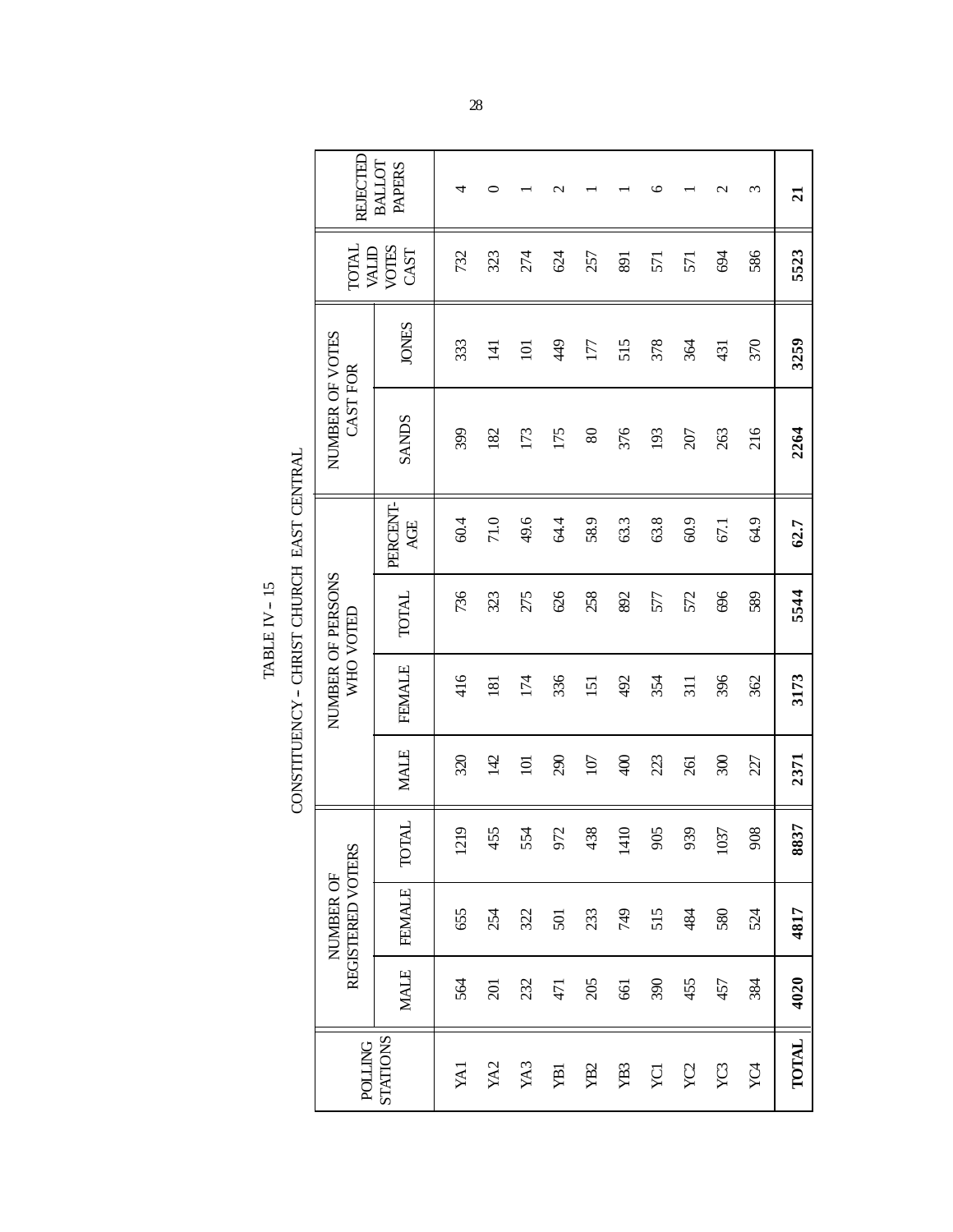CONSTITUENCY - CHRIST CHURCH EAST CONSTITUENCY -- CHRIST CHURCH EAST

| REJECTED                       | BALLOT<br><b>PAPERS</b> | $\mathcal{C}$  | $\circ$         | $\mathbf 2$     | ς    | 0          | $\mathbf{\sim}$ | ς          | ς    | $\mathbf 2$     | 4         | 4                | $\overline{31}$ |
|--------------------------------|-------------------------|----------------|-----------------|-----------------|------|------------|-----------------|------------|------|-----------------|-----------|------------------|-----------------|
| <b>INIOL</b><br><b>MTKA</b>    | <b>VOTES</b><br>CAST    | 608            | 793             | 351             | 456  | 418        | 172             | 621        | 814  | 625             | 528       | 356              | 5742            |
|                                | LOWE                    | 317            | $\frac{1}{41}$  | 228             | 249  | 253        | 69              | 410        | 481  | 300             | 342       | 195              | 3255            |
| NUMBER OF VOTES<br>CAST FOR    | <b>ABRAHAMS</b>         | $\overline{5}$ | 382             | 123             | 207  | 165        | 103             | 211        | 333  | 325             | 186       | $\overline{161}$ | 2487            |
|                                | PERCENT-<br>AGE         | 68.4           | 68.5            | 68.5            | 68.0 | 65.8       | 70.2            | 59.9       | 64.3 | 63.0            | 58.3      | 63.2             | 64.7            |
| NUMBER OF PERSONS<br>WHO VOTED | <b>TOTAL</b>            | 610            | 799             | 353             | 459  | 418        | 174             | 624        | 817  | 627             | 532       | 360              | 5773            |
|                                | <b>FEMALE</b>           | 336            | 430             | 177             | 253  | 223        | 57              | 354        | 454  | 325             | 297       | 213              | 3159            |
|                                | <b>MALE</b>             | 274            | 369             | 176             | 206  | 195        | 77              | 270        | 363  | 302             | 235       | 147              | 2614            |
|                                | <b>TOTAL</b>            | 892            | 991             | 515             | 675  | 635        | 248             | 1041       | 1271 | 995             | 912       | 570              | 8920            |
| REGISTERED VOTERS<br>NUMBER OF | <b>FEMALE</b>           | 475            | 596             | 246             | 362  | $\ddot{z}$ | 139             | 544        | 671  | 507             | 493       | 312              | 4686            |
|                                | <b>MALE</b>             | 417            | 570             | 269             | 313  | 294        | 109             | 497        | 600  | 488             | 419       | 258              | 4234            |
| <b>POLLING</b>                 | <b>STATIONS</b>         | $X$ A          | XA <sub>2</sub> | XA <sub>3</sub> | XВ1  | XB2        | XB <sub>3</sub> | <b>XC1</b> | XC2  | XC <sub>3</sub> | <b>KD</b> | $\Sigma$ CIX     | <b>TOTAL</b>    |

# TABLE IV –  $16$  $TABLE IV - 16$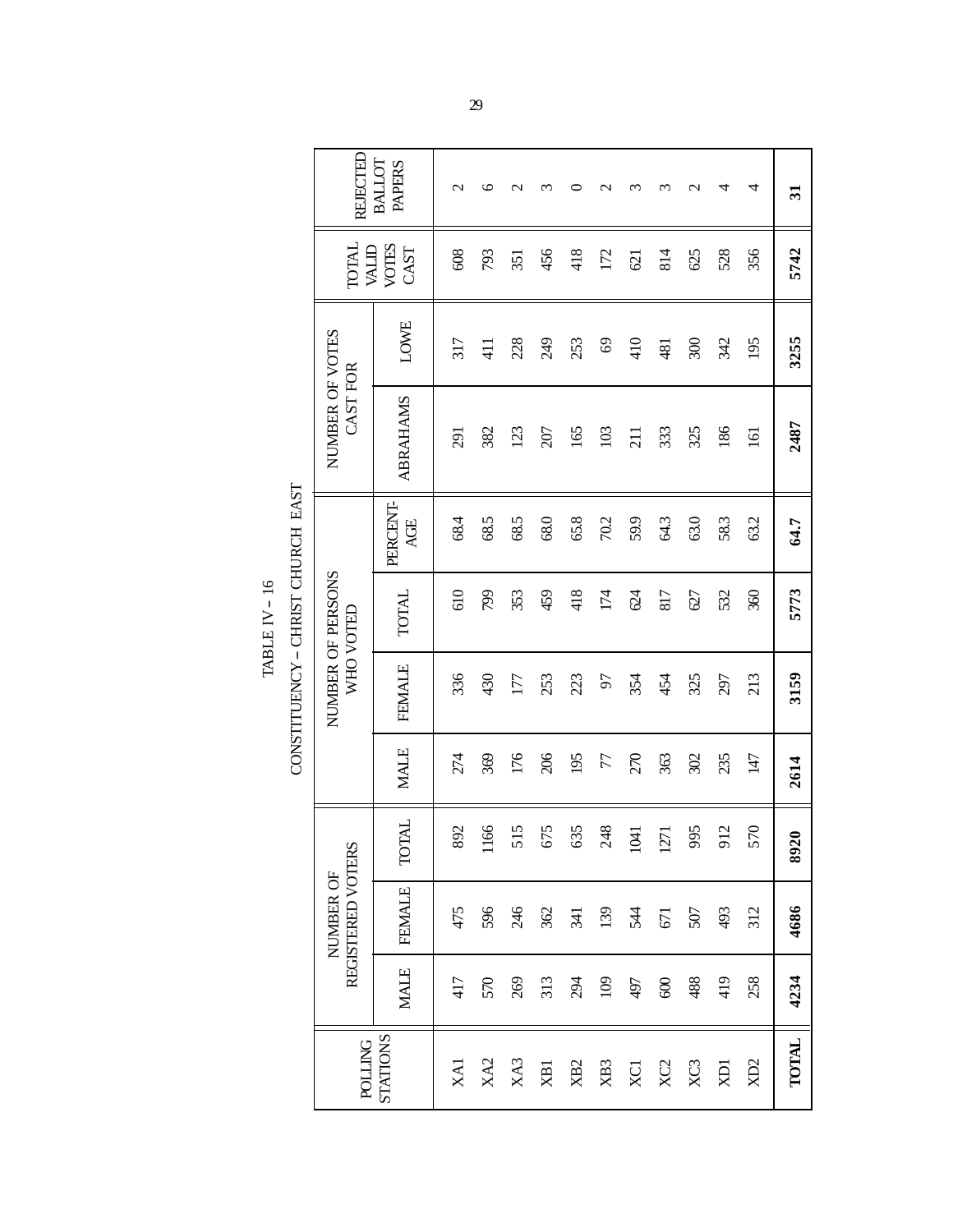$\begin{array}{lll} \text{CONSTITUENCY}-\text{ST. PHILI} \text{NORTH} \end{array}$ CONSTITUENCY -- ST. PHILIP NORTH TABLE IV – 17 TABLE IV -- 17

| REJECTED                       | <b>BALLOT</b><br><b>PAPERS</b> | $\mathbf{\sim}$ | 4    | $\overline{\phantom{0}}$ |                 | $\sim$          |            | 4               | 0               | 5               | 26           |
|--------------------------------|--------------------------------|-----------------|------|--------------------------|-----------------|-----------------|------------|-----------------|-----------------|-----------------|--------------|
| TOTAL<br><b>MID</b>            | <b>VOTES</b><br>CAST           | 640             | 662  | 652                      | 337             | 459             | 828        | 613             | 727             | 1109            | 6027         |
|                                | <b>LASHLEY</b>                 | 465             | 430  | 442                      | 207             | 229             | 522        | 465             | 511             | 782             | 4053         |
| NUMBER OF VOTES<br>CAST FOR    | <b>WEIR</b>                    | 175             | 232  | 210                      | 130             | 230             | 306        | 148             | 216             | 327             | 1974         |
|                                | PERCENT-<br>AGE                | 62.5            | 63.4 | 63.9                     | 66.9            | 63.3            | 61.3       | 63.7            | 61.4            | 61.6            | 62.7         |
| NUMBER OF PERSONS<br>WHO VOTED | TOTAL                          | 642             | 666  | 659                      | 338             | 461             | 829        | 617             | 727             | 1114            | 6053         |
|                                | <b>FEMALE</b>                  | 337             | 347  | 349                      | 169             | 234             | 458        | 323             | 427             | 596             | 3240         |
|                                | <b>MALE</b>                    | 305             | 319  | 310                      | 169             | 227             | 371        | 294             | 300             | 518             | 2813         |
|                                | <b>TOTAL</b>                   | 1027            | 1051 | 1031                     | 505             | 728             | 1352       | 968             | 1185            | 1808            | 9655         |
| REGISTERED VOTERS<br>NUMBER OF | <b>FEMALE</b>                  | 511             | 548  | 535                      | 244             | 370             | 717        | 500             | 629             | 964             | 5018         |
|                                | <b>MALE</b>                    | 516             | 503  | 496                      | 261             | 358             | 635        | 468             | 556             | 844             | 4637         |
| <b>POLLING</b>                 | STATIONS                       | PA1             | PB1  | PC1                      | PC <sub>2</sub> | PC <sub>3</sub> | <b>PD1</b> | PD <sub>2</sub> | PD <sub>3</sub> | PD <sub>4</sub> | <b>TOTAL</b> |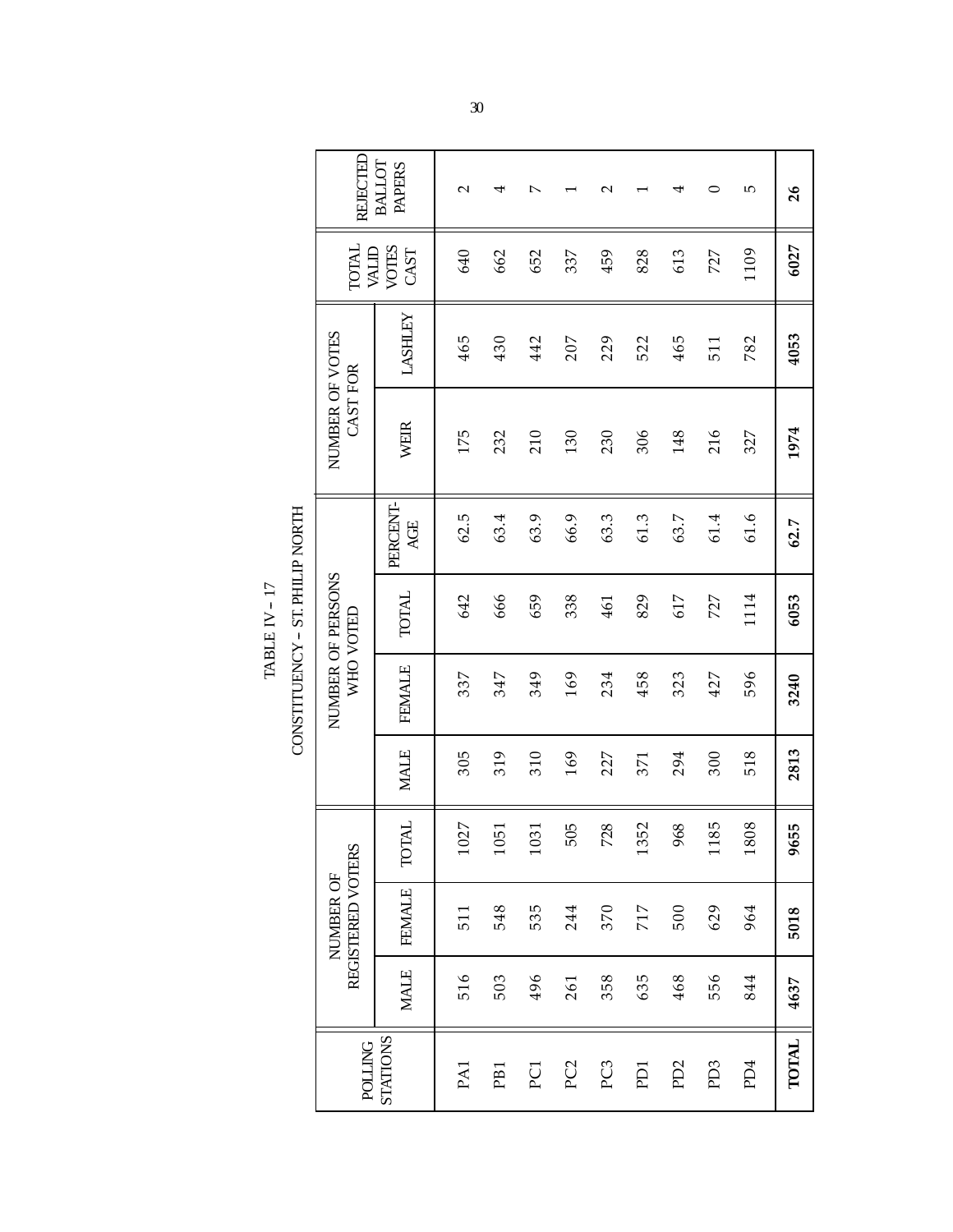$\begin{array}{lll} \text{CONSTITUENCY}-\text{ST.PHLIP SOUTH} \end{array}$ CONSTITUENCY -- ST. PHILIP SOUTH TABLE IV –  $18$ TABLE IV -- 18

| REJECTED                       | BALLOT<br>PAPERS     | 5    | $\mathbf 2$ | $\epsilon$      | 7    | 5               | ↽    | 5                     | Σ               | 37                 |
|--------------------------------|----------------------|------|-------------|-----------------|------|-----------------|------|-----------------------|-----------------|--------------------|
| <b>TOTAL</b><br><b>MID</b>     | <b>VOTES</b><br>CAST | 1147 | 632         | 552             | 1085 | 730             | 774  | 1320                  | 388             | 6628               |
|                                | WOOD                 | 592  | 353         | 253             | 517  | 361             | 321  | 528                   | 189             | 3114               |
| NUMBER OF VOTES<br>CAST FOR    | <b>BRATHWAITE</b>    | 555  | 279         | 299             | 568  | 369             | 453  | 792                   | 199             | 3514               |
|                                | PERCENT-<br>AGE      | 66.0 | 62.8        | 61.4            | 64.3 | 60.2            | 59.1 | 61.1                  | 63.4            | 62.4               |
| WHO VOTED                      | <b>TOTAL</b>         | 1152 | 634         | 555             | 1092 | 735             | 781  | 1325                  | 391             | 6665               |
| NUMBER OF PERSONS              | <b>FEMALE</b>        | 541  | 356         | 307             | 620  | ई               | 415  | 775                   | 218             | 3736               |
|                                | <b>MALE</b>          | 511  | 278         | 248             | 472  | 331             | 366  | 550                   | 173             | 2929               |
|                                | <b>TOTAL</b>         | 1745 | 1010        | 904             | 1697 | 1220            | 1321 | 168<br>$\overline{c}$ | 517             | 682<br>$\tilde{=}$ |
| REGISTERED VOTERS<br>NUMBER OF | <b>FEMALE</b>        | 935  | 536         | 495             | 926  | 626             | 695  | 1191                  | 337             | 5741               |
|                                | <b>MALE</b>          | 810  | 474         | 409             | 771  | 594             | 626  | 977                   | 280             | 4941               |
| <b>DOLTINC</b>                 | STATIONS             | PFI  | PF2         | PF <sub>3</sub> | g    | PG <sub>2</sub> | PG3  | <b>FHI</b>            | PH <sub>2</sub> | <b>TOTAL</b>       |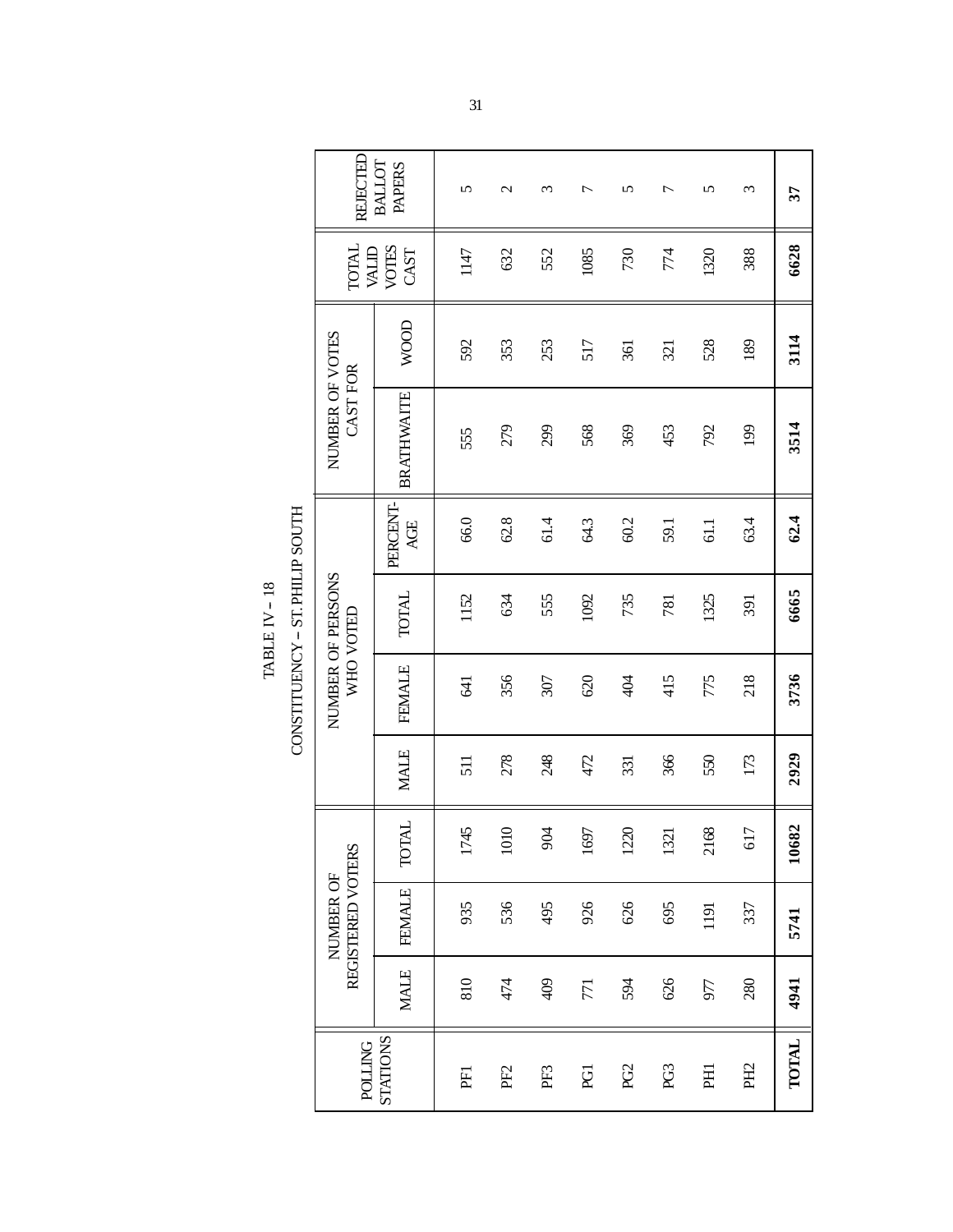CONSTITUENCY - ST. PHILIP WEST CONSTITUENCY -- ST. PHILIP WEST TABLE IV  $-$  19  $\,$ TABLE IV -- 19

|                       | REJECTED                       | <b>BALLOT</b><br><b>PAPERS</b> | ᡡ       | $\mathrel{\sim}$ | $\widetilde{\phantom{a}}$ |                 |            | ᡡ    | ς    | $\circ$         | $\circ$         | $\mathbf{\sim}$ | 36           |
|-----------------------|--------------------------------|--------------------------------|---------|------------------|---------------------------|-----------------|------------|------|------|-----------------|-----------------|-----------------|--------------|
|                       | TOTAL<br>MID                   | <b>VOTES</b><br>CAST           | 559     | 309              | 886                       | 501             | 803        | 788  | 613  | 370             | 613             | 593             | 6035         |
|                       |                                | <b>ESTWICK</b>                 | 337     | 221              | 513                       | 350             | 551        | 358  | 355  | 287             | 281             | 467             | 3720         |
|                       | NUMBER OF VOTES<br>CAST FOR    | EASTMOND                       | 222     | 88               | 373                       | 151             | 252        | 430  | 258  | 83              | 332             | 126             | 2315         |
| <b>TOTIL TERMITER</b> |                                | PERCENT-<br>AGE                | 71.9    | 65.9             | 66.8                      | 65.9            | 67.3       | 67.3 | 68.9 | 60.6            | 67.7            | 70.6            | 67.5         |
|                       | NUMBER OF PERSONS              | TOTAL                          | 568     | 311              | 889                       | 502             | 804        | 797  | 616  | 370             | 619             | 595             | 6071         |
| COLLET CHANGE         | WHO VOTED                      | <b>FEMALE</b>                  | 300     | 155              | 490                       | 285             | 481        | 419  | 347  | 215             | 332             | 306             | 3330         |
|                       |                                | <b>MALE</b>                    | 268     | 156              | 399                       | 217             | 323        | 378  | 269  | 155             | 287             | 289             | 2741         |
|                       |                                | <b>TOTAL</b>                   | 790     | 472              | 1330                      | 762             | 1194       | 1184 | 894  | $\overline{11}$ | 914             | 843             | 8994         |
|                       | REGISTERED VOTERS<br>NUMBER OF | <b>FEMALE</b>                  | 397     | 222              | 719                       | 418             | 664        | 609  | 481  | 322             | 461             | 415             | 4708         |
|                       |                                | <b>MALE</b>                    | 393     | 250              | 611                       | 34              | 530        | 575  | 413  | 289             | 453             | 428             | 4286         |
|                       | <b>POLLING</b>                 | STATIONS                       | $E_{1}$ | PJ <sub>2</sub>  | PKI                       | PK <sub>2</sub> | <b>PLI</b> | PL2  | PL3  | PM <sub>1</sub> | PM <sub>2</sub> | PM <sub>3</sub> | <b>TOTAL</b> |
|                       |                                |                                |         |                  |                           |                 |            |      |      |                 |                 |                 |              |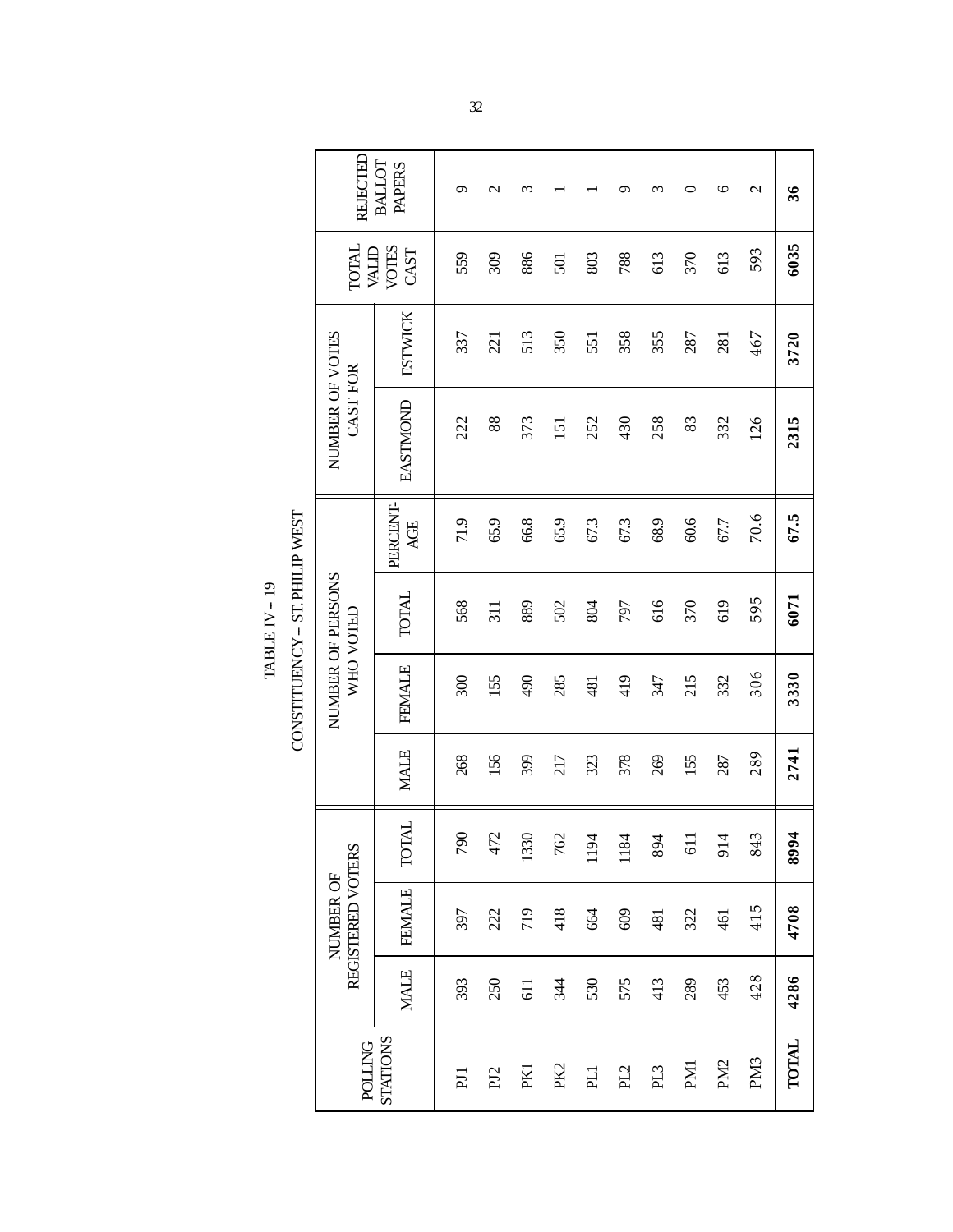CONSTITUENCY - ST. GEORGE NORTH CONSTITUENCY -- ST. GEORGE NORTH TABLE IV – 20 TABLE IV -- 20

| REJECTED<br><b>BALLOT</b><br><b>PAPERS</b><br>$\mathbf 2$<br>$\mathcal{L}$<br>Z<br>$\mathcal{L}$<br>0<br>n<br>$\epsilon$<br>4<br><b>TOTAL</b><br><b>VOTES</b><br><b>MID</b><br>CAST<br>716<br>426<br>469<br>880<br>904<br>953<br>617<br>477<br>457<br>CLARKE<br>NUMBER OF VOTES<br>610<br>435<br>414<br>312<br>370<br>245<br>563<br>237<br>322<br><b>CAST FOR</b><br>INCE<br>135<br>224<br>067<br>390<br>270<br>165<br>247<br>189<br>281<br>PERCENT-<br>67.8<br>68.8<br>65.2<br>66.4<br>66.3<br>65.0<br>61.5<br>59.2<br>AGE<br>67.1<br>NUMBER OF PERSONS<br><b>TOTAL</b><br>718<br>958<br>428<br>469<br>905<br>883<br>619<br>459<br>481<br>WHO VOTED<br><b>FEMALE</b><br>476<br>378<br>490<br>239<br>494<br>345<br>258<br>244<br>287<br><b>MALE</b><br>230<br>340<br>429<br>468<br>389<br>184<br>194<br>274<br>201<br><b>TOTAL</b><br>1006<br>775<br>692<br>1445<br>658<br>102<br>362<br>1284<br>717<br>REGISTERED VOTERS<br>NUMBER OF<br><b>FEMALE</b><br>352<br>655<br>399<br>393<br>567<br>537<br>354<br>691<br>741<br><b>MALE</b><br>338<br>306<br>318<br>535<br>629<br>469<br>382<br>704<br>671<br>STATIONS<br><b>POLLING</b><br><b>GHD</b><br>යු<br>යු<br>GE2<br>GF2<br>පි<br>동<br>呂<br>囝 |  |  |  |  |  |  |                |
|-------------------------------------------------------------------------------------------------------------------------------------------------------------------------------------------------------------------------------------------------------------------------------------------------------------------------------------------------------------------------------------------------------------------------------------------------------------------------------------------------------------------------------------------------------------------------------------------------------------------------------------------------------------------------------------------------------------------------------------------------------------------------------------------------------------------------------------------------------------------------------------------------------------------------------------------------------------------------------------------------------------------------------------------------------------------------------------------------------------------------------------------------------------------------------------------------|--|--|--|--|--|--|----------------|
|                                                                                                                                                                                                                                                                                                                                                                                                                                                                                                                                                                                                                                                                                                                                                                                                                                                                                                                                                                                                                                                                                                                                                                                                 |  |  |  |  |  |  | $\overline{a}$ |
|                                                                                                                                                                                                                                                                                                                                                                                                                                                                                                                                                                                                                                                                                                                                                                                                                                                                                                                                                                                                                                                                                                                                                                                                 |  |  |  |  |  |  | 5899           |
|                                                                                                                                                                                                                                                                                                                                                                                                                                                                                                                                                                                                                                                                                                                                                                                                                                                                                                                                                                                                                                                                                                                                                                                                 |  |  |  |  |  |  | 3508           |
|                                                                                                                                                                                                                                                                                                                                                                                                                                                                                                                                                                                                                                                                                                                                                                                                                                                                                                                                                                                                                                                                                                                                                                                                 |  |  |  |  |  |  | 2391           |
|                                                                                                                                                                                                                                                                                                                                                                                                                                                                                                                                                                                                                                                                                                                                                                                                                                                                                                                                                                                                                                                                                                                                                                                                 |  |  |  |  |  |  | 65.5           |
|                                                                                                                                                                                                                                                                                                                                                                                                                                                                                                                                                                                                                                                                                                                                                                                                                                                                                                                                                                                                                                                                                                                                                                                                 |  |  |  |  |  |  | 5920           |
|                                                                                                                                                                                                                                                                                                                                                                                                                                                                                                                                                                                                                                                                                                                                                                                                                                                                                                                                                                                                                                                                                                                                                                                                 |  |  |  |  |  |  | 3211           |
|                                                                                                                                                                                                                                                                                                                                                                                                                                                                                                                                                                                                                                                                                                                                                                                                                                                                                                                                                                                                                                                                                                                                                                                                 |  |  |  |  |  |  | 2709           |
|                                                                                                                                                                                                                                                                                                                                                                                                                                                                                                                                                                                                                                                                                                                                                                                                                                                                                                                                                                                                                                                                                                                                                                                                 |  |  |  |  |  |  | 140<br>٩       |
|                                                                                                                                                                                                                                                                                                                                                                                                                                                                                                                                                                                                                                                                                                                                                                                                                                                                                                                                                                                                                                                                                                                                                                                                 |  |  |  |  |  |  | 4689           |
|                                                                                                                                                                                                                                                                                                                                                                                                                                                                                                                                                                                                                                                                                                                                                                                                                                                                                                                                                                                                                                                                                                                                                                                                 |  |  |  |  |  |  | 4352           |
|                                                                                                                                                                                                                                                                                                                                                                                                                                                                                                                                                                                                                                                                                                                                                                                                                                                                                                                                                                                                                                                                                                                                                                                                 |  |  |  |  |  |  | <b>TOTAL</b>   |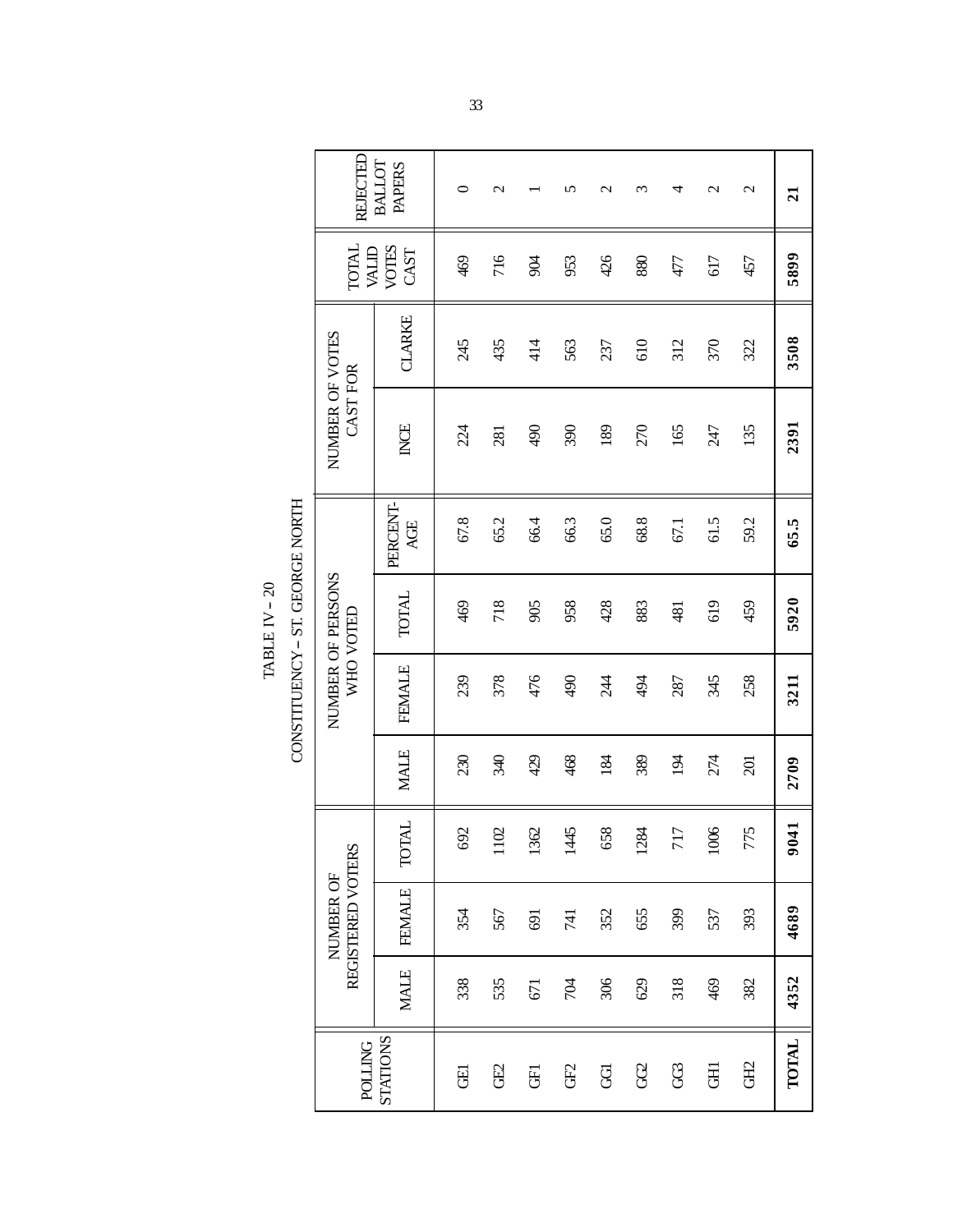CONSTITUENCY - ST. GEORGE SOUTH CONSTITUENCY -- ST. GEORGE SOUTH TABLE IV  $-$  21  $\,$ TABLE IV -- 21

| REJECTED                       | BALLOT<br>PAPERS       | $\mathbf{\sim}$ |      |                 |                                   |      |      |                   | $\sim$ |      | $\mathbf{\sim}$ |           |                 |                | 22           |
|--------------------------------|------------------------|-----------------|------|-----------------|-----------------------------------|------|------|-------------------|--------|------|-----------------|-----------|-----------------|----------------|--------------|
| <b>LAIOT</b><br>MID            | VOTES<br>CAST          | 356             | 124  | 248             | 713                               | 649  | 712  | 328               | 786    | 915  | 639             | 418       | 453             | 266            | 6607         |
| NUMBER OF VOTES<br>CAST FOR    | SUTHERLAND             | 96              | 77   | īg              | 361                               | 373  | ŠЯ   | 139               | 424    | 524  | 399             | 251       | 276             | 154            | 3642         |
|                                | <b>SUCKOO</b><br>BYER- | <b>SO</b>       | $47$ | 84              | 352                               | 276  | 408  | 189               | 362    | 391  | 240             | 167       | 177             | 112            | 2965         |
|                                | PERCENT-<br>AGE        | 70.5            | 71.0 | 64.5            | 65.6                              | 69.0 | 66.5 | 70.0              | 71.6   | 69.7 | 69.6            | 72.0      | 67.4            | 66.8           | 68.8         |
| NUMBER OF PERSONS<br>WHO VOTED | <b>TOTAL</b>           | 358             | 125  | 249             | 715                               | 654  | 712  | 329               | 788    | 919  | 541             | 419       | 454             | 266            | 6629         |
|                                | <b>FEMALE</b>          | ङ               | 67   | <b>99</b>       | 397                               | 350  | 366  | 170               | 418    | 504  | 355             | 230       | 239             | $\overline{4}$ | 3573         |
|                                | <b>MALE</b>            | I&              | 58   | $\overline{10}$ | 318                               | 304  | 346  | 159               | 370    | 415  | 286             | 189       | 215             | 122            | 3056         |
|                                | TOTAL                  | 508             | 176  | 386             | 1090                              | 948  | 1070 | 470               | 1100   | 1318 | 921             | 582       | 674             | 398            | 9641         |
| REGISTERED VOTERS<br>NUMBER OF | <b>FEMALE</b>          | 258             | 93   | <b>99</b>       | 580                               | 497  |      | 536<br>229<br>565 |        |      |                 | 9 S<br>25 | 330             | 193            | 4952         |
|                                | <b>MALE</b>            | 250             | 83   | 187             | $5.5 \times 5.5$ $3.5 \times 5.5$ |      |      |                   |        |      | 42              | 278       | ३स              | 205            | 4689         |
| <b>DOLLING</b>                 | STATIONS               | GAI             |      |                 | $33388888888$                     |      |      |                   |        |      |                 | GD2       | GD <sub>3</sub> | ŔБ             | <b>TOTAL</b> |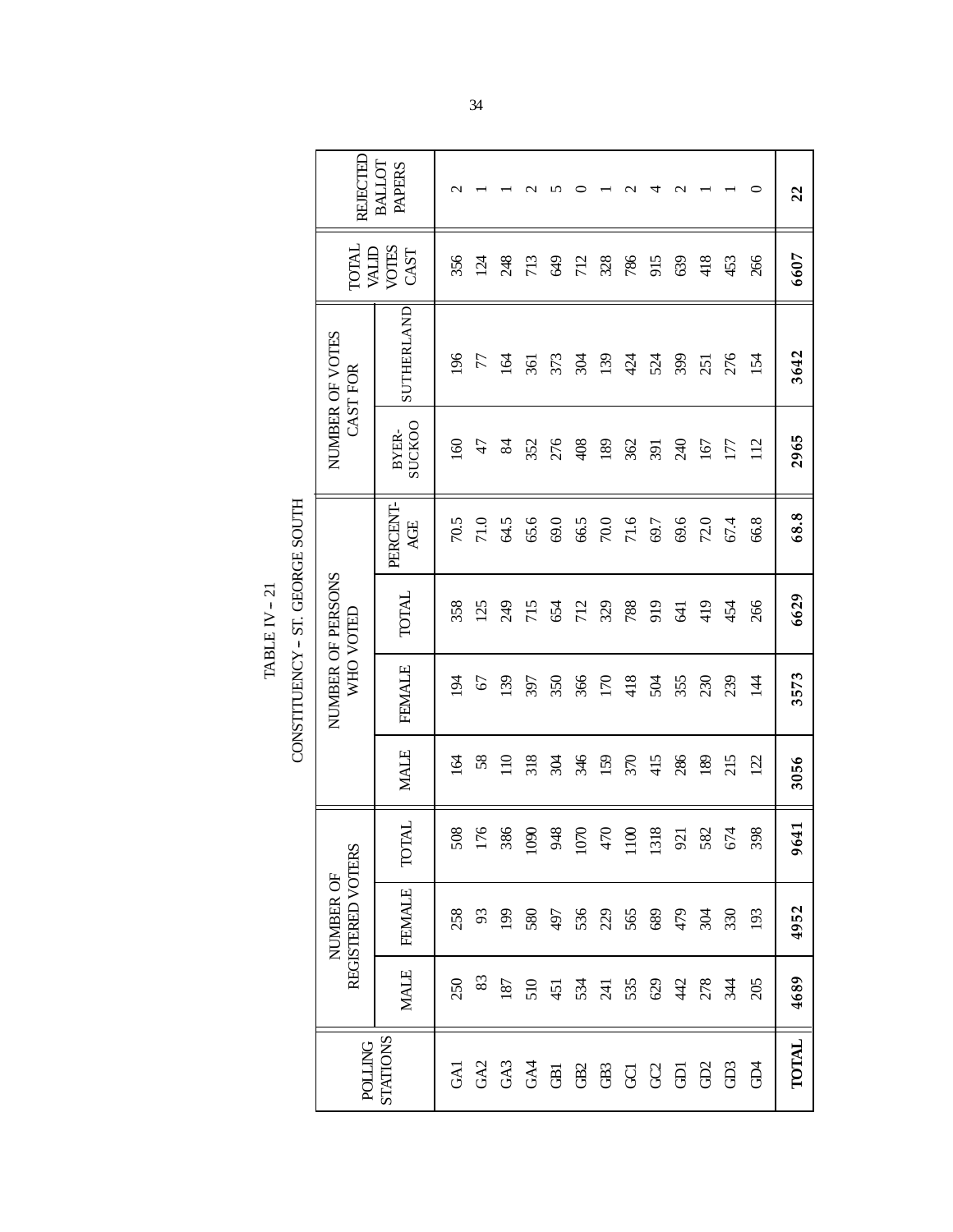TABLE IV – 22 TABLE IV -- 22

CONSTITUENCY - ST. JOHN CONSTITUENCY -- ST. JOHN

| REJECTED                       | <b>BALLOT</b><br><b>PAPERS</b> |      | $\mathbf{\sim}$ |                  |                 |      |      | $\sim$           | ७               | $\mathbf{\sim}$                              | $\mathbf{\mathsf{u}}$ |                |                 |        | $\mathcal{C}$            | $\mathcal{L}$ | 27                    |
|--------------------------------|--------------------------------|------|-----------------|------------------|-----------------|------|------|------------------|-----------------|----------------------------------------------|-----------------------|----------------|-----------------|--------|--------------------------|---------------|-----------------------|
| <b>TOTAL</b><br><b>MID</b>     | VOTES<br>CAST                  | 362  | 528             | 177              | 343             | 404  | 466  | $\overline{5}$   | 534             | 153                                          | 346                   | 332            | 166             | 557    | 223                      | 324           | 5116                  |
| NUMBER OF VOTES<br>CAST FOR    | THOMPSON                       | 276  | 426             | $\overline{131}$ | $\overline{24}$ | 345  | 292  | 181              | 483             | 118                                          | 218                   | 243            | 135             | 485    | 193                      | 258           | 4025                  |
|                                | <b>GRIFFITH</b>                | 86   | 102             | 46               | 102             | 59   | 174  | $\overline{c}$   | $\overline{51}$ | 35                                           | 128                   | $\, 89$        | $\overline{31}$ | 72     | $\overline{\mathcal{E}}$ | 66            | 1091                  |
|                                | PERCENT<br>ACE                 | 57.3 | 63.0            | 57.7             | 56.5            | 63.4 | 59.1 | 61.9             | 64.7            | 55.6                                         | 66.3                  | 65.8           | 57.8            | $60.8$ | 62.5                     | 57.7          | 61.0                  |
| NUMBER OF PERSONS<br>WHO VOTED | TOTAL                          | 363  | 530             | 177              | 344             | 405  | 469  | 203              | 540             | 155                                          | 348                   | 333            | 167             | 558    | 225                      | 326           | 5143                  |
|                                | <b>FEMALE</b>                  | 203  | 278             | $90\,$           | 186             | 220  | 242  | $\overline{121}$ | 261             | 88                                           | 196                   | 179            | 78              | 291    | 108                      | 188           | 2729                  |
|                                | <b>MALE</b>                    | 160  | 252             | 87               | 158             | 185  | 27   | 82               | 279             | 67                                           | 152                   | 154            | 89              | 267    | 117                      | 138           | 2414                  |
|                                | <b>TOTAL</b>                   | 633  | 841             | 307              | 609             | 639  | 794  | 328              | 835             | 279                                          | 525                   | 506            | 289             | 918    | 360                      | 565           | 28<br>$\overline{34}$ |
| REGISTERED VOTERS<br>NUMBER OF | <b>FEMALE</b>                  | 321  | 404             | $\overline{131}$ | 303             | 321  | 376  | 172              | 409             | 139                                          | 260                   | 271            | 134             | 459    | 168                      | 288           | 4156                  |
|                                | <b>MALE</b>                    | 312  | 437             | 176              | 306             | 318  | 418  | 156              | 426             | 140                                          | 265                   | 235            | 155             | 459    | 192                      | 277           | 4272                  |
| <b>DOLTIDE</b>                 | STATIONS                       | JA1  | JA2             | JA3              | JAA             | IB1  | JB2  | <b>U</b>         |                 | <b>C</b><br><b>C</b><br><b>C</b><br><b>C</b> |                       | $\overline{a}$ | $\mathbb{D}2$   | 囯      | JE <sub>2</sub>          | JE3           | <b>TOTAL</b>          |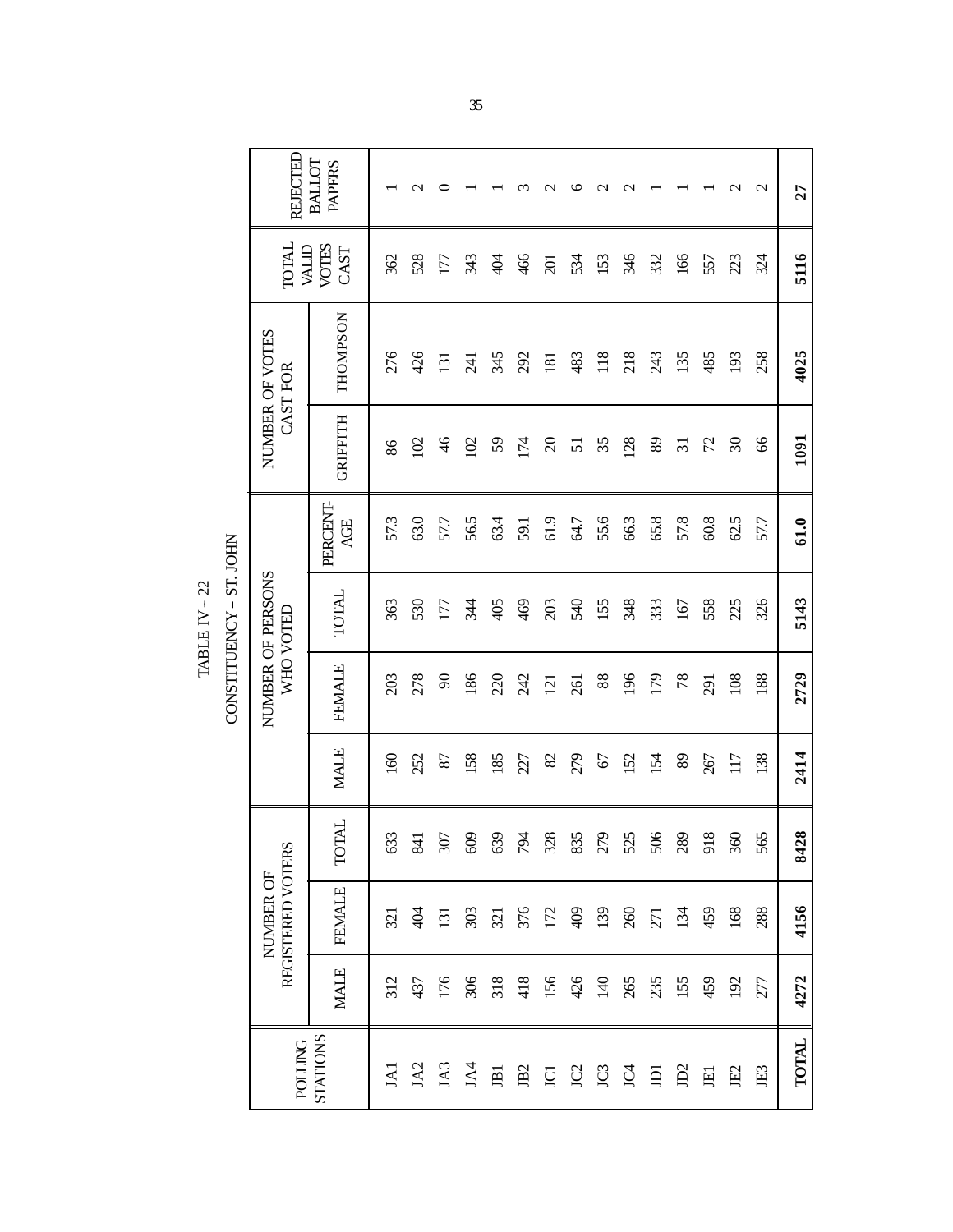TABLE IV – 23 TABLE IV -- 23

|                                                             | REJECTED                       | <b>BALLOT</b><br><b>PAPERS</b> | $\mathcal{L}$ | $\mathbf{\sim}$ | $\mathbf{\sim}$ | 0              | 3                | $\mathbf 2$     | $\mathbf{\sim}$ |                | $\mathbf 2$ | 3                       | 3        |      |                | 24    |
|-------------------------------------------------------------|--------------------------------|--------------------------------|---------------|-----------------|-----------------|----------------|------------------|-----------------|-----------------|----------------|-------------|-------------------------|----------|------|----------------|-------|
|                                                             | TOTAL<br><b>MID</b>            | <b>VOTES</b><br>CAST           | 676           | 424             | 356             | 206            | 334              | 662             | 572             | 110            | 279         | 206                     | 545      | 424  | 285            | 5079  |
|                                                             | NUMBER OF VOTES<br>CAST FOR    | MARSHALL                       | 378           | 237             | 165             | 117            | $\overline{161}$ | 404             | 319             | 52             | 129         | 100                     | 286      | 252  | 115            | 2715  |
|                                                             | <b>HOLDER</b>                  | 298                            | 187           | $\overline{5}$  | 89              | 173            | 258              | 253             | 58              | 150            | 106         | 259                     | 172      | 170  | 2364           |       |
|                                                             |                                | PERCENT-<br>AGE                | 73.8          | 71.5            | 61.6            | 68.9           | 62.6             | 73.6            | 70.2            | 57.5           | 62.7        | 60.9                    | $70.8\,$ | 61.4 | 58.4           | 67.2  |
| CONSTITUENCY - ST. JOSEPH<br>NUMBER OF PERSONS<br>WHO VOTED | TOTAL                          | 678                            | 426           | 358             | 206             | 337            | 664              | 574             | $\Xi$           | 281            | 209         | 548                     | 425      | 286  | 5103           |       |
|                                                             |                                | FEMALE                         | 361           | 227             | 168             | 107            | 183              | 377             | 294             | $50\,$         | 153         | 118                     | 300      | 224  | 154            | 2716  |
|                                                             |                                | <b>MALE</b>                    | 317           | 199             | 190             | 66             | 154              | 287             | 280             | $\overline{6}$ | 128         | $\overline{5}$          | 248      | 201  | 132            | 2387  |
|                                                             |                                | <b>TOTAL</b>                   | 919           | 596             | 581             | 299            | 538              | 902             | 818             | 193            | 448         | 343                     | 774      | 692  | 490            | 7593  |
|                                                             | REGISTERED VOTERS<br>NUMBER OF | <b>FEMALE</b>                  | 463           | 296             | 294             | $\overline{4}$ | 266              | 480             | 392             | 83             | 236         | 181                     | 390      | 354  | $\mathfrak{g}$ | 3819  |
|                                                             |                                | <b>MALE</b>                    | 456           | 300             | 287             | 155            | 272              | 422             | 426             | 110            | 212         | 162                     | 384      | 338  | 250            | 3774  |
|                                                             | <b>POLLING</b>                 | STATIONS                       | 0A1           | OA2             | OA3             | OA4            | OВI              | OB <sub>2</sub> | $\overline{C}$  | OC2            | OC3         | $\overline{\mathsf{D}}$ | OD2      | OEI  | OE2            | TOTAL |
|                                                             |                                |                                |               |                 |                 |                |                  |                 |                 |                |             |                         |          |      |                |       |

36